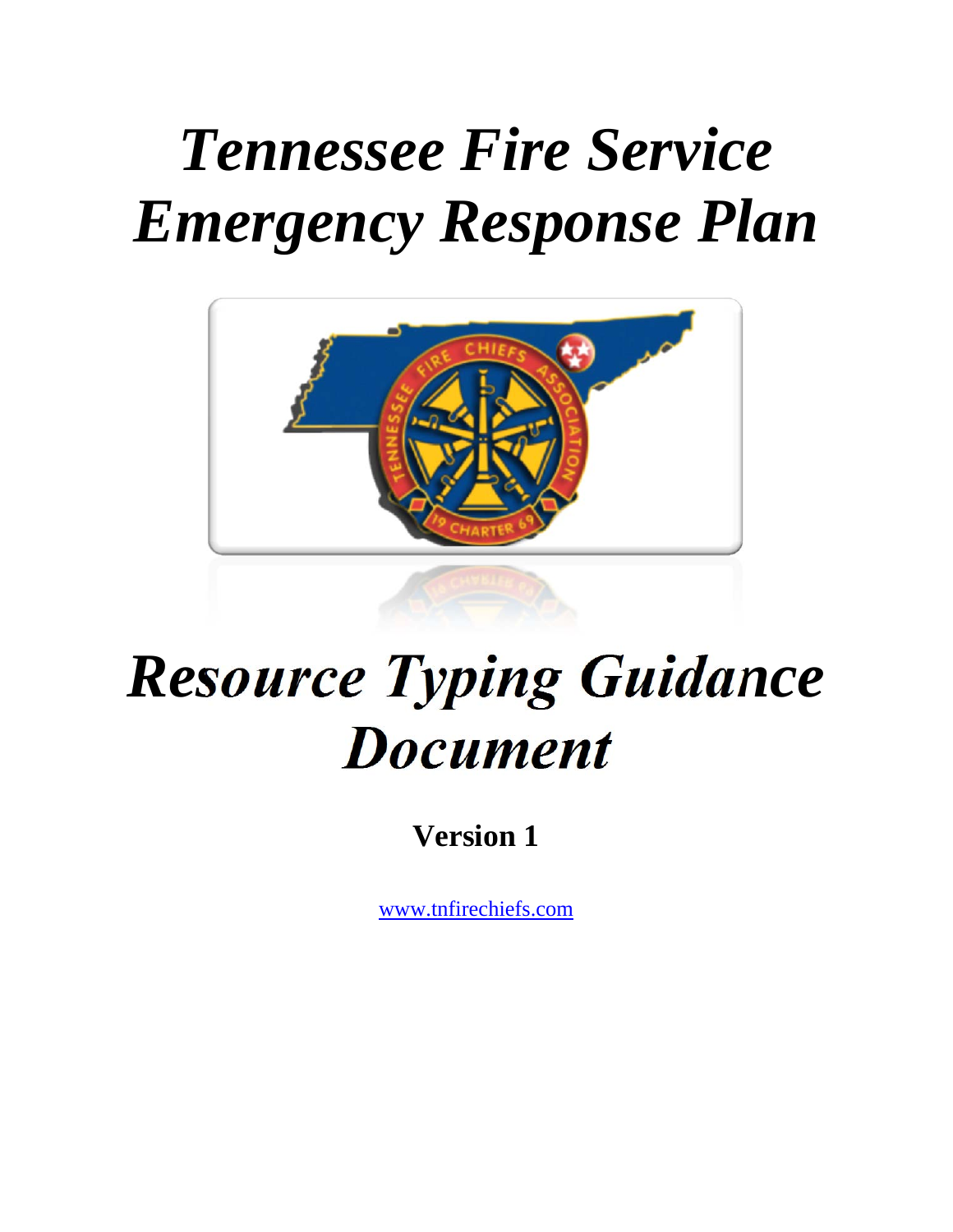# **Contents**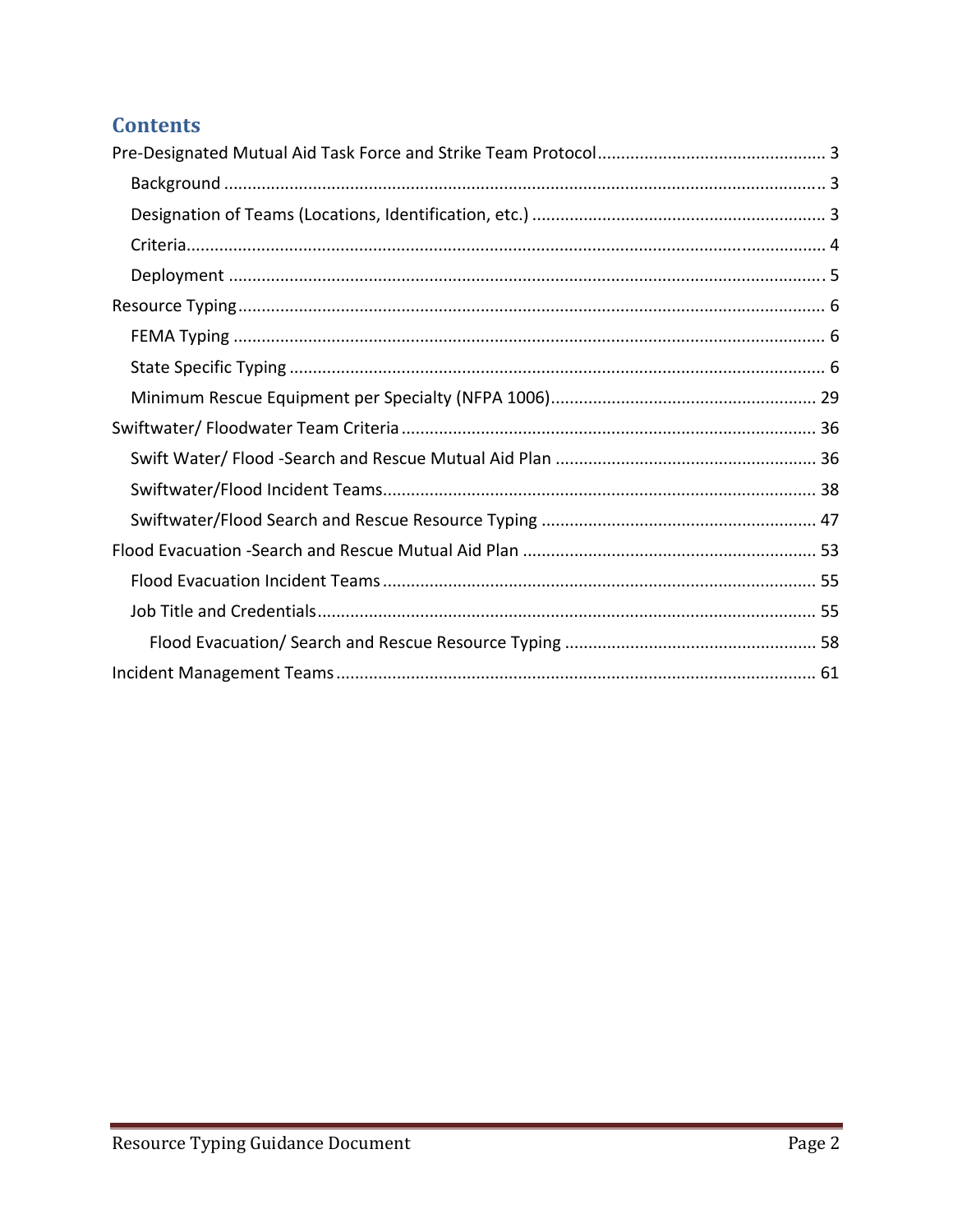# **Pre‐Designated Mutual Aid Task Force and Strike Team Protocol**

# **Background**

It is the intent of the Tennessee Fire Chiefs Association's (TFCA) Mutual Aid Committee to develop and recognize pre‐designated task forces and strike teams that can be quickly assembled and deployed during a mutual aid request or disaster response. This document creates the minimum criteria for the development of these teams across the state.

# **Designation of Teams (Locations, Identification, etc)**

A local agency or group of agencies who's intent is to participate as a pre‐designated task force and/or strike team will meet the criteria designated in this chapter and present to the mutual aid committee for approval and will receive the task force/strike team designation and number.

Task Force and Strike Teams will be designated by a three number system. The first number will correspond with the District number where the resource is located:

First  $TN = 1$ East  $TN = 2$ Southeast  $= 3$ Upper Cumberland = 4 Greater Nashville = 5 South Central =  $6$ Northwest  $TN = 7$ Southwest TN = 8 Memphis Area = 9

The second number will be a 0 or 1 for pre‐designated teams and 2 through 9 for teams that are developed during an event.

The third number will be the task force or strike team number for that area.

Example: The first Task Force from the Greater Nashville district would be "Task Force 501." An Engine Strike Team from the Memphis Area that was assembled during an event would be "Engine Strike Team 921."

Pre-designated task forces' will be documented in the mutual aid database as a resource.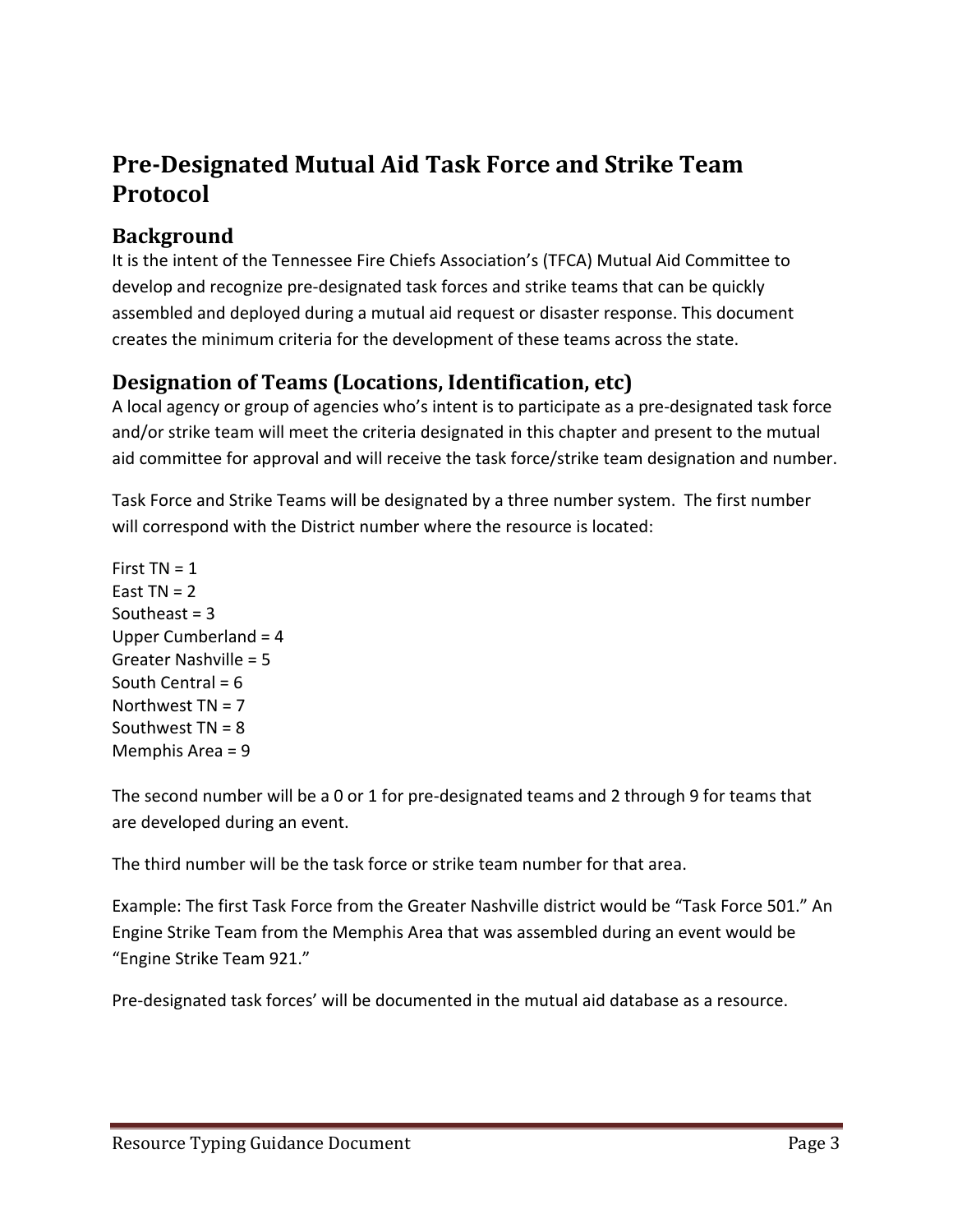# **Criteria**

All resource elements within a Task Force/Strike Teams must have common communications and a designated Team Leader. Refer to the appropriate section of this document for specific typing of equipment and credentialing of personnel.

**Task Force:** Any combination of resources assembled to support a specific mission or operational need, and a Team Leader.

- A Structural Task Force will consist of 1 Chief Officer and Chief's Aid, 3 Type I Engine Companies, and 1 Type I Ladder Company.
- A Wildland Task Force will consist of one Type I or II Engine, three Type III through VI Engines (Brush), one Type I or II Water Tender, and Chief and Chief's Aide.

**Strike Team:** A set number of resources of the same kind and type that have an established minimum number of personnel, and a Team Leader.

- An Engine Strike Team will consist of 5 Type I engine companies and a Chief Officer and Chief's Aide.
- A Tender Strike Team will consist of 5 Type I or II water tenders (tankers) and a Chief Officer and Chief's Aide.
- A Wildland Strike Team will consist of 5 Type III through VI Engines and a Chief Officer and Chief's Aide.

All Task Force/Strike Team personnel must meet the Training Credentials and Minimum Qualification Requirements as outlined in TFS Emergency Response Plan Appendix F.

Teams are expected to train, drill, and exercise with all members on a regular basis, and have an established accountability system in place. Communication equipment that is reliable and programmed with designated mutual aid frequencies is required of each team to coordinate operations during an incident.

A Team Leader must be designated for each Task Force/Strike Team and will be the point of contact for each team, and responsible for the operations of the team. This will include ensuring all team members and equipment meet the required training and qualifications in accordance to the TFS Emergency Response Plan.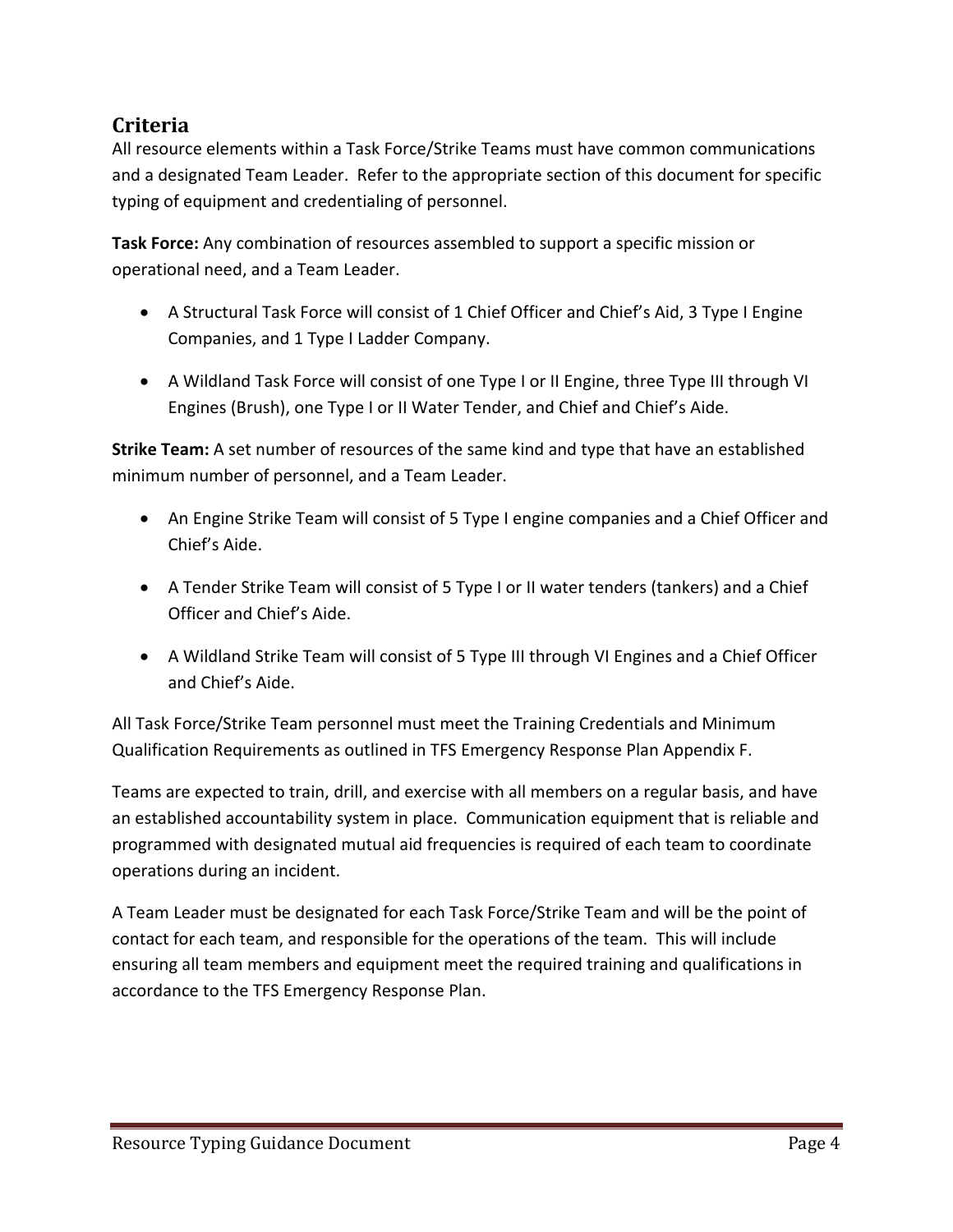# **Deployment**

A Task Force or Strike Team that is requested to respond to an event will assemble at the pre‐ designated rally point and will respond to the event's staging area as a unit. Each team should be self-sufficient during the duration of the response mode.

- **Scramble Response:** en route in 30 minutes or less and on-site up to 24 hours.
- **Standard Response:** en route within 3 hours, on-site up to 72 hours.
- **Extended Response:** en route within 24 hours, on-site up to 14 days.
- **Planned Response:** schedule event for a specified time and location (i.e. exercise, training, etc.)

Excluding scramble responses, responding personnel shall bring food, water, clothing and personal hygiene items to support themselves up to a 72 hour mission. For a basic list of personal and team items needed for a deployment, refer to Appendix G – Pre‐Trip Checklist of the TFS Emergency Response Plan. These are basic checklists, the Team Leader should add to this list as appropriate based upon the mission and prevailing conditions.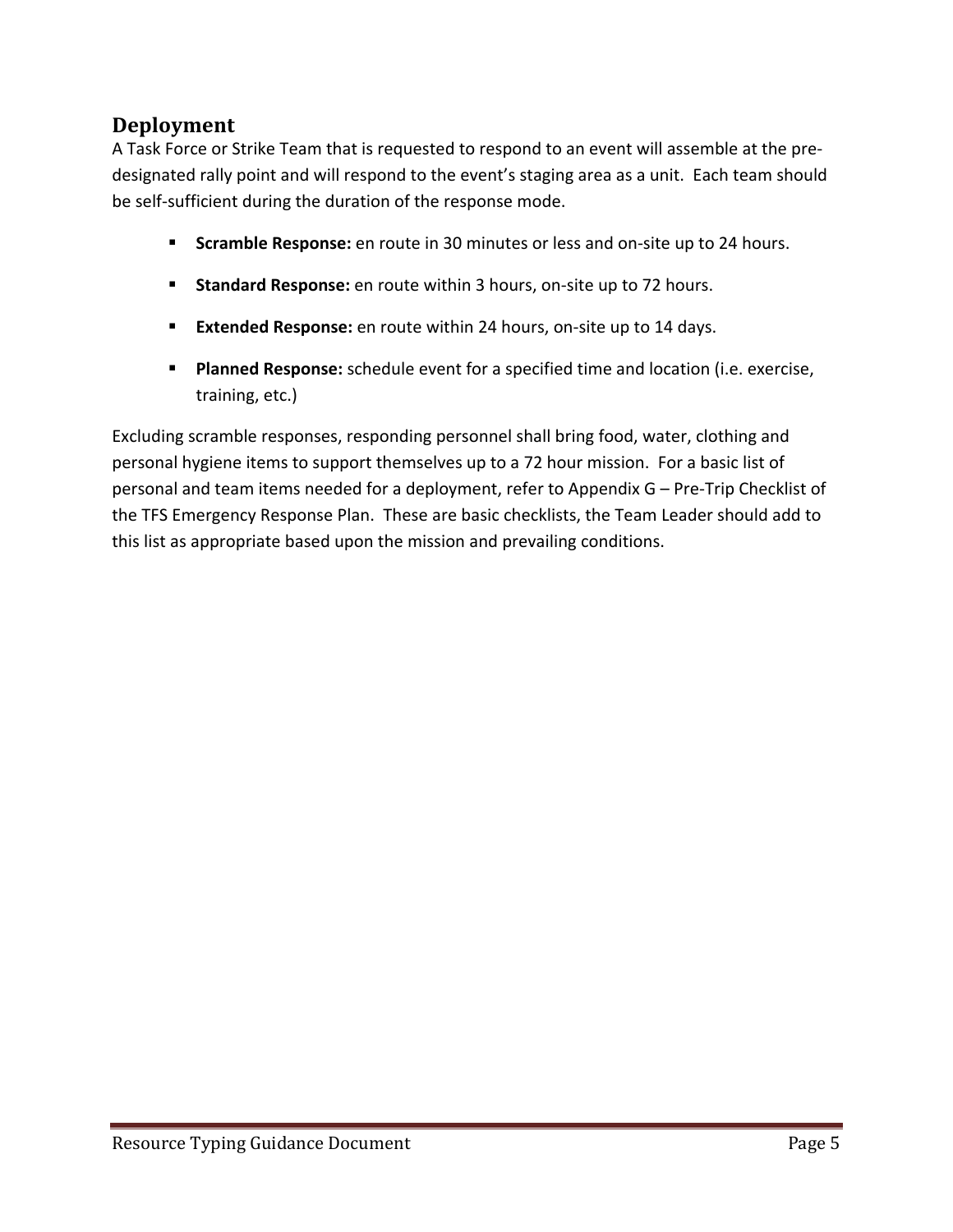# **Resource Typing**

# **FEMA Typing**

All departmental resources will be typed in accordance to the FEMA 508‐4 *Typed Resource Definitions Fire and Hazardous Materials Resources* and FEMA 508‐8 *Typed Resource Definitions Search and Rescue Resources.*

# **State Specific Typing**

For departmental resources that are not identified in the FEMA Resource Typing documents, this document will be used to categorize the equipment and teams in a standardized manner. Additional typing for criteria have been identified for some of the FEMA typed resources in order to further categorize resources that might be requested and are available within the state. These items are identified in this document.

Unless otherwise noted, all references to NFPA standards are for the current edition. Additionally, the minimum equipment for specialized rescue teams are referenced from NFPA 1006 Appendix G *Technical Rescuer Tool Kit.*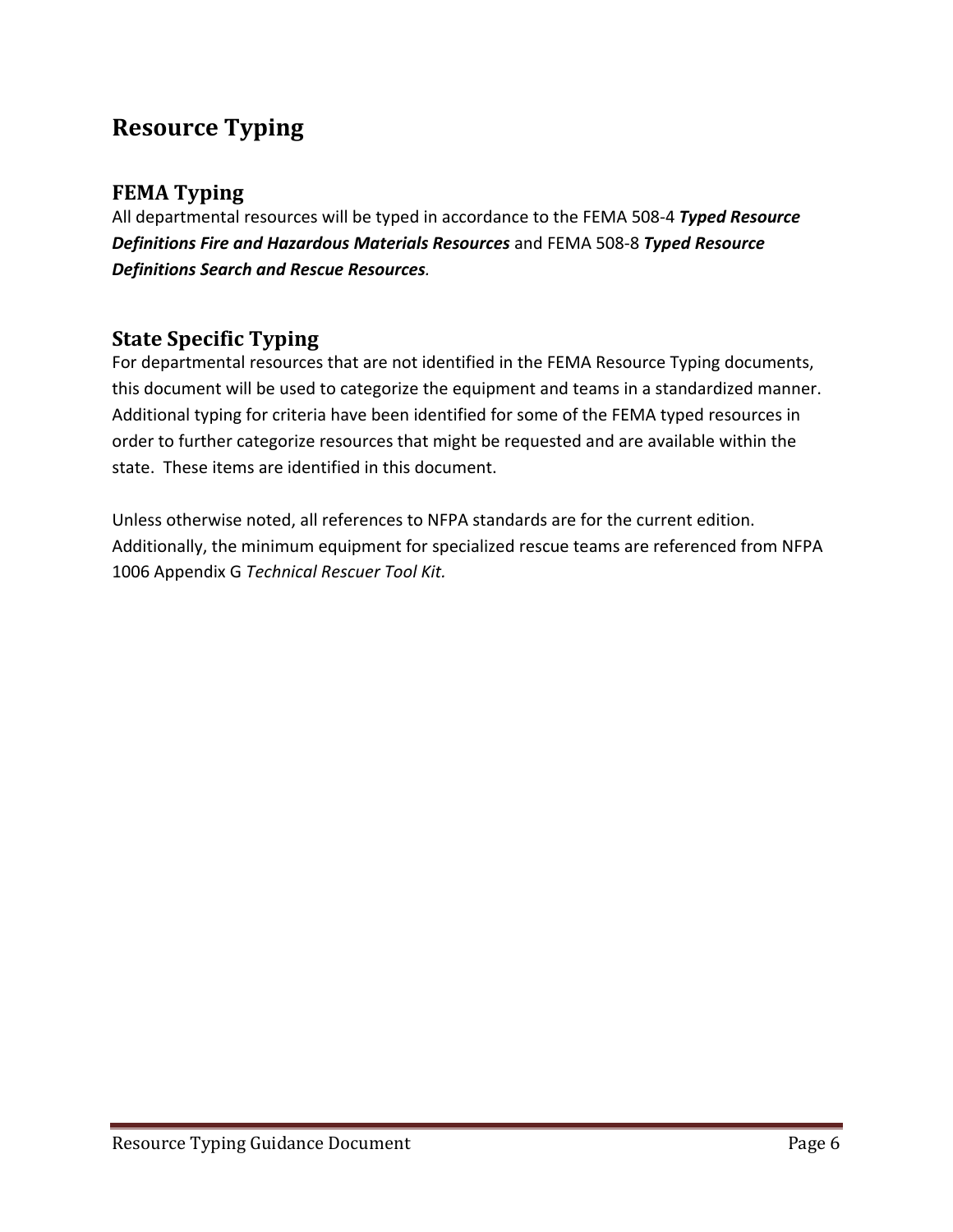| <b>RESOURCE:</b>             |                                                                                                                                               |                      |                            |                                                                                                                            | Engine, Fire (Pumper)     |                   |                           |                           |
|------------------------------|-----------------------------------------------------------------------------------------------------------------------------------------------|----------------------|----------------------------|----------------------------------------------------------------------------------------------------------------------------|---------------------------|-------------------|---------------------------|---------------------------|
| <b>CATEGORY:</b>             | Firefighting (ESF #4)                                                                                                                         |                      |                            |                                                                                                                            | KIND:                     | Equipment         |                           |                           |
| <b>MINIMUM CAPABILITIES:</b> |                                                                                                                                               | <b>TYPE I</b>        | <b>TYPE II</b>             | <b>TYPE III</b>                                                                                                            | <b>TYPE IV</b>            | <b>TYPE V</b>     | <b>TYPE VI</b>            | <b>TYPE VII</b>           |
| <b>COMPONENT</b>             | <b>METRIC</b>                                                                                                                                 |                      |                            |                                                                                                                            |                           |                   |                           |                           |
| Equipment                    | Meets<br><b>NFPA</b>                                                                                                                          | 1901                 | 1901                       | 1906                                                                                                                       | 1906                      | 1906              | 1906                      | 1906                      |
| Equipment                    | Pump                                                                                                                                          | 1,000                | 500                        | 150                                                                                                                        | 50                        | 50                | 50                        | 10                        |
|                              | Capacity                                                                                                                                      | <b>GPM</b>           | <b>GPM</b>                 | <b>GPM</b>                                                                                                                 | <b>GPM</b>                | <b>GPM</b>        | <b>GPM</b>                | <b>GPM</b>                |
| Equipment                    | Tank<br>Capacity                                                                                                                              | 300 Gal.             | 300 Gal.                   | 500 Gal.                                                                                                                   | 750 Gal.                  | 400 Gal.          | 150 Gal.                  | 50 Gal.                   |
| Equipment                    | Hose, 2.5<br>inch                                                                                                                             | 800 ft.              | 800 ft.                    |                                                                                                                            |                           |                   |                           |                           |
| Equipment                    | Hose, 1.5<br>inch                                                                                                                             | 400 ft.              | 400 ft.                    | 1,000 $ft.$                                                                                                                | 300 ft.                   | 300 ft.           | 300 ft.                   |                           |
| Equipment                    | Hose, 1<br>inch                                                                                                                               | 200 ft.              | 200 ft.                    | 500 ft.                                                                                                                    | 300 ft.                   | 300 ft.           | 300 ft.                   | 200 ft.                   |
| Equipment                    | Pump and<br>Roll<br>Capability                                                                                                                | No                   | No                         | Yes                                                                                                                        | Yes                       | Yes               | Yes                       | Yes                       |
|                              |                                                                                                                                               | $\overline{4}$       | 3                          | 3                                                                                                                          | $\overline{2}$            | $\overline{2}$    | $\overline{2}$            | 2                         |
|                              |                                                                                                                                               | 1 Fire Officer I     | 1 Fire Officer I           | 1 Wildland Fire                                                                                                            | 1 Wildland Fire           | 1 Wildland        | 1 Wildland                | 1 Wildland                |
| Personnel                    | Staffing                                                                                                                                      | 1 Fire               | 1 Fire                     | Officer I                                                                                                                  | Officer I                 | Fire<br>Officer I | Fire Officer I            | Fire Officer I            |
|                              |                                                                                                                                               | Apparatus<br>Driver, | Apparatus<br><b>Driver</b> | 2 Wildland<br>Firefighters                                                                                                 | 1 Wildland<br>Firefighter | 1 Wildland        | 1 Wildland<br>Firefighter | 1 Wildland<br>Firefighter |
|                              |                                                                                                                                               | 2 Firefighter I      | 1 Firefighter I            |                                                                                                                            |                           | Firefighter       |                           |                           |
|                              |                                                                                                                                               |                      |                            | Typically Type I and II engines apply to structural engines. Type III-VII engines apply to wildland engines.               |                           |                   |                           |                           |
|                              | 1911.                                                                                                                                         |                      |                            | Type I-II engines must meet NFPA 1901 requirement at time of manufacture and tested and maintained in accordance with NFPA |                           |                   |                           |                           |
| <b>COMMENTS:</b>             |                                                                                                                                               |                      |                            | Type III -VII engines must meet NFPA 1906 requirements at time of manufacture or applicable NWCG standards.                |                           |                   |                           |                           |
|                              |                                                                                                                                               |                      |                            | When thread patterns do not meet NFPA 1906, adapters shall be provided.                                                    |                           |                   |                           |                           |
|                              | Personal protective equipment and other safety equipment will be determined by the AHJ consistent with existing standards and<br>regulations. |                      |                            |                                                                                                                            |                           |                   |                           |                           |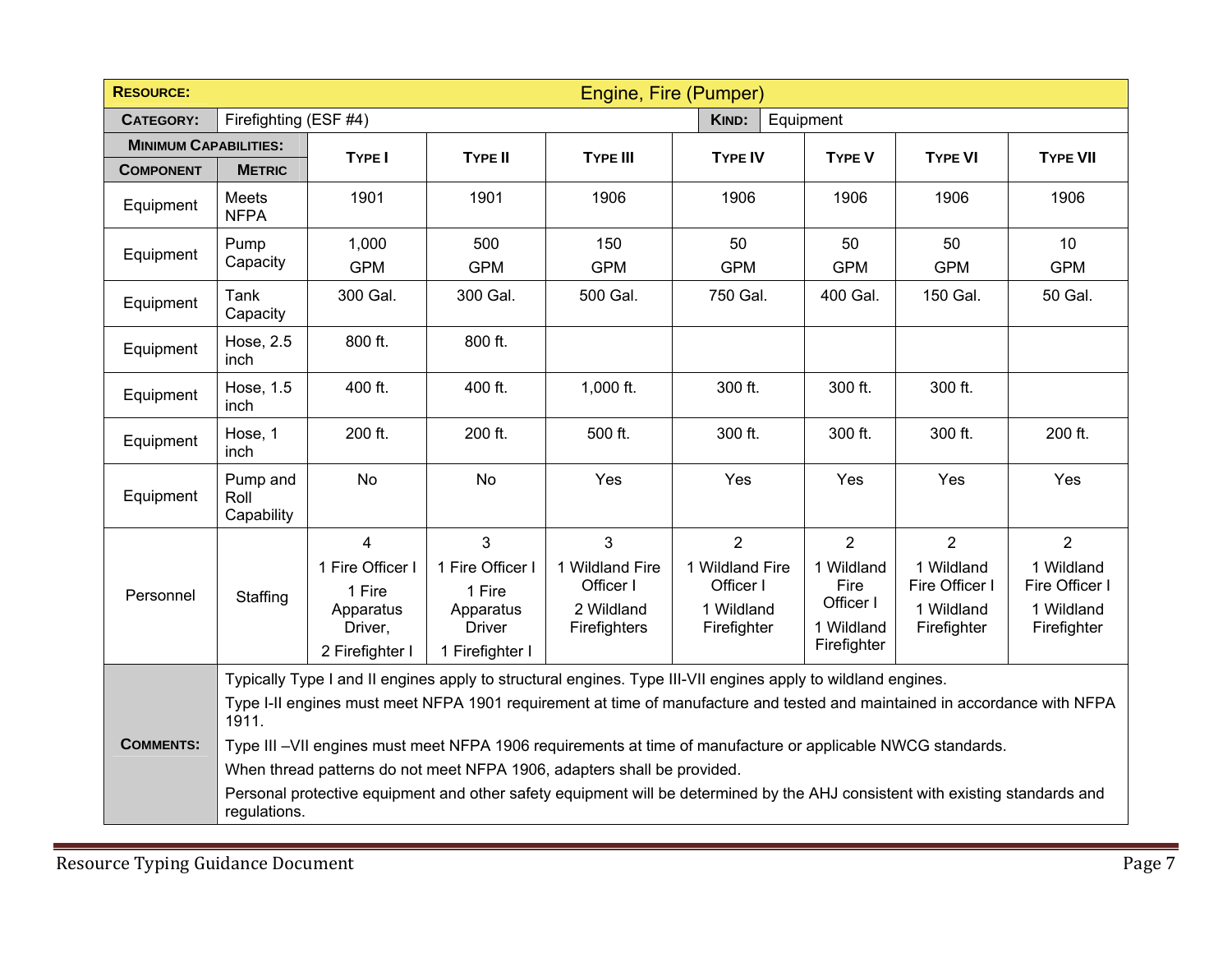| <b>RESOURCE:</b>             | Water Tender, Tactical Fire (Tanker) |                                                                                                                                                                                                                      |                                   |                                |                  |                                   |                                            |
|------------------------------|--------------------------------------|----------------------------------------------------------------------------------------------------------------------------------------------------------------------------------------------------------------------|-----------------------------------|--------------------------------|------------------|-----------------------------------|--------------------------------------------|
| <b>CATEGORY:</b>             | Firefighting (ESF #4)                |                                                                                                                                                                                                                      |                                   |                                | KIND:            | Equipment                         |                                            |
| <b>MINIMUM CAPABILITIES:</b> |                                      | <b>TYPE I</b><br><b>TYPE II</b>                                                                                                                                                                                      |                                   | <b>TYPE III</b>                |                  | <b>TYPE IV</b>                    | <b>TYPE V</b>                              |
| <b>COMPONENT</b>             | <b>METRIC</b>                        |                                                                                                                                                                                                                      |                                   |                                |                  |                                   |                                            |
| Equipment                    | Tank<br>Capacity                     | 2,000 gallon                                                                                                                                                                                                         | $1,000$ gallon                    | 2,000 gallon                   |                  | $1,000$ gallon                    |                                            |
| Equipment                    | Pump<br>Capacity                     | 250 GPM                                                                                                                                                                                                              | 250 GPM                           | No pump: $<$ 250<br><b>GPM</b> |                  | No Pump: < 250 GPM                | Vacuum                                     |
|                              |                                      | $\overline{2}$                                                                                                                                                                                                       | $\overline{2}$                    | $\overline{2}$                 |                  | $\overline{2}$                    | 2                                          |
| Personnel                    | Staffing                             | 1 Fire Apparatus<br>Driver                                                                                                                                                                                           | 1 Fire Apparatus<br><b>Driver</b> | Driver                         | 1 Fire Apparatus | 1 Fire Apparatus<br><b>Driver</b> | 1 Fire Apparatus Driver<br>1 Firefighter I |
|                              |                                      | 1 Firefighter I                                                                                                                                                                                                      | 1 Firefighter I                   |                                | 1 Firefighter I  | 1 Firefighter I                   |                                            |
| <b>COMMENTS:</b>             |                                      | Must meet NFPA 1901 requirements at time of<br>Applies to tenders that have less than 250<br>manufacture and tested and maintained in accordance<br>GPM pump or are gravity feed dumping<br>with NFPA 1911.<br>only. |                                   |                                |                  |                                   |                                            |
|                              |                                      | All apparatus must be equipped with a minimum 6" quick dump capacity                                                                                                                                                 |                                   |                                |                  |                                   |                                            |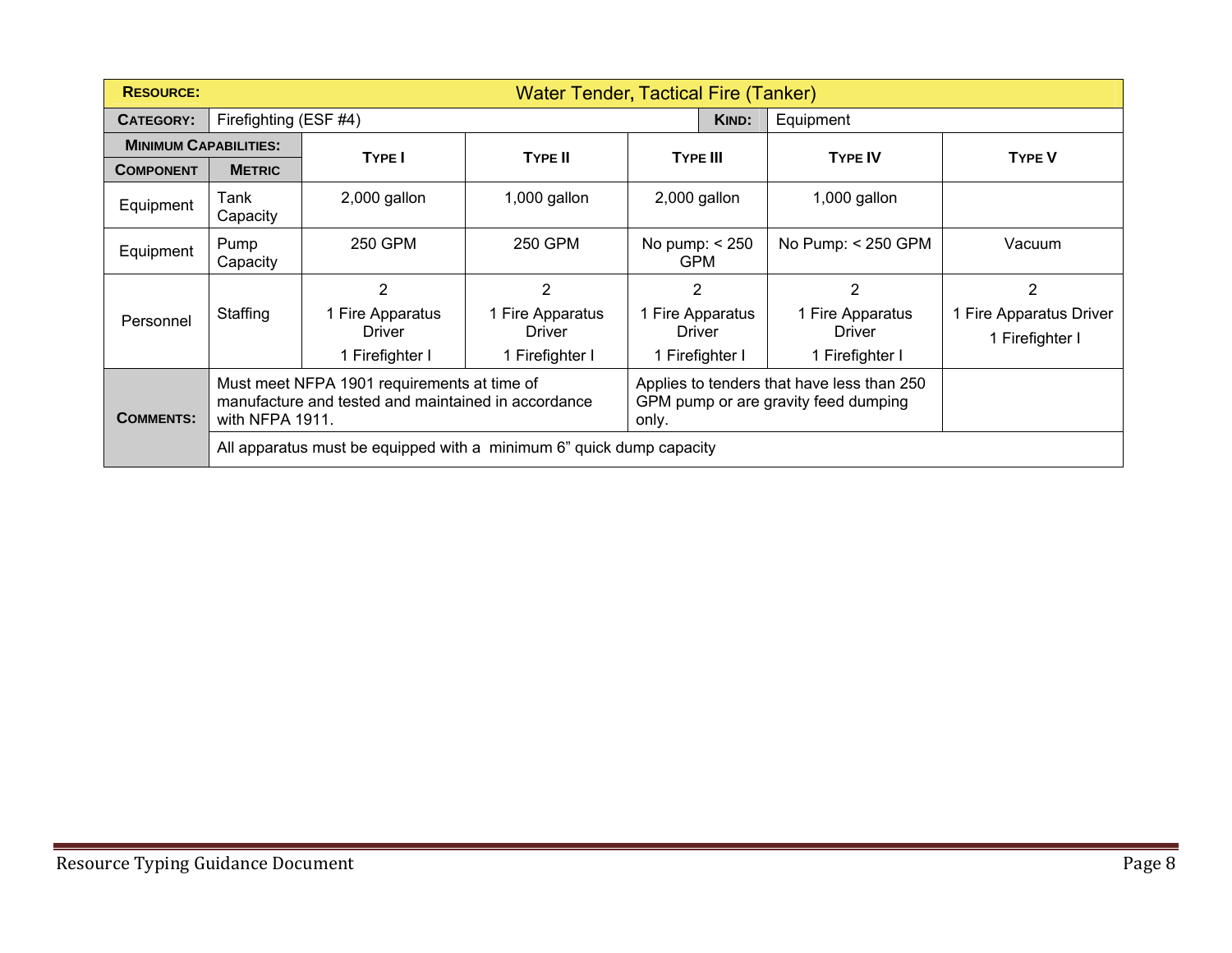| <b>RESOURCE:</b>             | <b>Aerial Ladder, Fire</b> |                                                                                                                                                                    |                                                                        |                 |                |              |  |  |  |
|------------------------------|----------------------------|--------------------------------------------------------------------------------------------------------------------------------------------------------------------|------------------------------------------------------------------------|-----------------|----------------|--------------|--|--|--|
| CATEGORY:                    |                            | Firefighting (ESF #4)                                                                                                                                              |                                                                        |                 |                |              |  |  |  |
| <b>MINIMUM CAPABILITIES:</b> |                            | <b>TYPE I</b>                                                                                                                                                      | <b>TYPE II</b>                                                         | <b>TYPE III</b> | <b>TYPE IV</b> | <b>OTHER</b> |  |  |  |
| <b>COMPONENT</b>             | <b>METRIC</b>              |                                                                                                                                                                    |                                                                        |                 |                |              |  |  |  |
| Equipment                    | Meets<br><b>NFPA</b>       | 1901                                                                                                                                                               | 1901                                                                   |                 |                |              |  |  |  |
| Equipment                    | Aerial                     | 75 ft.                                                                                                                                                             | 50 ft.                                                                 |                 |                |              |  |  |  |
| Equipment                    | Elevated<br>Stream         | 500 GPM                                                                                                                                                            | <b>500 GPM</b>                                                         |                 |                |              |  |  |  |
| Equipment                    | Ground<br>Ladders          | 115 ft.                                                                                                                                                            | 115 ft.                                                                |                 |                |              |  |  |  |
| Personnel                    | Staffing                   | 4<br>1 Fire Officer I<br>1 Fire Apparatus<br><b>Driver</b><br>2 Firefighter I                                                                                      | 4<br>1 Fire Officer I<br>1 Fire Apparatus<br>Driver<br>2 Firefighter I |                 |                |              |  |  |  |
| <b>COMMENTS:</b>             |                            | Must meet NFPA 1901 requirements at time of manufacture and tested and maintained in accordance with NFPA 1911.<br>Quints shall be classified as an Aerial Ladder. |                                                                        |                 |                |              |  |  |  |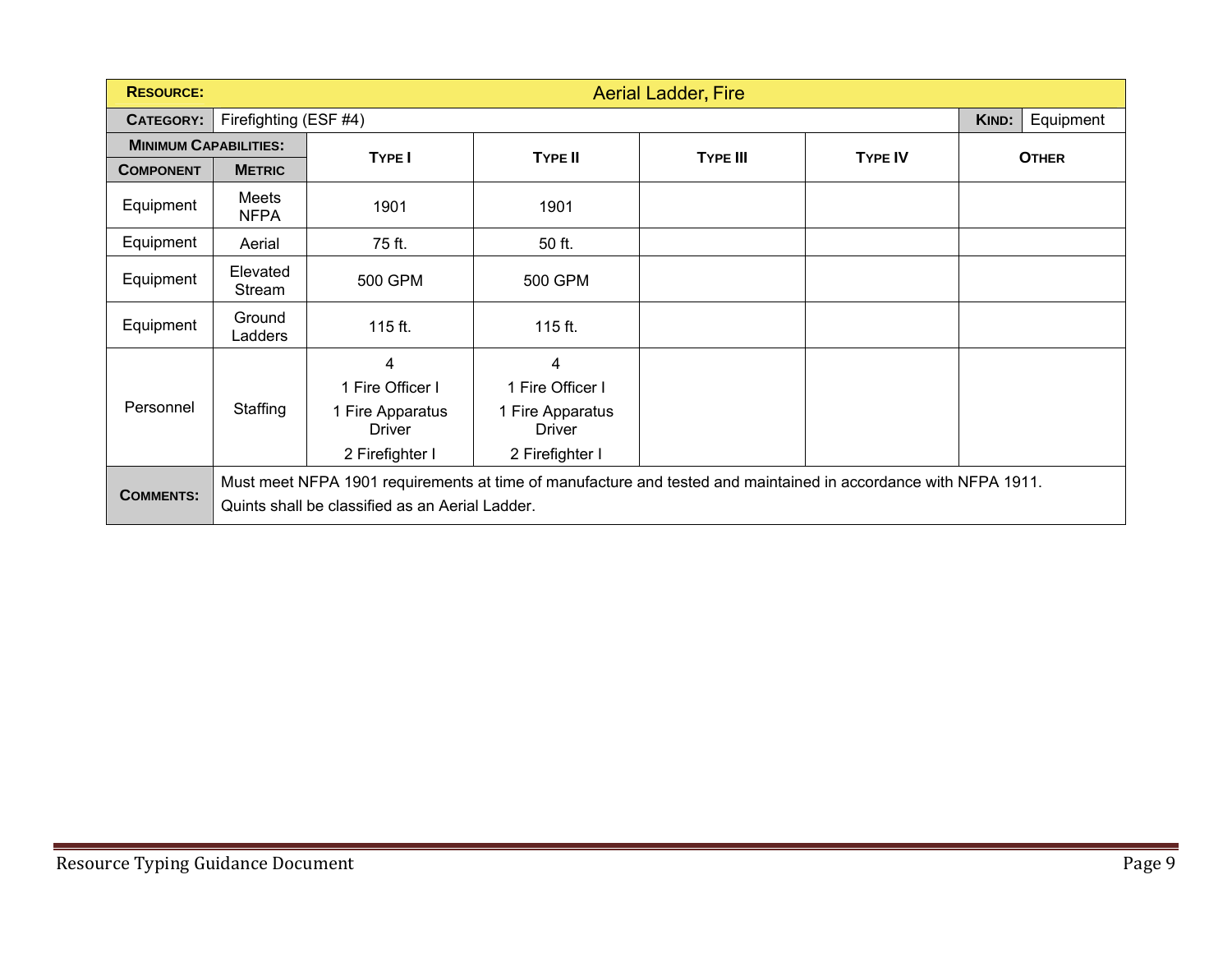| <b>Resource:</b> |                                                                                                                                       |                                                 | <b>Rescue Truck</b>                                                                                       |                                        |  |  |
|------------------|---------------------------------------------------------------------------------------------------------------------------------------|-------------------------------------------------|-----------------------------------------------------------------------------------------------------------|----------------------------------------|--|--|
| Category:        | Firefighting (ESF #4)                                                                                                                 |                                                 |                                                                                                           | Kind:<br>Equipment                     |  |  |
|                  | <b>Minimum Capabilities:</b>                                                                                                          | Type I                                          | <b>Type II</b>                                                                                            | <b>Type III</b>                        |  |  |
| <b>Component</b> | <b>Metric</b>                                                                                                                         |                                                 |                                                                                                           |                                        |  |  |
| Equipment        | Meets NFPA *                                                                                                                          | 1901                                            | 1901                                                                                                      | 1901                                   |  |  |
| Equipment        | Chassis                                                                                                                               | Class 7; GVWR > 26,000 lbs.                     | Class 5: GVWR 16,000 to 19500<br>lbs.                                                                     | Class 3; GVWR 10,000 to 14,000<br>lbs. |  |  |
| Equipment        | Generator                                                                                                                             | Onboard, ≥10 kW                                 | Portable, ≥ 5kW                                                                                           | Portable, ≥ 5kW                        |  |  |
| Equipment        | Winch                                                                                                                                 | Fixed, 12,000 lb.                               | Portable, $\geq 9,500$ lbs. w/mounted<br>receiver                                                         | Portable, $\geq 1000$ lbs.             |  |  |
| Equipment        | Extrication                                                                                                                           | Powered Hydraulic                               | Powered Hydraulic                                                                                         | Powered Hydraulic                      |  |  |
| Equipment        | Shoring                                                                                                                               | Low, High pressure air bags                     | Cribbing                                                                                                  | Cribbing                               |  |  |
|                  |                                                                                                                                       | 1 Officer                                       | 1 Officer                                                                                                 | 1 Officer                              |  |  |
| Personnel        | Minimum<br>Staffing                                                                                                                   | 1 Apparatus Driver                              | 1 Apparatus Driver                                                                                        | 1 Apparatus Driver                     |  |  |
|                  |                                                                                                                                       | 2 Rescuers                                      |                                                                                                           |                                        |  |  |
|                  | Examples                                                                                                                              |                                                 |                                                                                                           |                                        |  |  |
|                  | All personnel must meet minimum training requirements specific to the capabilities of the apparatus and<br>intended use of equipment. |                                                 |                                                                                                           |                                        |  |  |
| <b>Comments:</b> |                                                                                                                                       | *Meets NFPA 1901 for Special Service Apparatus. |                                                                                                           |                                        |  |  |
|                  | 1006)"                                                                                                                                |                                                 | Minimum equipment capabilities should meet the chart titled "Minimum Rescue Equipment per Specialty (NFPA |                                        |  |  |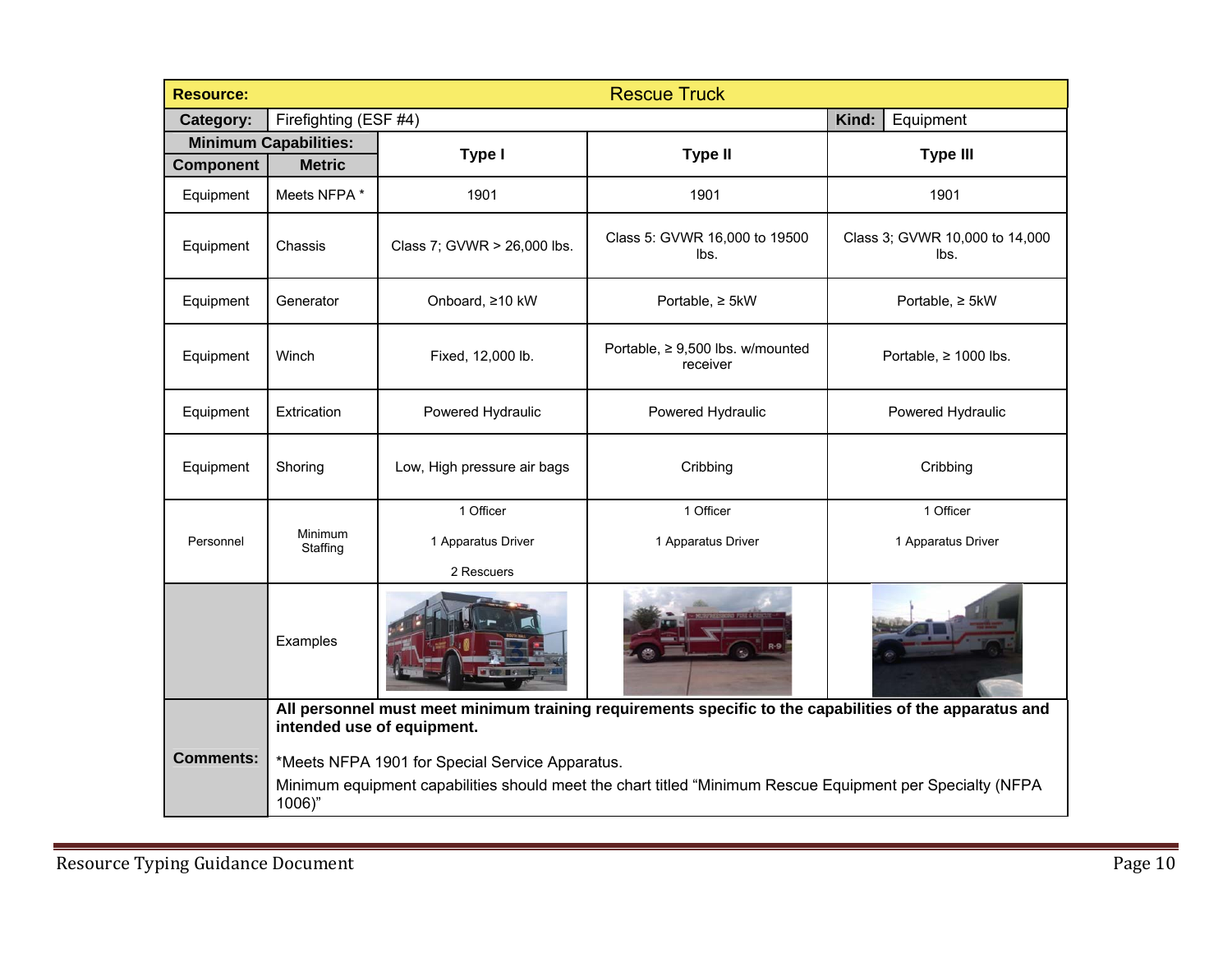| <b>Resource:</b>             |                       |              |                | Air             |                                          |                                          |
|------------------------------|-----------------------|--------------|----------------|-----------------|------------------------------------------|------------------------------------------|
| Category:                    | Firefighting (ESF #4) |              |                |                 | Kind:                                    | Equipment                                |
| <b>Minimum Capabilities:</b> |                       | Type I       | <b>Type II</b> | <b>Type III</b> | <b>Type IV</b>                           | <b>Type V</b>                            |
| <b>Component</b>             | <b>Metric</b>         |              |                |                 |                                          |                                          |
| Equipment                    | Mobile<br>Compressor  | 6,000<br>psi |                |                 |                                          |                                          |
| Equipment                    | Mobile<br>Cascade     |              | 6,000 psi      | 3,000 psi       |                                          |                                          |
| Equipment                    | Cylinder<br>Tender    |              |                |                 | <b>Min. 20</b><br>4,500 psi<br>cylinders | <b>Min. 20</b><br>2,250 psi<br>cylinders |
| Equipment                    |                       |              |                |                 |                                          |                                          |
| Personnel                    |                       |              |                |                 |                                          |                                          |
| <b>Comments:</b>             |                       |              |                |                 |                                          |                                          |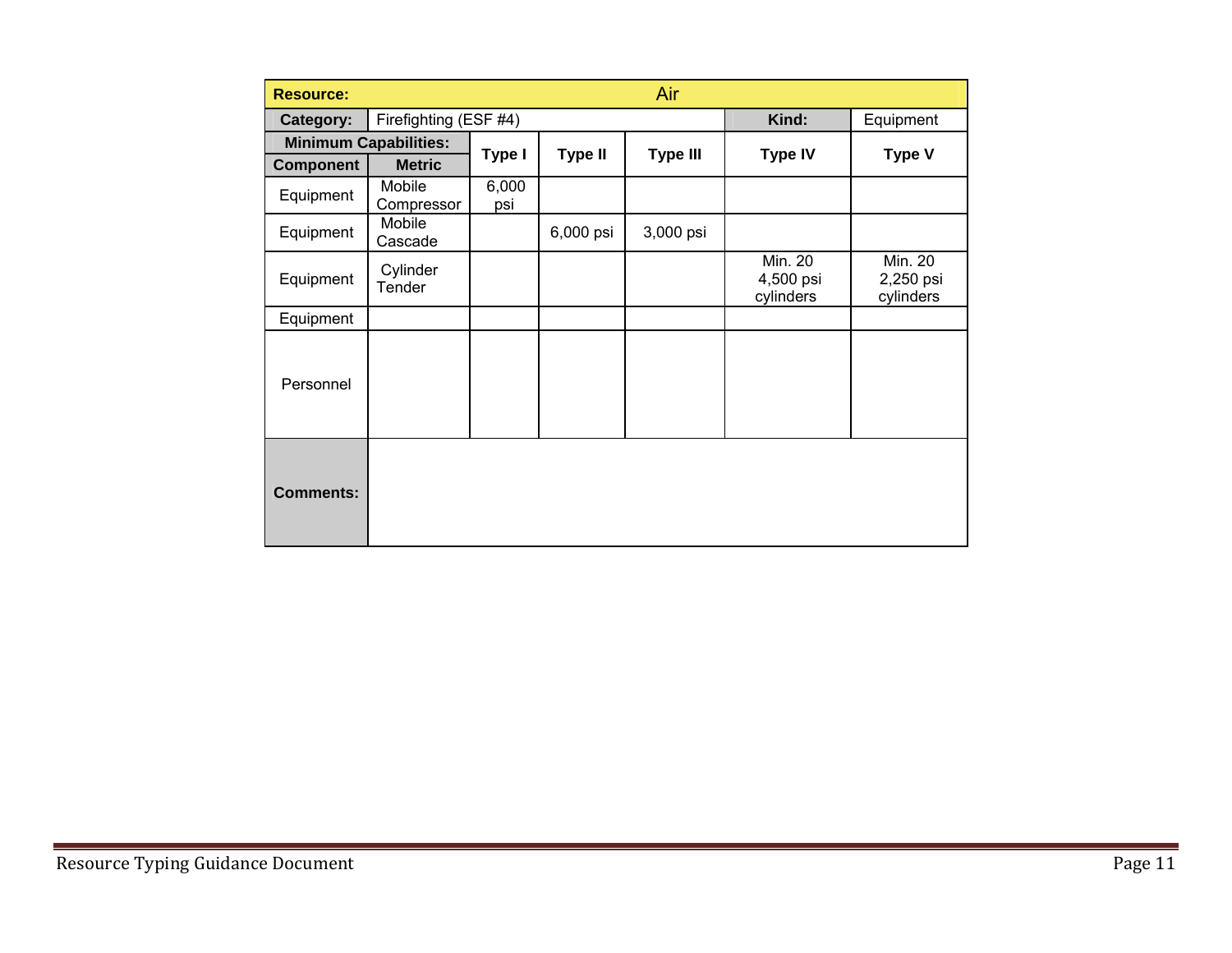| <b>Resource:</b>      |                                         |                                                                                                                                                                                    | <b>Tennessee Swiftwater/ Flood Search and Rescue</b>                                                                                                                                |                                                                                                                    |                                                                                            |                                                             |
|-----------------------|-----------------------------------------|------------------------------------------------------------------------------------------------------------------------------------------------------------------------------------|-------------------------------------------------------------------------------------------------------------------------------------------------------------------------------------|--------------------------------------------------------------------------------------------------------------------|--------------------------------------------------------------------------------------------|-------------------------------------------------------------|
| Category:             | Search and Rescue (ESF #9)              |                                                                                                                                                                                    |                                                                                                                                                                                     |                                                                                                                    | Kind                                                                                       | Team                                                        |
| Minimum Capabilities: |                                         |                                                                                                                                                                                    |                                                                                                                                                                                     |                                                                                                                    |                                                                                            |                                                             |
| Component             | <b>Metric</b>                           | Type I                                                                                                                                                                             | Type II                                                                                                                                                                             | Type III                                                                                                           |                                                                                            | Type VI                                                     |
| Equipment             | Rescue Boats                            | 2 - Fueled RIB Boats<br>1 Non powered -4 person                                                                                                                                    | 1 - Fueled RIB Boat<br>1 Non powered 4 person                                                                                                                                       | 1 Non powered 4 person                                                                                             |                                                                                            | N/A                                                         |
| Team                  | Capabilities                            | Manage search operations<br>Power vessel operations<br>Helicopter rescue operational<br>Haz Mat<br><b>ALS</b><br>Communications<br>Logistics                                       | Power vessel operations<br>Helicopter rescue operational<br>Haz Mat<br><b>BLS</b>                                                                                                   | Non-Power watercraft<br>Haz Mat<br><b>BLS</b>                                                                      | Non-Power watercraft<br>Haz Mat<br><b>BLS</b><br>Supplemental Personnel                    |                                                             |
| Team                  | Sustained<br>Operations                 | 24 hour Operation                                                                                                                                                                  | 24 hour Operation                                                                                                                                                                   | 24 hour Operation                                                                                                  |                                                                                            | 24 hour Operation                                           |
| Team                  | <b>Helicopter Aquatic</b><br>Operations | $\overline{2}$                                                                                                                                                                     | $\mathbf{1}$                                                                                                                                                                        | N/A                                                                                                                |                                                                                            | N/A                                                         |
| Team                  | Powered Boat<br>Operators               | $\overline{2}$                                                                                                                                                                     | $\mathbf{1}$                                                                                                                                                                        | N/A                                                                                                                |                                                                                            | N/A                                                         |
| Team                  | Specialty SAR<br>Training               | <b>Contact and Self Rescue</b><br><b>Skills</b><br><b>Hazmat Operations</b><br><b>ICS</b><br>Swiftwater Rescue<br>Rope Rescue<br>Technician<br>Technician Helicopter<br>Operations | <b>Contact and Self Rescue</b><br><b>Skills</b><br><b>Hazmat Operations</b><br><b>ICS</b><br>Swiftwater Rescue Technician<br>Rope Rescue Technician<br><b>Helicopter Operations</b> | <b>Contact and Self Rescue</b><br><b>Skills</b><br><b>Hazmat Operations</b><br>ICS<br>Swiftwater rescue technician | Contact and self-rescue skills<br>HazMat Operations<br>ICS<br>Swiftwater rescue technician |                                                             |
| Medical               | Certification                           | 2 EMT-P                                                                                                                                                                            | 1 EMT-B                                                                                                                                                                             | 1 EMT-B                                                                                                            |                                                                                            | 1 EMT-B                                                     |
| Team                  | Personnel                               | (14) Team Members<br>1 Managers<br>2 Squad Leaders<br>10 Swiftwater Rescuers                                                                                                       | (6) Team Members<br>1 Squad Leader<br>5 Swiftwater Rescuers                                                                                                                         | (4) Team Members<br>1 Squad Leader<br>3 Swiftwater Rescuers                                                        |                                                                                            | (3) Team Members<br>1 Squad Leader<br>2 Swiftwater Rescuers |
| Comments:             |                                         | equipment required to safely and effectively conduct operations.                                                                                                                   | Conduct search and rescue operations in all water environments including swiftwater and flood conditions. Water rescue teams come with all team                                     |                                                                                                                    |                                                                                            |                                                             |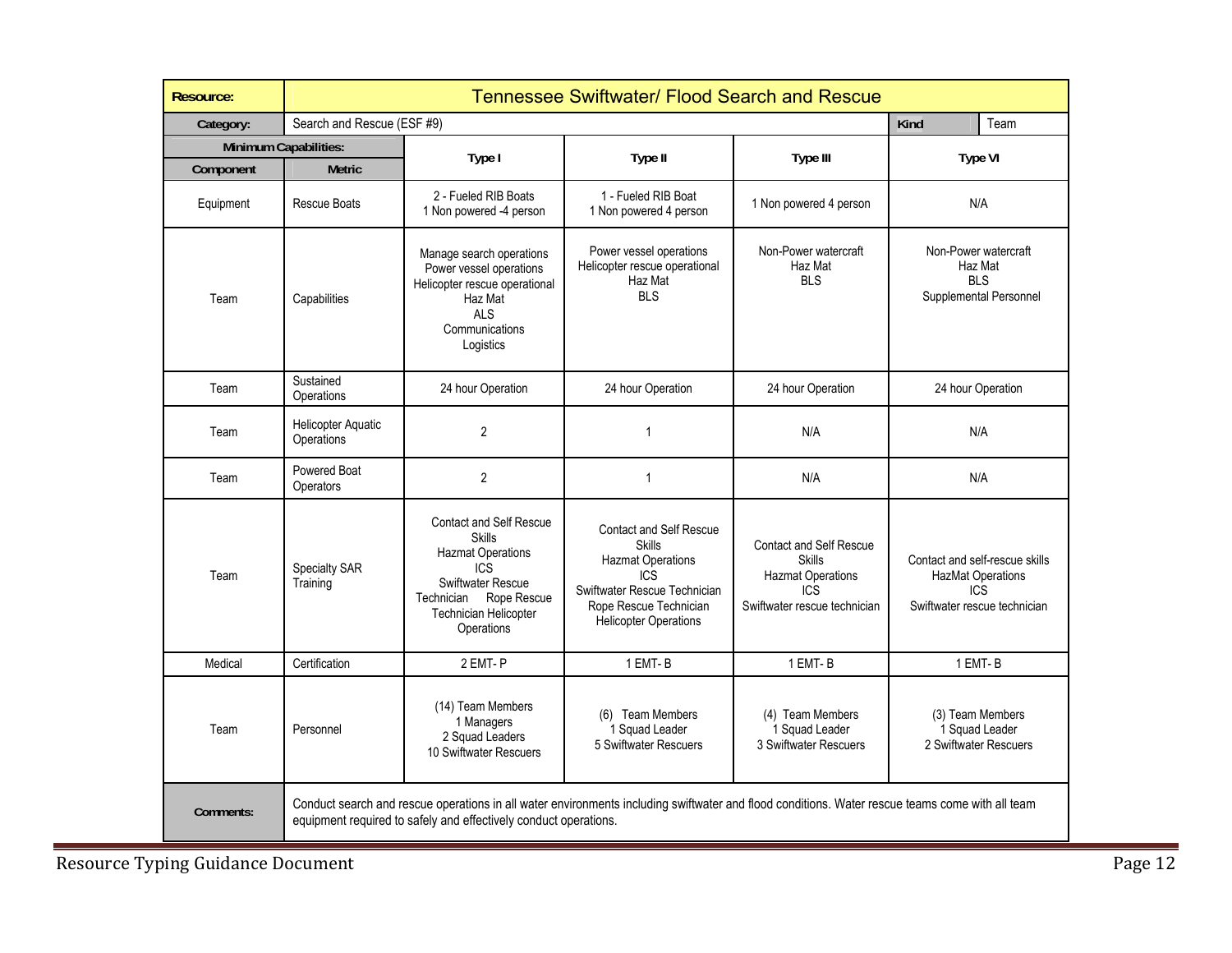| <b>Resource:</b>             |                                                   |                                                                                       |                    | <b>Tennessee Swiftwater Rescue Boat</b> |                               |                |
|------------------------------|---------------------------------------------------|---------------------------------------------------------------------------------------|--------------------|-----------------------------------------|-------------------------------|----------------|
| Category:                    |                                                   | Search and Rescue (ESF #9)                                                            |                    |                                         | Kind:                         | Equipment      |
| <b>Minimum Capabilities:</b> |                                                   | Type I                                                                                | <b>Type II</b>     | <b>Type III</b>                         | <b>Type IV</b>                | <b>Type V</b>  |
| <b>Component</b>             | <b>Metric</b>                                     |                                                                                       |                    |                                         |                               |                |
| Equipment                    | <b>Minimum</b><br>Victim<br>Transport<br>Per Trip | $5+$                                                                                  | $3$ to 5           | 3                                       | $\overline{2}$                | $\overline{2}$ |
| Equipment                    | Special<br><b>Needs</b><br>and<br><b>Notes</b>    | May Need a<br>Ramp                                                                    | May Need a<br>Ramp | Hand Launch                             | Hand Launch                   | Hand Launch    |
| Equipment                    | Motor<br>Size                                     | 150hp+                                                                                | $60$ hp+           | $30$ hp+                                |                               | No Motor       |
| Equipment                    | Type<br>Boat                                      | V-Hull                                                                                | <b>RIB</b>         | <b>RIB</b>                              | Personal Water<br>Craft (PWC) | Raft           |
| Team                         | Personnel                                         | 2                                                                                     | 2                  | $\overline{2}$                          | 1 per watercraft              | 3              |
| <b>Comments:</b>             |                                                   | Requests should include vehicle capabilities when necessary (i.e., four-wheel drive). |                    |                                         |                               |                |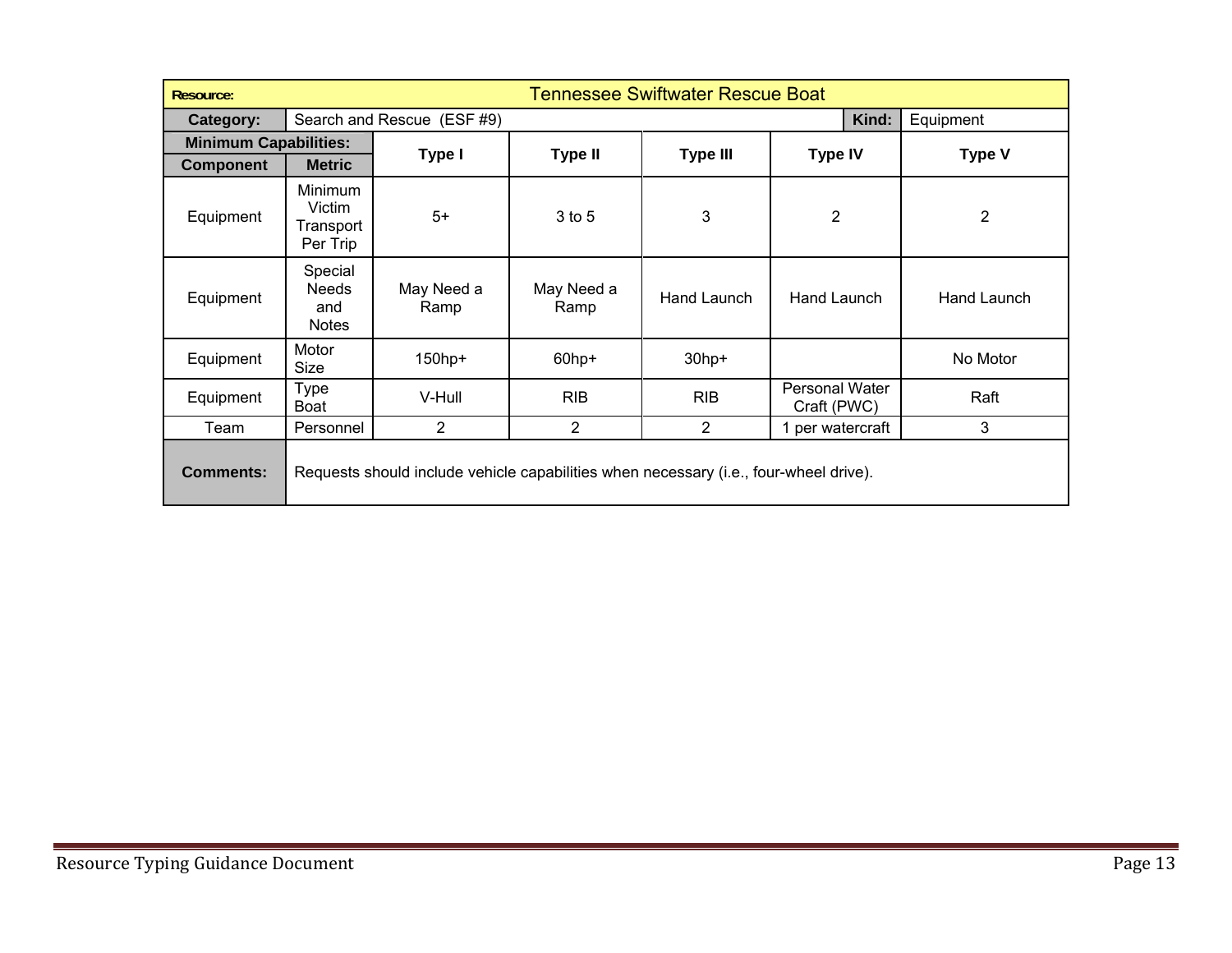| <b>Resource:</b> |                                              |                                                                                                                                                                                        | <b>Tennessee Flood Evacuation Team</b>                                                                                                |                 |               |
|------------------|----------------------------------------------|----------------------------------------------------------------------------------------------------------------------------------------------------------------------------------------|---------------------------------------------------------------------------------------------------------------------------------------|-----------------|---------------|
| Category:        | Search and Rescue (ESF #9)                   |                                                                                                                                                                                        |                                                                                                                                       | Kind:           | Team          |
|                  | <b>Minimum Capabilities:</b>                 | Type I                                                                                                                                                                                 | <b>Type II</b>                                                                                                                        | <b>Type III</b> | <b>Type V</b> |
| <b>Component</b> | <b>Metric</b>                                |                                                                                                                                                                                        |                                                                                                                                       |                 |               |
| Equipment        | <b>Rescue Boats</b>                          | 1 - Powered 3 person                                                                                                                                                                   | 1 Non powered 4 person                                                                                                                |                 |               |
| Team             | Capabilities                                 | Assist in still water<br>evacuation operations<br>Power vessel operations<br><b>Haz Mat Awareness</b><br><b>ICS</b><br><b>First Aid</b>                                                | Assist in still water<br>evacuation. operations<br>Non-Power watercraft<br><b>Haz Mat Awareness</b><br><b>ICS</b><br><b>First Aid</b> |                 |               |
| Team             | Sustained<br>Operations                      | 12 hour Operation                                                                                                                                                                      | 12 hour Operation                                                                                                                     |                 |               |
| Team             | <b>Powered Boat</b><br>Operators             | $\overline{2}$                                                                                                                                                                         | 0                                                                                                                                     |                 |               |
| Team             | <b>Specialty SAR</b><br>Training             | Contact and self-rescue<br>skills<br>Haz Mat<br><b>Power Boat Operations</b><br><b>ICS</b><br>Swiftwater Rescue Ops                                                                    | Contact and self-rescue<br>skills<br>Haz Mat<br><b>ICS</b><br><b>Swiftwater Rescue Ops</b>                                            |                 |               |
| Team             | Powered Boat<br>Operators                    | $\overline{2}$                                                                                                                                                                         | 0                                                                                                                                     |                 |               |
| Medical          | Certification                                | 1 EMT-B                                                                                                                                                                                | 1 EMT-B                                                                                                                               |                 |               |
| Team             | Personnel                                    | (3) Team Members<br>1 Flood Evacuation Leader<br>2 Flood Evacuation<br>Operators                                                                                                       | (4) Team Members<br>1 Flood Evacuation<br>Leader<br>3 Flood Evacuation<br>Operators                                                   |                 |               |
| <b>Comments:</b> | following occur:<br>1. Water current >1 knot | Swiftwater Rescue Team must be activated immediately if the<br>2. Ropes required in order to achieve rescue<br>3. If water is rising too fast to retrieve all victims in safely manner |                                                                                                                                       |                 |               |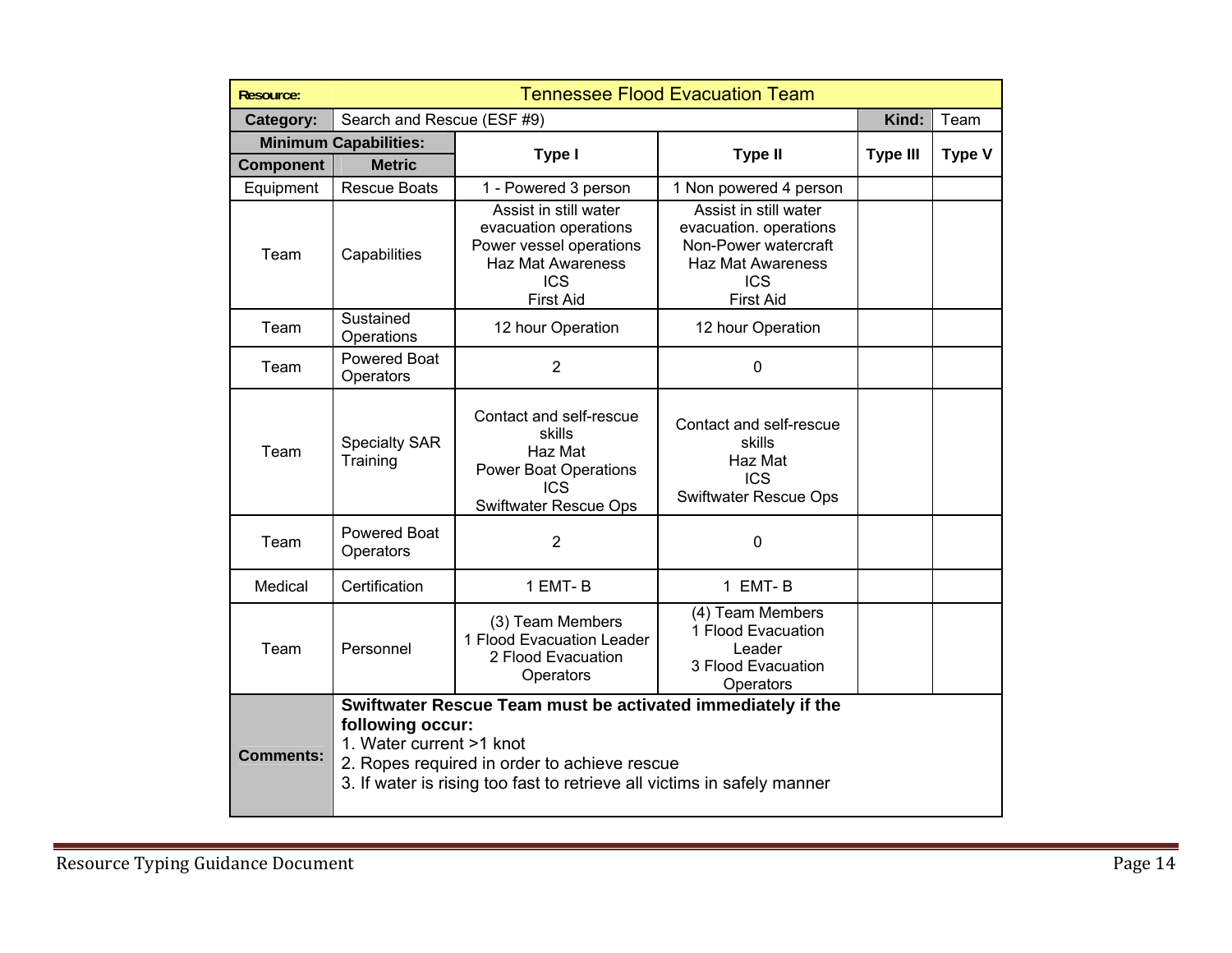| <b>Resource:</b>             |                                                   | <b>Floodwater Boats</b>                                                                                                                                                                                                                          |                           |                 |                          |                          |                                      |  |                    |
|------------------------------|---------------------------------------------------|--------------------------------------------------------------------------------------------------------------------------------------------------------------------------------------------------------------------------------------------------|---------------------------|-----------------|--------------------------|--------------------------|--------------------------------------|--|--------------------|
| Category:                    | Search and Rescue (ESF #9)                        |                                                                                                                                                                                                                                                  |                           |                 |                          | Kind:<br>Equipment       |                                      |  |                    |
| <b>Minimum Capabilities:</b> |                                                   |                                                                                                                                                                                                                                                  |                           |                 |                          |                          |                                      |  |                    |
| <b>Component</b>             | <b>Metric</b>                                     | Type I                                                                                                                                                                                                                                           | <b>Type II</b>            | <b>Type III</b> | <b>Type</b><br>IV        | <b>Type</b><br>v         | <b>Type VI</b>                       |  | <b>Type VII</b>    |
| Equipment                    | <b>Minimum</b><br>Victim<br>Transport<br>Per Trip | $5+$                                                                                                                                                                                                                                             | 3 to 5                    | 3               | 3                        | 3                        | $\overline{2}$                       |  | $\overline{2}$     |
| Equipment                    | Special<br><b>Needs</b><br>and<br><b>Notes</b>    | May<br>Need a<br>Ramp                                                                                                                                                                                                                            | May<br>Need a<br>Ramp     | Hand Launch     | May<br>Need<br>a<br>Ramp | May<br>Need<br>a<br>Ramp | Hand Launch                          |  | Hand<br>Launch     |
| Equipment                    | Motor<br>Size                                     | $100$ hp+                                                                                                                                                                                                                                        | $60$ hp+                  | $30$ hp+        | $25$ hp+                 | $25$ hp+                 |                                      |  | <b>No</b><br>Motor |
| Equipment                    | <b>Type</b><br>Boat                               | V-Hull                                                                                                                                                                                                                                           | Inflatable/<br><b>RIB</b> | Inflatable/RIB  | Flat                     | $V -$<br>Hull            | <b>Personal Water</b><br>Craft (PWC) |  | Raft               |
| Team                         | Personnel                                         | 2                                                                                                                                                                                                                                                | $\overline{2}$            | $\overline{2}$  | $\overline{2}$           | $\overline{2}$           |                                      |  | 3                  |
| <b>Comments:</b>             | occur:                                            | 1 per watercraft<br>Swiftwater Rescue Team must be activated immediately if the following<br>1. Water current >1 knot<br>2. Ropes required in order to achieve rescue<br>3. If water is rising too fast to retrieve all victims in safely manner |                           |                 |                          |                          |                                      |  |                    |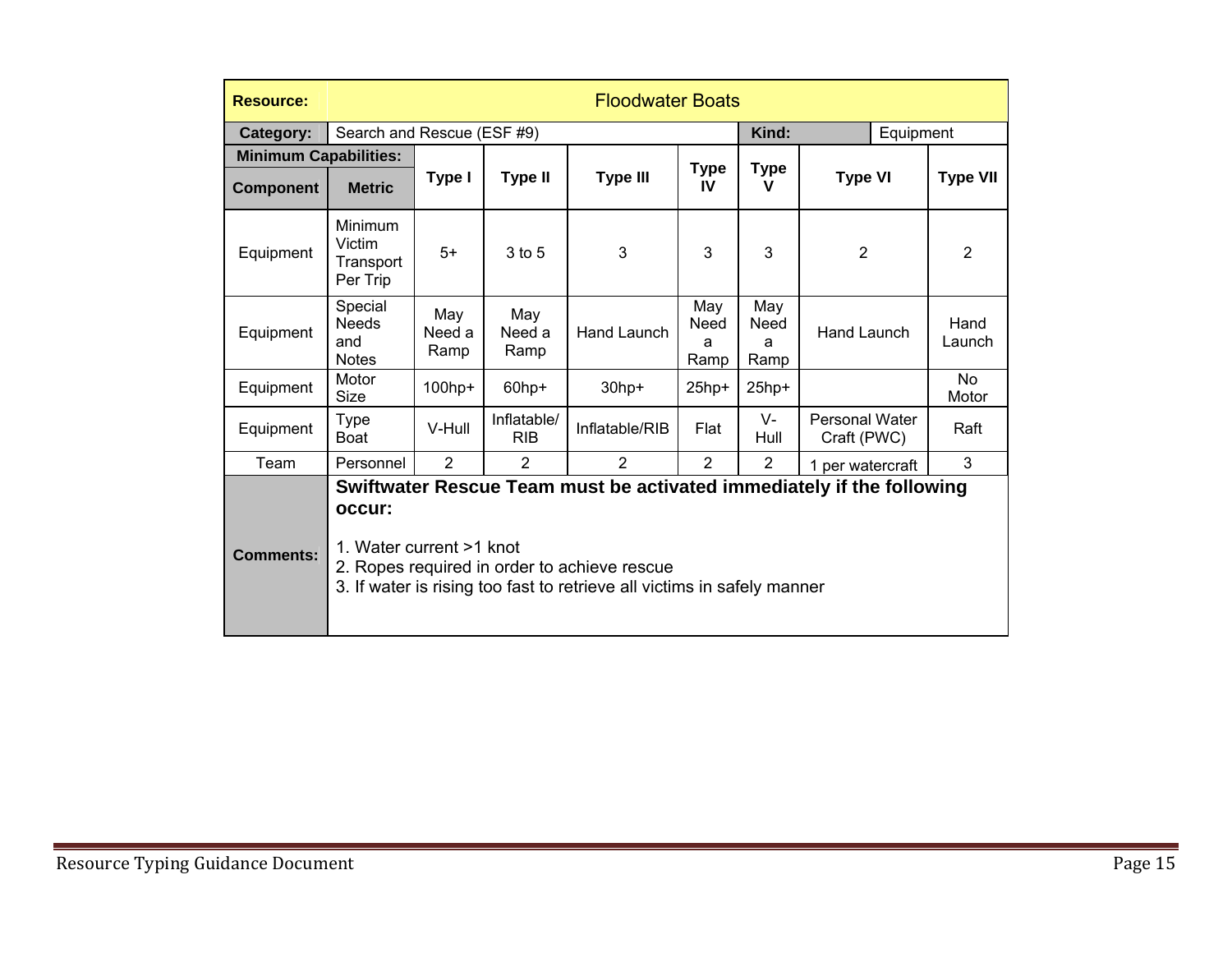| <b>Resource:</b> |                                                                                                                                                                                                                                                                      | <b>Rope Rescue</b>                                                                                                                                                                                                                                                                                                                                                                                                                                                                                                                                                                |                                                                                                                                                                                                                                                                                                                                                                                                                                                            |                                                                                                                                                                                                                                                                          |
|------------------|----------------------------------------------------------------------------------------------------------------------------------------------------------------------------------------------------------------------------------------------------------------------|-----------------------------------------------------------------------------------------------------------------------------------------------------------------------------------------------------------------------------------------------------------------------------------------------------------------------------------------------------------------------------------------------------------------------------------------------------------------------------------------------------------------------------------------------------------------------------------|------------------------------------------------------------------------------------------------------------------------------------------------------------------------------------------------------------------------------------------------------------------------------------------------------------------------------------------------------------------------------------------------------------------------------------------------------------|--------------------------------------------------------------------------------------------------------------------------------------------------------------------------------------------------------------------------------------------------------------------------|
| Category:        | Firefighting/ Search and Rescue (ESF# 4/9)                                                                                                                                                                                                                           |                                                                                                                                                                                                                                                                                                                                                                                                                                                                                                                                                                                   |                                                                                                                                                                                                                                                                                                                                                                                                                                                            | Kind:<br>Team                                                                                                                                                                                                                                                            |
|                  | <b>Minimum Capabilities:</b>                                                                                                                                                                                                                                         | Type I                                                                                                                                                                                                                                                                                                                                                                                                                                                                                                                                                                            | <b>Type II</b>                                                                                                                                                                                                                                                                                                                                                                                                                                             | <b>Type III</b>                                                                                                                                                                                                                                                          |
| <b>Component</b> | <b>Metric</b>                                                                                                                                                                                                                                                        |                                                                                                                                                                                                                                                                                                                                                                                                                                                                                                                                                                                   |                                                                                                                                                                                                                                                                                                                                                                                                                                                            |                                                                                                                                                                                                                                                                          |
| Personnel        | <b>Training and Qualifications</b><br>to Meet: NFPA 1670<br>addresses standards on<br>Operations and Training<br>for Technical Search and<br>Rescue Incidents.<br><b>NFPA 1006</b><br><b>Standard for Rescue</b><br><b>Technician Professional</b><br>Qualifications | <b>Technician Level</b><br>Vertical 45 - 90 degrees<br>High Line / Traverse Height of 200 feet<br>or greater<br>(Ex. Radio / Cell Towers, Industrial)                                                                                                                                                                                                                                                                                                                                                                                                                             | Technician / Operation Level<br>Vertical 45 - 90 degree<br>Maximum height of 200 feet<br>(Ex. Cliffs, Buildings 10 floors<br>or under)                                                                                                                                                                                                                                                                                                                     | <b>Operation Level</b><br>Low Angle Horizontal less<br>than 45 degrees<br>(Ex. Embankments)                                                                                                                                                                              |
| Equipment        |                                                                                                                                                                                                                                                                      | 600' 1/2" Rope (2)<br>300' 1/2" Rope (2)<br>150' 1/2" Rope (4)<br>$\frac{1}{2}$ " Caribeners (60)<br>Prusik Cords 8mm (30)<br>Figure $8's(4)$<br>Brakebar Racks G Rated (4)<br>Class III Harness (10)<br><b>Litter Basket</b><br>Sked<br>Single Pulleys (8)<br>Double Pulleys (8)<br>1" Webbing 20' (30)<br>Victim Helmets (2)<br>Load Releasing Hitch (4)<br>Edge Protectors (6)<br>Anchor Plates (4)<br>Load Releasing Hitch (4)<br>Tripods (2)<br>Line Gun<br>Fall Arrest Lanyard (2)<br>Gibbs Ascenders (8)<br>Kootney (Pulley) (2)<br>Pickoff Straps (2)<br>Set of fours (4) | 300' 1/2" Rope (2)<br>$\frac{1}{2}$ " Caribeners (30)<br>Prusik Cords 8mm (20)<br>Figure $8$ 's $(2)$<br>Brakebar Racks G Rated (2)<br>Class III Harness (8)<br><b>Litter Basket</b><br>Sked<br>Single Pulleys (4)<br>Double Pulleys (4)<br>1" Webbing 20' (20)<br>Victim Helmets (2)<br>Load Releasing Hitch (2)<br>Edge Protectors (6)<br>Edge Rollers (2)<br>Anchor Plates (4)<br>Load Releasing Hitch (4)<br>Gibbs Ascenders (6)<br>Pickoff Straps (2) | 150' 1/2" Rope (2)<br>$\frac{1}{2}$ " Caribeners (15)<br>Prusik Cords 8mm (10)<br>Figure $8's(2)$<br>Brakebar Racks (2)<br>Class II Harness (6)<br><b>Litter Basket</b><br>Sked<br>Single Pulleys (2)<br>Double Pulleys (2)<br>1" Webbing 20' (10)<br>Victim Helmets (2) |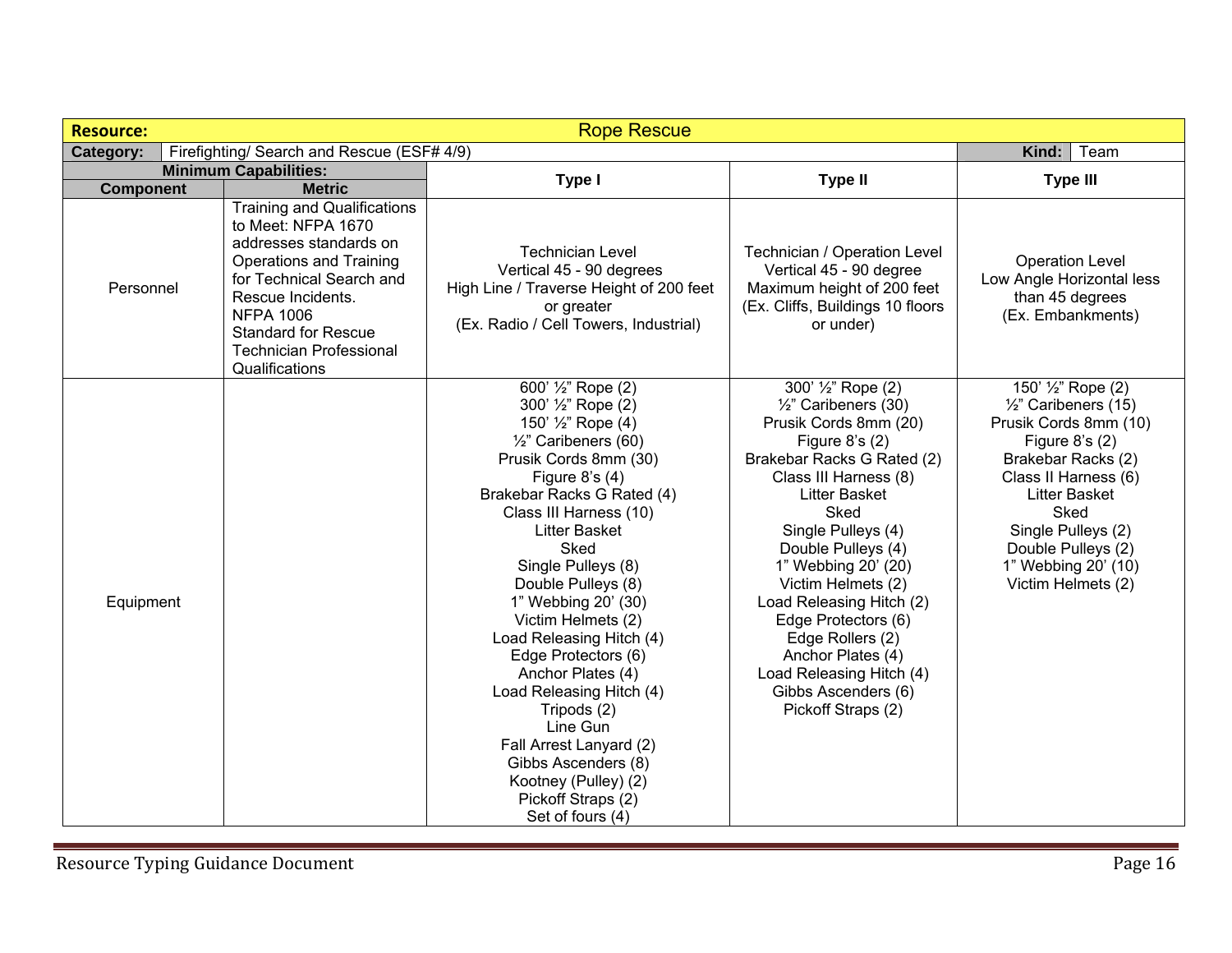|           |                                         | 300' 6mm Equipment line<br>Spider (Litter Rig)<br>Etrier $(4)$                                                                                                                                                                                                                                                                                                                                                                                                                                                                                                                                                                                                                                       |                                   |                |
|-----------|-----------------------------------------|------------------------------------------------------------------------------------------------------------------------------------------------------------------------------------------------------------------------------------------------------------------------------------------------------------------------------------------------------------------------------------------------------------------------------------------------------------------------------------------------------------------------------------------------------------------------------------------------------------------------------------------------------------------------------------------------------|-----------------------------------|----------------|
| Personnel | Staffing                                | Technicians (8)                                                                                                                                                                                                                                                                                                                                                                                                                                                                                                                                                                                                                                                                                      | Technicians (4)<br>Operations (4) | Operations (6) |
| Comments: | rescue.<br>technical search and rescue. | Operations Level - This level represents the capability of organizations to respond to technical search and rescue incidents and to<br>identify hazards, use equipment and apply limited techniques specific in this standard to support and participate in technical search and<br>Technical Level - This level represents the capability of organizations to respond to technical search and rescue incidents, to identify<br>hazards, use equipment and apply advanced techniques specified in this standard necessary to coordinate, perform and supervise<br>***Personal protective and other safety equipment will be determined by the AHJ consistent with existing standards and regulations |                                   |                |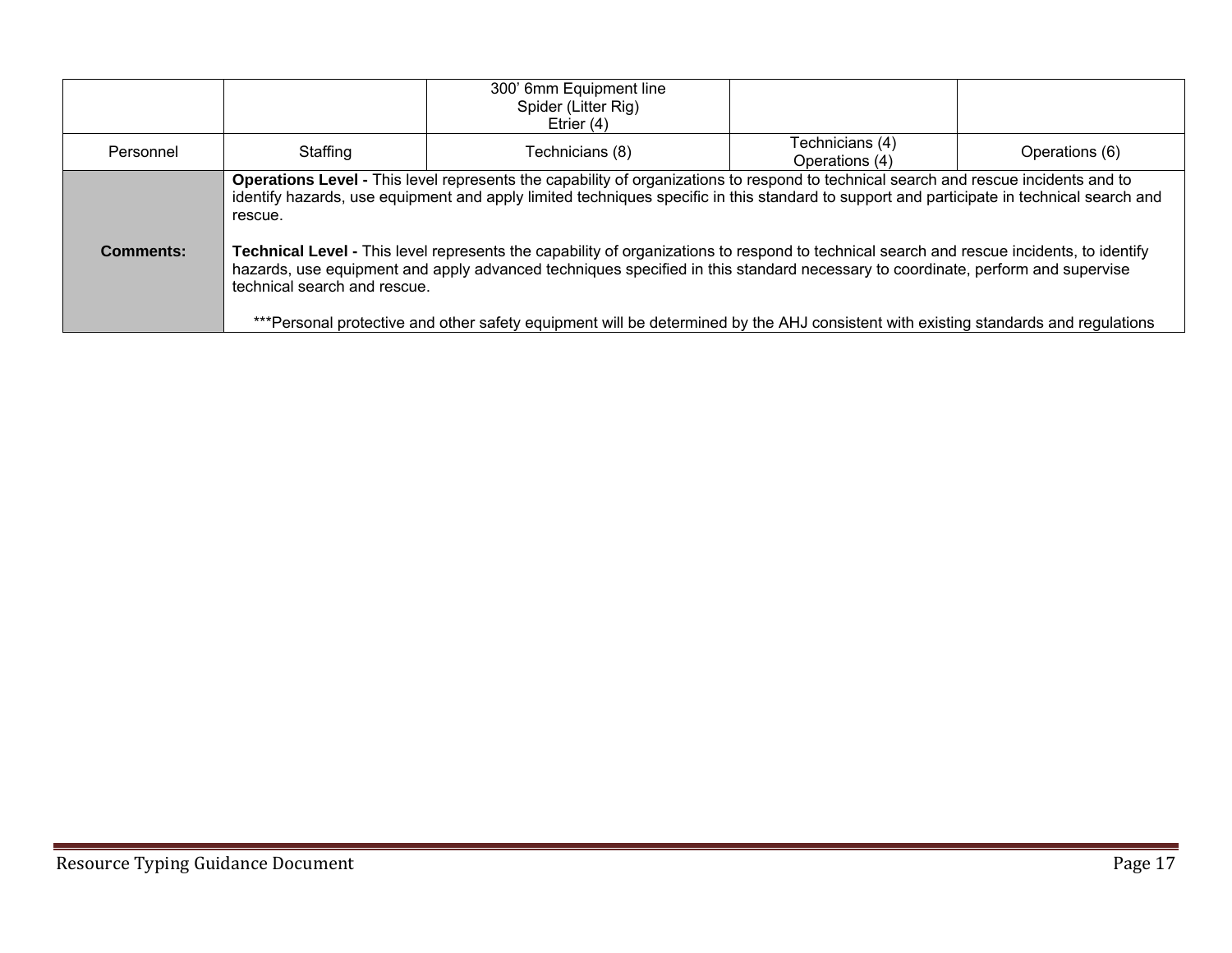| <b>Resource:</b> |                               |                                                                                                                                                                                                                                                                                               | <b>Collapse Search and Rescue Teams</b>                                                                                                                                                                          |                                                                                                                                                                                                     |                                                                                                                                                                                                            |
|------------------|-------------------------------|-----------------------------------------------------------------------------------------------------------------------------------------------------------------------------------------------------------------------------------------------------------------------------------------------|------------------------------------------------------------------------------------------------------------------------------------------------------------------------------------------------------------------|-----------------------------------------------------------------------------------------------------------------------------------------------------------------------------------------------------|------------------------------------------------------------------------------------------------------------------------------------------------------------------------------------------------------------|
| Category:        | Search and Rescue (ESF 9)     |                                                                                                                                                                                                                                                                                               |                                                                                                                                                                                                                  | Kind:                                                                                                                                                                                               | Team                                                                                                                                                                                                       |
|                  | <b>Minimum Capabilities</b>   | Type I                                                                                                                                                                                                                                                                                        | <b>Type II</b>                                                                                                                                                                                                   | <b>Type III</b>                                                                                                                                                                                     | <b>Type IV</b>                                                                                                                                                                                             |
| <b>Component</b> | <b>Metric</b>                 |                                                                                                                                                                                                                                                                                               |                                                                                                                                                                                                                  |                                                                                                                                                                                                     |                                                                                                                                                                                                            |
| Personnel        | Training and<br>Certification | Trained to the HazMat<br><b>Technician Level</b><br>(NFPA 472). Comply<br>with NFPA 1006<br><b>Technician Level</b><br>requirements for their<br>area of specialization<br>or organization<br>Operations Level for<br>support personnel as<br>outlined in NFPA<br>1670.                       | Trained to the HazMat<br><b>First Responder</b><br><b>Operational Level</b><br>(NFPA 472). Comply<br>with organization<br>Operations Level for<br>support personnel as<br>outlined in NFPA<br>1670.              | Trained to the HazMat<br><b>First Responder</b><br><b>Operational Level</b><br>(NFPA 472). Comply<br>with organization<br>Operations Level for<br>support personnel as<br>outlined in NFPA<br>1670. | <b>Trained to HazMat</b><br><b>First Responder</b><br><b>Awareness Level</b><br>(NFPA 472). Comply<br>with organization<br><b>Awareness Level for</b><br>support personnel as<br>outlined in NFPA<br>1670. |
| Team             | Training                      | <b>Trained for Heavy</b><br>Floor Construction,<br><b>Pre-cast Concrete</b><br>Construction, Steel<br>Frame Construction,<br><b>High Angle Rope</b><br>Rescue (including<br>highline systems),<br><b>Confined Space</b><br>Rescue (permit<br>required), and Mass<br>Transportation<br>Rescue. | <b>Trained for Heavy</b><br>Wall Construction,<br><b>High Angle Rope</b><br>Rescue (not including<br>highline systems),<br>Confined Space (no<br>permit required) and<br>Trench and<br><b>Excavation Rescue.</b> | <b>Trained for Light</b><br><b>Frame Construction</b><br>and Low Angle Rope<br>Rescue.                                                                                                              | <b>Trained for Surface</b><br>Rescue and Non-<br><b>Structural Entrapment</b><br>in Non-Collapsed<br>Structures.                                                                                           |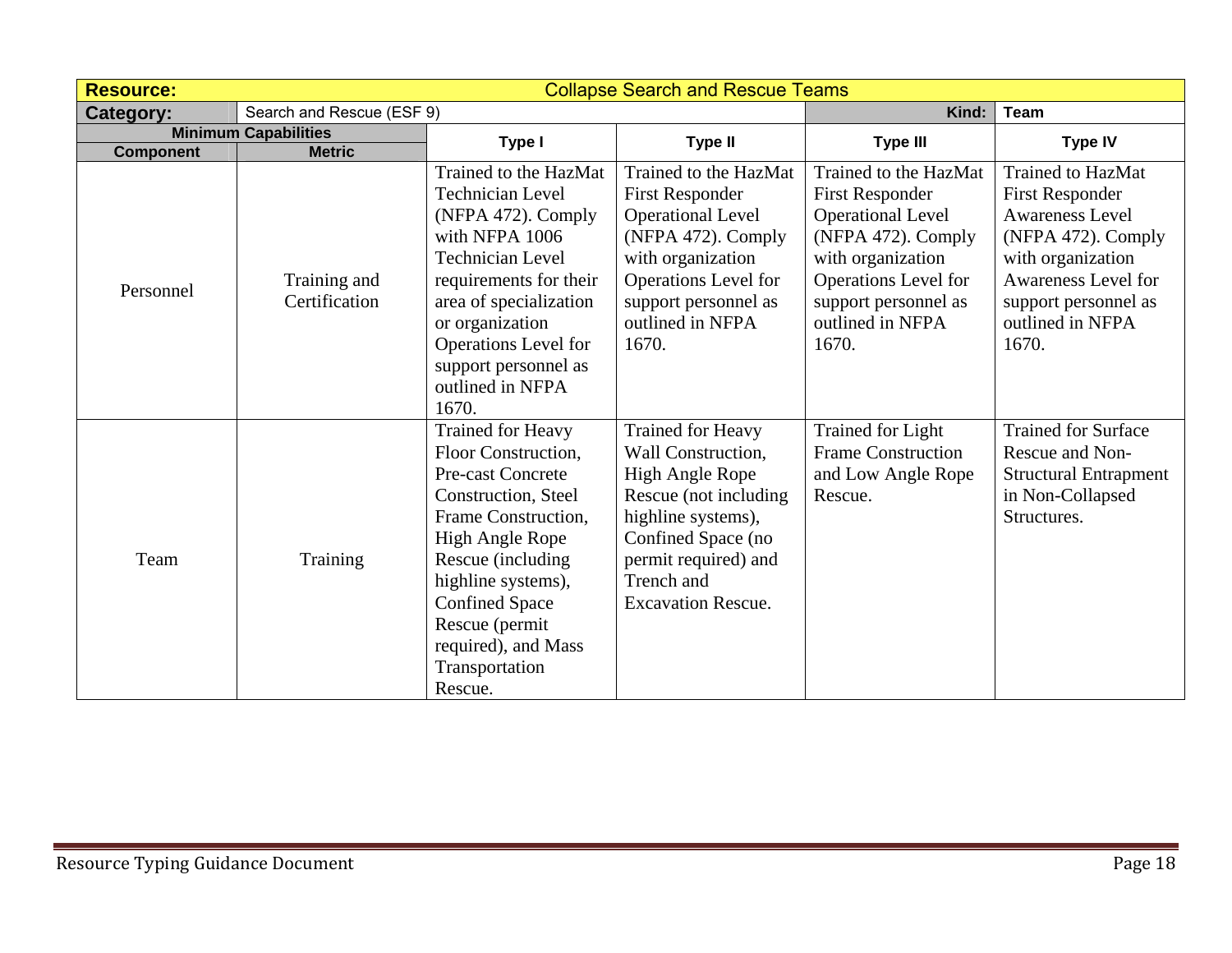|                  | <b>Minimum Capabilities</b>                                         | <b>Type II</b><br>Type I                                                                                                                                                                                           |                                                                                                                                                                 | <b>Type III</b>                                                                                                                                                             | <b>Type IV</b>                                                                                                                                                                         |
|------------------|---------------------------------------------------------------------|--------------------------------------------------------------------------------------------------------------------------------------------------------------------------------------------------------------------|-----------------------------------------------------------------------------------------------------------------------------------------------------------------|-----------------------------------------------------------------------------------------------------------------------------------------------------------------------------|----------------------------------------------------------------------------------------------------------------------------------------------------------------------------------------|
| <b>Component</b> | <b>Metric</b>                                                       |                                                                                                                                                                                                                    |                                                                                                                                                                 |                                                                                                                                                                             |                                                                                                                                                                                        |
| Team             | <b>Sustained Operations</b>                                         | Capable of sustained<br>heavy operations for<br>18-24 hours.                                                                                                                                                       | Medium operations for<br>12-24 hours. Typically<br>require relief for<br>sustained 24-hour<br>operations.                                                       | Light operations for 6-<br>12 hours. Typically<br>require assistance<br>from additional team<br>for sustained 12-hour<br>operations.                                        | Basic operations for 3-<br>6 hours. Typically<br>require assistance for<br>sustained 6-hour<br>operations.                                                                             |
| Team             | Safe and Effective<br><b>Response Operation</b><br><b>Incidents</b> | Conduct safe and<br>effective search and<br>rescue operations at<br>incidents involving<br>collapse or failure of<br>heavy floor, pre-cast<br>concrete, and steel<br>frame construction.                           | Conduct safe and<br>effective search and<br>rescue operations at<br>structural incidents<br>involving the collapse<br>of failure of heavy<br>wall construction. | Conduct safe and<br>effective search and<br>rescue operations at<br>structure collapse<br>incidents involving the<br>collapse or failure of<br>light frame<br>construction. | Conduct safe and<br>effective search and<br>rescue operations at<br>incidents involving<br>non-structural<br>entrapments and<br>minimal removal of<br>debris and building<br>contents. |
| Team             | Specialty Search and<br><b>Rescue Capabilities</b>                  | <b>Conduct High Angle</b><br>Rope Rescue<br>(including highline<br>systems), Confined<br>Space Rescue (permit<br>required), and<br>extraction of<br>entrapped victims for<br><b>Mass Transportation</b><br>Rescue. | <b>Conduct High Angle</b><br>Rope Rescue (not<br>including highline<br>systems), Confined<br>Space Rescue, and<br>Trench and<br><b>Excavation Rescue.</b>       | <b>Conduct Low Angle</b><br>Rope Rescue.                                                                                                                                    |                                                                                                                                                                                        |
| Team             | Certifications                                                      | Confined space<br>permit.                                                                                                                                                                                          |                                                                                                                                                                 |                                                                                                                                                                             |                                                                                                                                                                                        |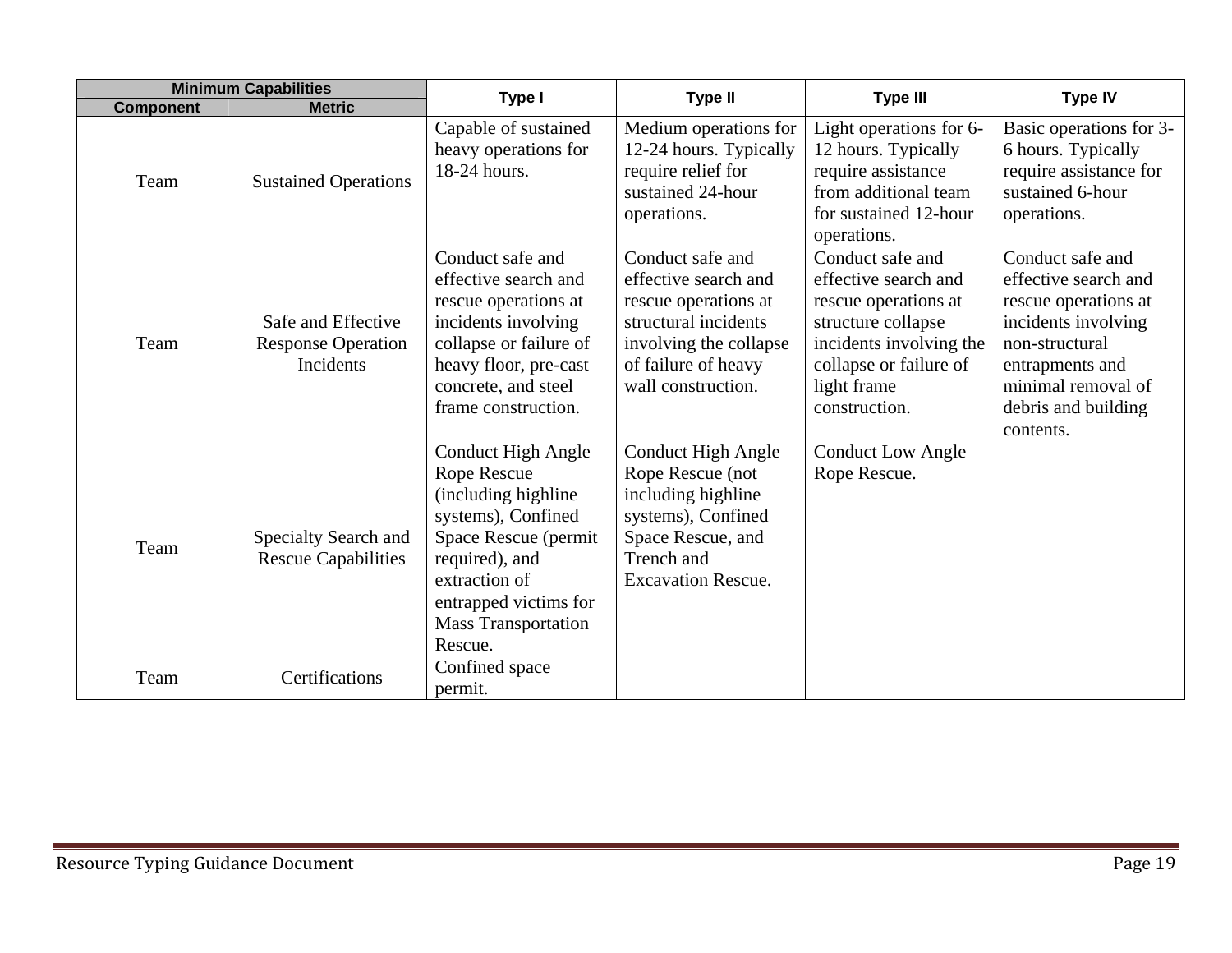| <b>Minimum Capabilities</b> |                                      | Type I                                                                                                                                                                                                                                                                                                                                                                                                                                                                                                                                                                                                                                                                                                   | <b>Type II</b>                                                                                                                                                                                                                                                                                                                                                                                                                                                                                                        | <b>Type III</b>                                                                                                                                                                                                                                                                                                                                                                                                                                                                                                       | <b>Type IV</b>                                                                                                                                                                   |
|-----------------------------|--------------------------------------|----------------------------------------------------------------------------------------------------------------------------------------------------------------------------------------------------------------------------------------------------------------------------------------------------------------------------------------------------------------------------------------------------------------------------------------------------------------------------------------------------------------------------------------------------------------------------------------------------------------------------------------------------------------------------------------------------------|-----------------------------------------------------------------------------------------------------------------------------------------------------------------------------------------------------------------------------------------------------------------------------------------------------------------------------------------------------------------------------------------------------------------------------------------------------------------------------------------------------------------------|-----------------------------------------------------------------------------------------------------------------------------------------------------------------------------------------------------------------------------------------------------------------------------------------------------------------------------------------------------------------------------------------------------------------------------------------------------------------------------------------------------------------------|----------------------------------------------------------------------------------------------------------------------------------------------------------------------------------|
| <b>Component</b>            | <b>Metric</b>                        |                                                                                                                                                                                                                                                                                                                                                                                                                                                                                                                                                                                                                                                                                                          |                                                                                                                                                                                                                                                                                                                                                                                                                                                                                                                       |                                                                                                                                                                                                                                                                                                                                                                                                                                                                                                                       |                                                                                                                                                                                  |
| Equipment                   | <b>Technical Search</b><br>Resources | Audible and optical<br>search equipment to<br>conduct technical<br>search, shoring<br>assortment, rebar<br>cutters, demolition<br>hammers, rotary<br>hammers,<br>reciprocating saws,<br>hydraulic concrete<br>breakers, hydraulic<br>vehicle rescue system,<br>hammer drill, chain<br>saw, nail gun, cutting<br>torch, assorted hand<br>tools, generator, lights,<br>extensions cords,<br>hoisting slings and<br>shackles, rope<br>equipment<br>(kernmantal and<br>lifeline rope,<br>ascenders/descenders,<br>pulleys, tripod hauling<br>system, carabineers)<br>air blower, fire<br>extinguishers, visual<br>inspection devices,<br>listening<br>devices(seismic and<br>acoustic), hand held<br>radios. | Shoring assortment,<br>rebar cutters,<br>demolition hammers,<br>rotary hammers,<br>reciprocating saws,<br>hydraulic concrete<br>breakers, hydraulic<br>vehicle rescue system,<br>hammer drill, chain<br>saw, nail gun, cutting<br>torch, assorted hand<br>tools, generator, lights,<br>extensions cords,<br>hoisting slings and<br>shackles, rope<br>equipment<br>(kernmantal and<br>lifeline rope,<br>ascenders/descenders,<br>pulleys, tripod hauling<br>system, carabineers)<br>air blower, fire<br>extinguishers. | Shoring assortment,<br>rebar cutters,<br>demolition hammers,<br>rotary hammers,<br>reciprocating saws,<br>hydraulic concrete<br>breakers, hydraulic<br>vehicle rescue system,<br>hammer drill, chain<br>saw, nail gun, cutting<br>torch, assorted hand<br>tools, generator, lights,<br>extensions cords,<br>hoisting slings and<br>shackles, rope<br>equipment<br>(kernmantal and<br>lifeline rope,<br>ascenders/descenders,<br>pulleys, tripod hauling<br>system, carabineers)<br>air blower, fire<br>extinguishers. | Shoring assortment,<br>rebar cutters,<br>reciprocating saws,<br>chain saw, assorted<br>hand tools, generator,<br>lights, extensions<br>cords, air blower, fire<br>extinguishers. |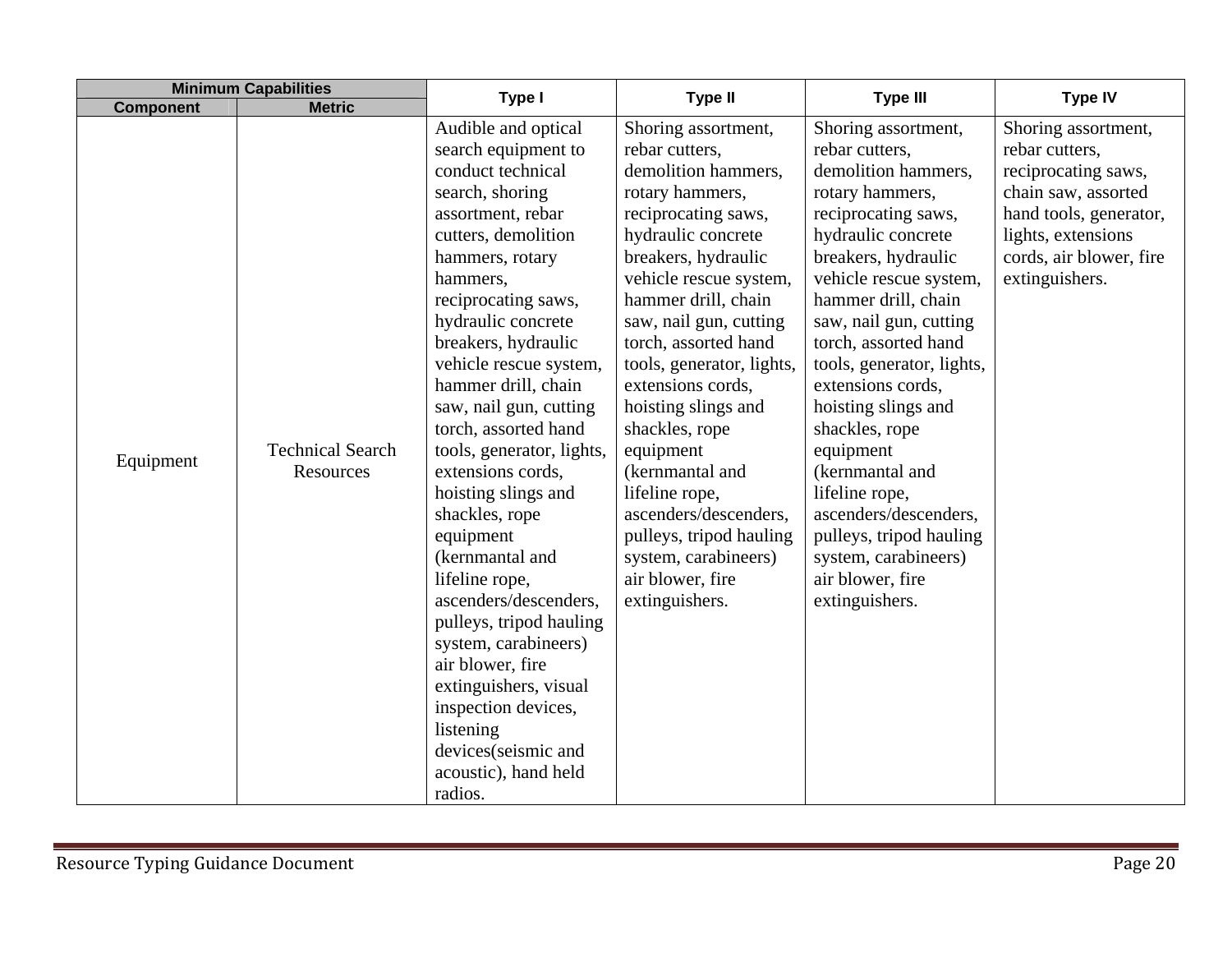|                  | <b>Minimum Capabilities</b> | Type I                | <b>Type II</b>       | <b>Type III</b>    | <b>Type IV</b>     |
|------------------|-----------------------------|-----------------------|----------------------|--------------------|--------------------|
| <b>Component</b> | <b>Metric</b>               |                       |                      |                    |                    |
| <b>Breathing</b> | Materials and Supplies      | Breathing apparatus,  | Air bags.            | Air bags.          |                    |
| Apparatus        |                             | self-contained        |                      |                    |                    |
|                  |                             | (SCBA), respiratory   |                      |                    |                    |
|                  |                             | protection, air bags. |                      |                    |                    |
| Medical          | Materials and Supplies      | Medical aid           | Medical aid          | Medical aid        | Medical aid        |
| Equipment        |                             | equipment,            | equipment,           | equipment,         | equipment,         |
|                  |                             | backboards, Stokes    | backboards Stokes,   | backboards, Stokes | backboards, Stokes |
|                  |                             | stretcher.            | stretcher.           | stretcher.         | stretcher.         |
| HazMat           | Materials and Supplies      | HazMat monitoring     | HazMat monitoring    | 4-gas meter.       |                    |
| Equipment        |                             | equipment, sampling   | equipment, sampling  |                    |                    |
|                  |                             | detection kit, 4-gas  | detection kit, 4-gas |                    |                    |
|                  |                             | meters, rad           | meters, rad          |                    |                    |
|                  |                             | monitoring,           | monitoring,          |                    |                    |
|                  |                             | decontamination       | decontamination      |                    |                    |
|                  |                             | equipment, 4-gas      | equipment, 4-gas     |                    |                    |
|                  |                             | meter.                | meter.               |                    |                    |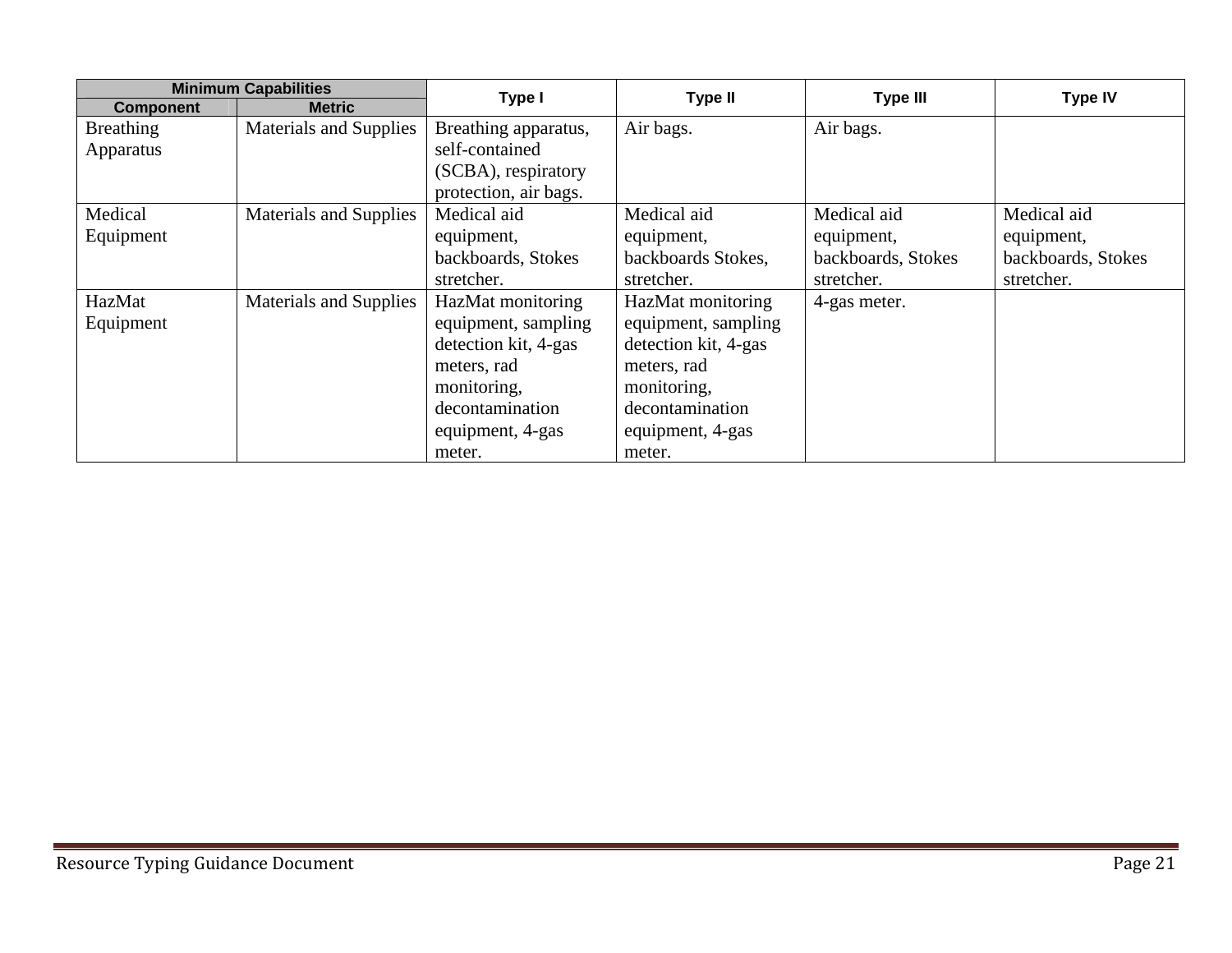| <b>Resource:</b>                         | <b>Confined Space</b>                                                                                 |                                                                                                                                                                                                                                                                                                                                                                                                                                                                                                                                       |
|------------------------------------------|-------------------------------------------------------------------------------------------------------|---------------------------------------------------------------------------------------------------------------------------------------------------------------------------------------------------------------------------------------------------------------------------------------------------------------------------------------------------------------------------------------------------------------------------------------------------------------------------------------------------------------------------------------|
|                                          | Category:   Firefighting/ Search and Rescue (ESF# 4/9)                                                | Team<br>Kind:                                                                                                                                                                                                                                                                                                                                                                                                                                                                                                                         |
|                                          | <b>Minimum Capabilities:</b>                                                                          | Type I                                                                                                                                                                                                                                                                                                                                                                                                                                                                                                                                |
| <b>Component</b>                         | <b>Metric</b>                                                                                         |                                                                                                                                                                                                                                                                                                                                                                                                                                                                                                                                       |
| Training                                 | Complies with OSHA 29 CFR 1910.146 and OSHA 29<br>CFR 1910.147.<br>Meets NFPA 1670<br>Meets NFPA 1006 | <b>Technician Level</b>                                                                                                                                                                                                                                                                                                                                                                                                                                                                                                               |
| Equipment                                |                                                                                                       | <b>Entry Permit</b><br>Air Carts (2)<br>Escape Bottle Packs (4)<br>Class 3 Harness (8)<br>Tripod or Equiv.<br>4 to 1 Haul System<br>Atmospheric Monitors 5 Gas (2)<br>300' Ropes 1/2" (4)<br>Double/ Single Pulleys Prusik (6)<br>1/2" Caribeners Steel/Alum. G Rated (20)<br>Racks (2)<br>20' 1" Webbing (10)<br>30' 1" Webbing (10)<br>Prusik cords 8mm (20)<br><b>Edge Protector</b><br><b>Mariner Hitch</b><br>Anchor Plates (2)<br>Ventilation Fan w/Flex Hose<br><b>Sked Stretcher</b><br>LP Halfback<br>Lock out/ Tag out Kits |
| Personnel                                | Staffing                                                                                              | Rescuers (2)<br>Backups (2)<br><b>Entry Supervisor</b><br>Safety<br>Air Supply<br>Air Monitor<br>Atmospheric<br>Ventilation<br>Rope Rigging (4-6)<br>Lock out/ Tag out                                                                                                                                                                                                                                                                                                                                                                |
| <b>Comments</b>                          | SCBA's should be equipped with 4500 psi bottles.                                                      | ***SCBA's are permissible as approved air supplies for entry rescue teams, however extreme caution should be utilized and all<br>Personal protective and other safety equipment will be determined by the AHJ consistent with existing standards and regulations                                                                                                                                                                                                                                                                      |
| <b>Resource Typing Guidance Document</b> |                                                                                                       | Page 22                                                                                                                                                                                                                                                                                                                                                                                                                                                                                                                               |
|                                          |                                                                                                       |                                                                                                                                                                                                                                                                                                                                                                                                                                                                                                                                       |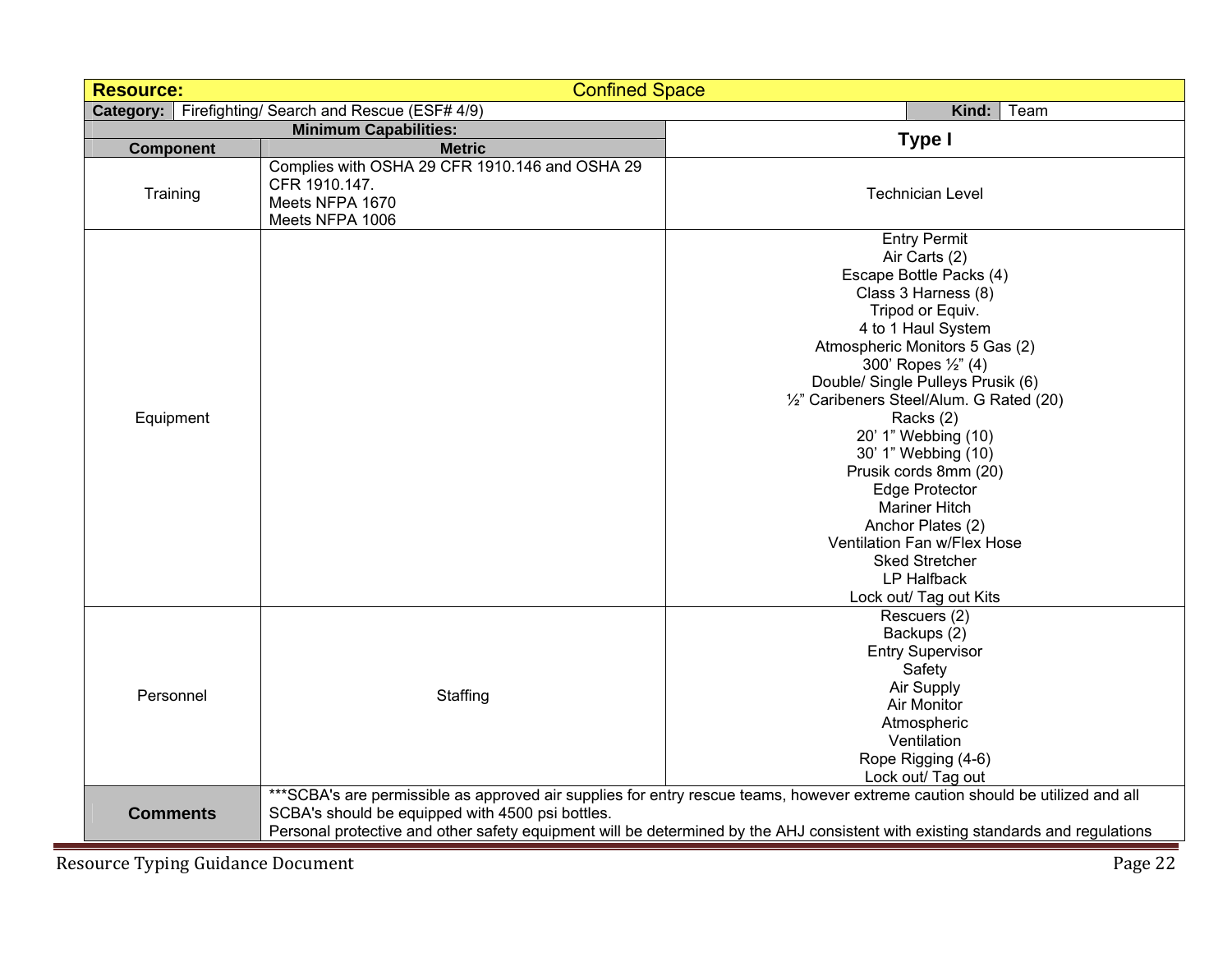| <b>Resource:</b> |                                                                                                                                                                                                                       | <b>Trench Rescue</b>                                                                                                                                                                                                                                                                                                                                                                                                                                                                                                                                         |                                                                                                                                                                                                                                                                                                                                                                                                                                                                                                                                                                                                            |      |  |
|------------------|-----------------------------------------------------------------------------------------------------------------------------------------------------------------------------------------------------------------------|--------------------------------------------------------------------------------------------------------------------------------------------------------------------------------------------------------------------------------------------------------------------------------------------------------------------------------------------------------------------------------------------------------------------------------------------------------------------------------------------------------------------------------------------------------------|------------------------------------------------------------------------------------------------------------------------------------------------------------------------------------------------------------------------------------------------------------------------------------------------------------------------------------------------------------------------------------------------------------------------------------------------------------------------------------------------------------------------------------------------------------------------------------------------------------|------|--|
| Category:        | Firefighting/ Search and Rescue (ESF 4/9)                                                                                                                                                                             |                                                                                                                                                                                                                                                                                                                                                                                                                                                                                                                                                              | Kind:                                                                                                                                                                                                                                                                                                                                                                                                                                                                                                                                                                                                      | Team |  |
|                  | <b>Minimum Capabilities:</b>                                                                                                                                                                                          |                                                                                                                                                                                                                                                                                                                                                                                                                                                                                                                                                              | Type I                                                                                                                                                                                                                                                                                                                                                                                                                                                                                                                                                                                                     |      |  |
| <b>Component</b> | <b>Metric</b>                                                                                                                                                                                                         |                                                                                                                                                                                                                                                                                                                                                                                                                                                                                                                                                              |                                                                                                                                                                                                                                                                                                                                                                                                                                                                                                                                                                                                            |      |  |
| Equipment        | Meets NFPA 1670<br>addresses standards on<br><b>Operations and Training</b><br>for Technical Search and<br>Rescue<br>Incidents., NFPA 1006<br>Standard for<br>Rescue Technician<br><b>Professional Qualifications</b> | <b>Technician Level</b>                                                                                                                                                                                                                                                                                                                                                                                                                                                                                                                                      |                                                                                                                                                                                                                                                                                                                                                                                                                                                                                                                                                                                                            |      |  |
|                  |                                                                                                                                                                                                                       | <b>Pneumatic Struts</b>                                                                                                                                                                                                                                                                                                                                                                                                                                                                                                                                      |                                                                                                                                                                                                                                                                                                                                                                                                                                                                                                                                                                                                            |      |  |
|                  | Equipment                                                                                                                                                                                                             | US&R Maxiforce Liftbag Kit<br><b>US&amp;R Rescue Strut system</b><br><b>Tripod Conversion Kit</b><br>Fly Raker Kit<br>Optional Raker Center Brace Kit<br>C/K Rescue Cushion Kit<br>Pakhammer 90 Kit (2)<br>Angle Base Assembly (4)<br>Channel Base (16)<br>$V-Base(4)$<br>Hinged Base w/Anchor Ring (4)<br>Ratchet Belt with Finger Hook (4)<br>Hooligan Tool 30" Lt. w/Stand (2)<br>PRT Kit (2)<br>Buster w/ Std. Claw (2)<br><b>Bipod Conversion (2)</b><br>Monopoly Pulley Kit<br>5,000 kw Generator<br>Air Carts (2)<br>SCBA's (4)<br>Shoring Panels (8) | <b>Standard Wood</b><br>3/4" Exterior grade CDX plywood (16)<br>2"x12"x12' planks (12)<br>4"x4"x8' lumber (16)<br>2"x4"x8' lumber (12)<br>50 lb. box 16 penny nails<br>Sledge Hammers (4)<br>3' Wrecking Bars (4)<br>24 oz. Framing Hammers (4)<br>25' Measuring tape (4)<br>Tri or Speed Square (2)<br>Carpenter Belt w/nail bag (4)<br>5 Gallon buckets (6)<br>Small shovels (4)<br>Long handle shovel round point<br>Long handle shovel square point<br>10 $\frac{1}{4}$ " circular saws (2)<br>Atmospheric Monitors 5 gas (2)<br>Ventilation Fan w/Flex Hose<br>Class 3 Harness (6)<br>24' ladders (4) |      |  |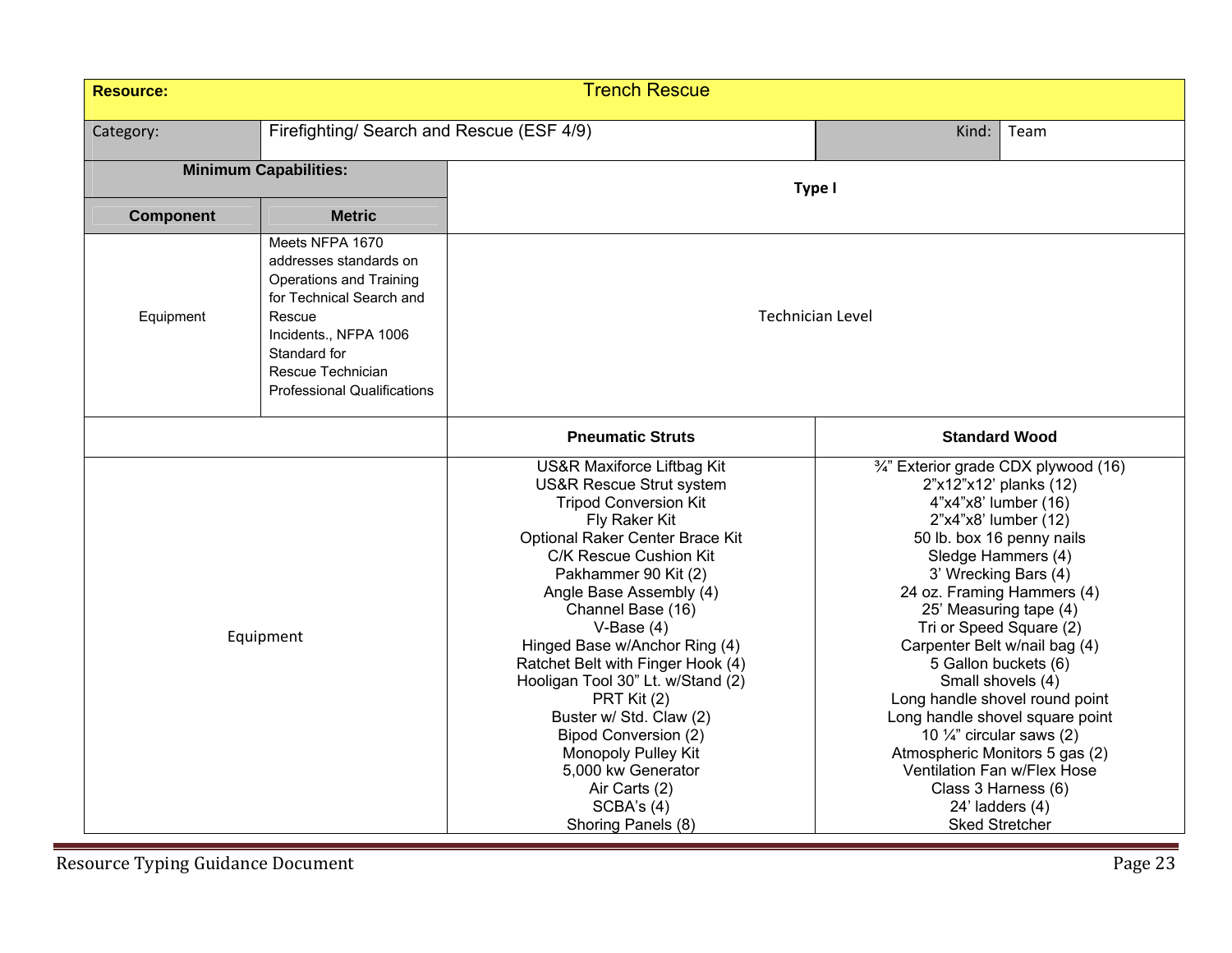| Equipment |                                                  |                                                                                                                                                                                                                                                                                                                                                               | LP Halfback<br>20 feet 1" Webbing (20)<br>30 feet 1" Webbing<br>Prusik cords 8mm (10)<br>4 to 1 Haul System<br>150' Ropes 1/2" (3)<br>Dbl/ Sgl Pulleys Prusick (3)<br>1/2" Caribeners Steel/ Alum. G Rated (10)<br>Air Carts (2)<br>SCBA's (4)<br>5,000kw Generator |
|-----------|--------------------------------------------------|---------------------------------------------------------------------------------------------------------------------------------------------------------------------------------------------------------------------------------------------------------------------------------------------------------------------------------------------------------------|---------------------------------------------------------------------------------------------------------------------------------------------------------------------------------------------------------------------------------------------------------------------|
| Personnel |                                                  | 8- Shoring/ Rescuers (6 relief personnel)<br>2- Backup<br>1-Entry Supervisor<br>1-Safety<br>1-Air Supply<br>1-Air Monitor<br>1-Ventilation<br>4-6 Rope Rigging                                                                                                                                                                                                | 1-Atmospheric                                                                                                                                                                                                                                                       |
| Comments  | SCBA's should be equipped with 4500 psi bottles. | ***SCBA's are permissible as approved air supplies for entry rescue teams, however extreme caution should be utilized and all<br>***Personal protective and other safety equipment will be determined by the AHJ consistent with existing standards and regulations<br>***Equipment can be Standard Wood or US&R pneumatic strut systems either is acceptable |                                                                                                                                                                                                                                                                     |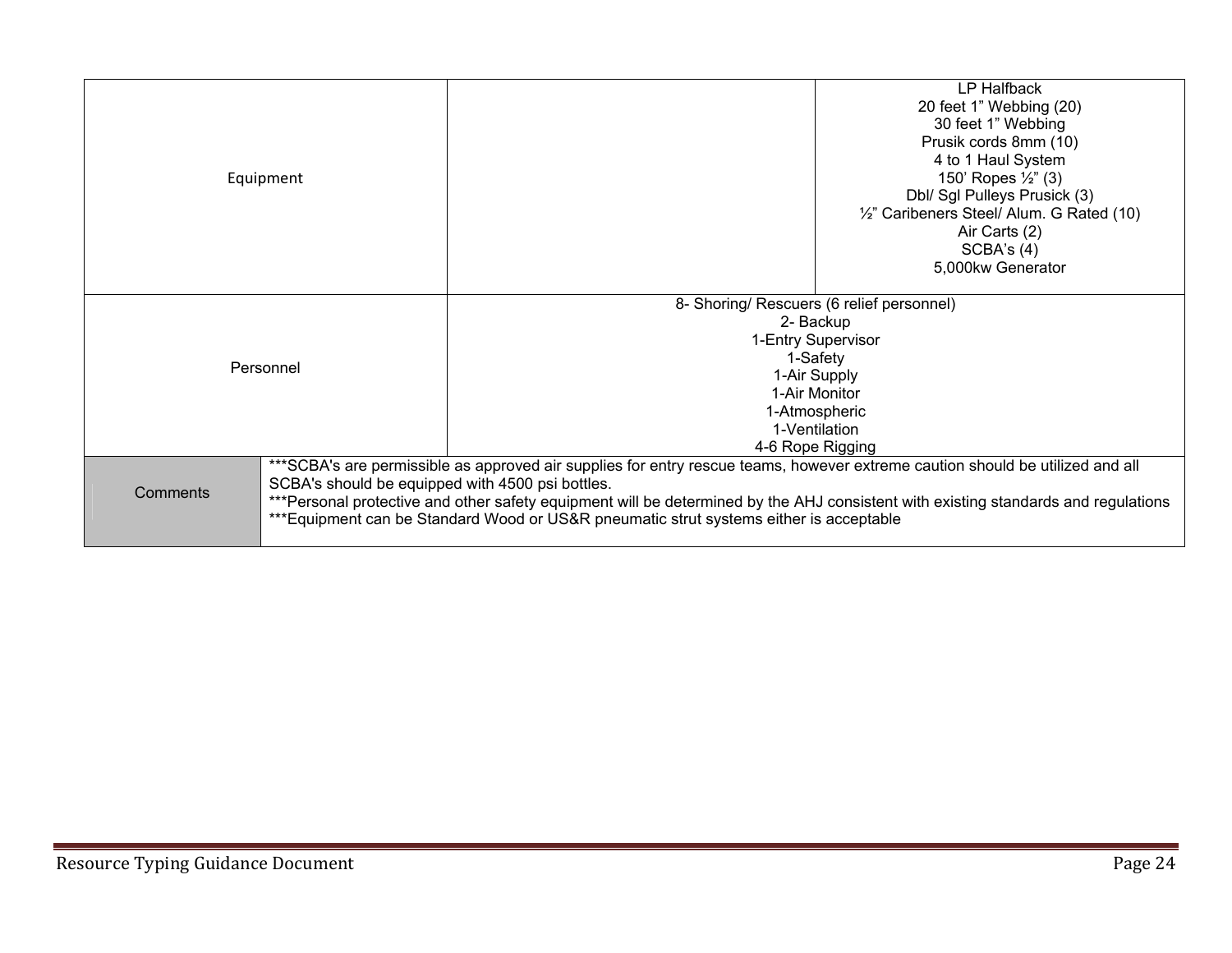| <b>Resource:</b> | <b>Service Truck</b>                                                                                                                                                                                            |                |                |                 |  |  |  |  |
|------------------|-----------------------------------------------------------------------------------------------------------------------------------------------------------------------------------------------------------------|----------------|----------------|-----------------|--|--|--|--|
| Category:        | Firefighting<br>(ESF #4)                                                                                                                                                                                        |                | Kind:          | Equipment       |  |  |  |  |
|                  | <b>Minimum Capabilities:</b>                                                                                                                                                                                    | Type I         | <b>Type II</b> | <b>Type III</b> |  |  |  |  |
| Component        | <b>Metric</b>                                                                                                                                                                                                   |                |                |                 |  |  |  |  |
| Equipment        | SCBA (min. 30 Min<br>w/spare cylinder)                                                                                                                                                                          | 6              |                |                 |  |  |  |  |
| Equipment        | Hand light<br>(4v wet or 6v dry)                                                                                                                                                                                | 4              |                |                 |  |  |  |  |
| Equipment        | Floodlights (500 watts)                                                                                                                                                                                         | 3              |                |                 |  |  |  |  |
| Equipment        | Pike Poles (6', 8', &<br>10")                                                                                                                                                                                   | 2 each         |                |                 |  |  |  |  |
| Equipment        | Power Saw                                                                                                                                                                                                       | 1              |                |                 |  |  |  |  |
| Equipment        | Large Spray Nozzle<br>(500 gpm minimum)                                                                                                                                                                         | 1              |                |                 |  |  |  |  |
| Equipment        | Smoke Ejector                                                                                                                                                                                                   | 1              |                |                 |  |  |  |  |
| Equipment        | <b>Salvage Covers</b><br>(12"x18")                                                                                                                                                                              | 10             |                |                 |  |  |  |  |
| Equipment        | Ladders (10'<br>collapsible)                                                                                                                                                                                    | 1              |                |                 |  |  |  |  |
| Equipment        | Ladder (14' extension)                                                                                                                                                                                          | 1              |                |                 |  |  |  |  |
| Equipment        | Cutting unit/tool                                                                                                                                                                                               | 1              |                |                 |  |  |  |  |
| Equipment        | Generator (2500 watts)                                                                                                                                                                                          | 1              |                |                 |  |  |  |  |
| Personnel        | 2                                                                                                                                                                                                               | $\overline{2}$ |                |                 |  |  |  |  |
| <b>Comments</b>  | ISO Service Company and equivalency list for service company.<br>NFPA 1901 Chapter 10 refers to Special Service Fire Apparatus.<br>Will need to add water/dry extinguishers and suction hose to<br>above lists. |                |                |                 |  |  |  |  |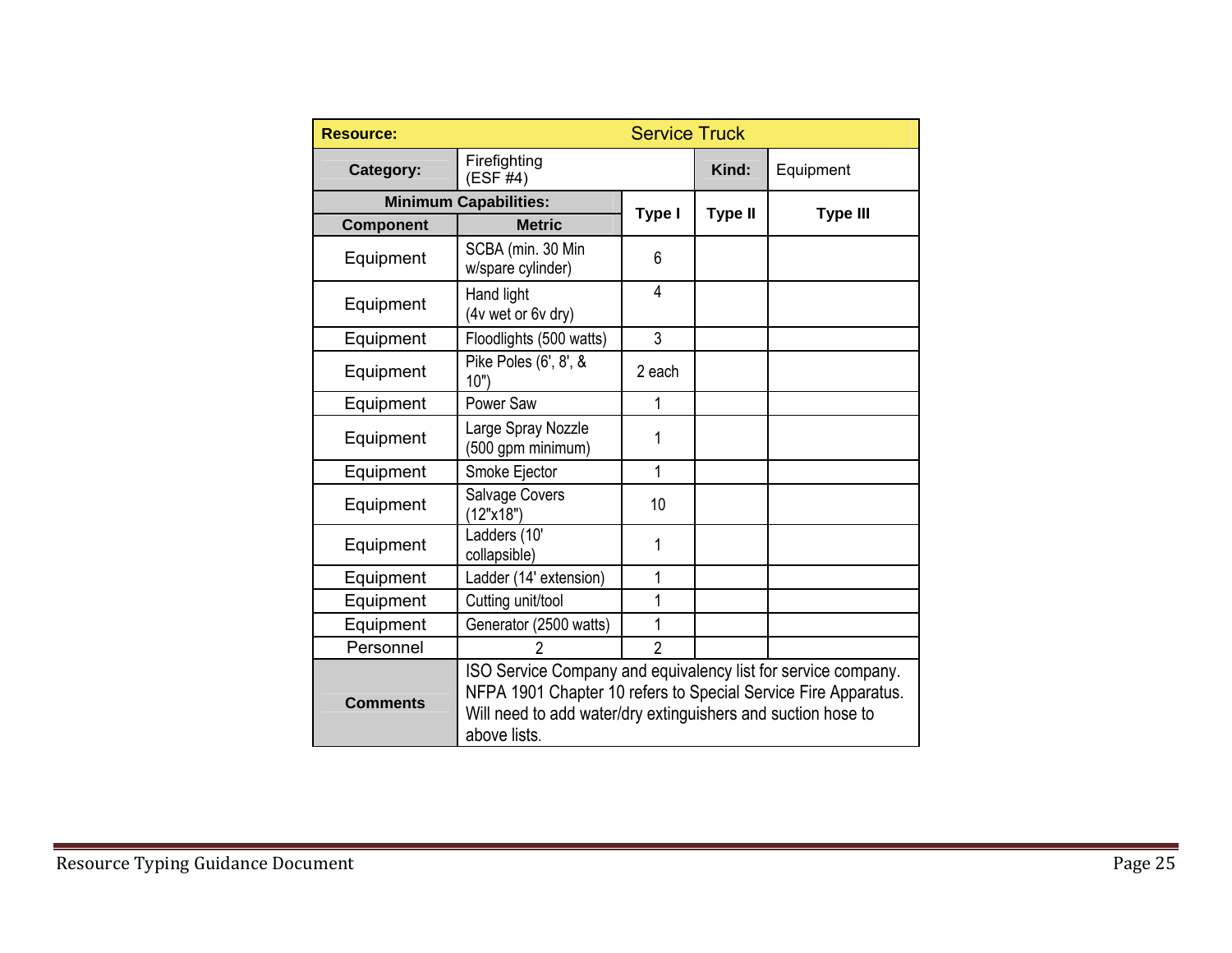| <b>Resource:</b>             |                                           | Light/Generator |                |                 |  |                |               |                |                    |
|------------------------------|-------------------------------------------|-----------------|----------------|-----------------|--|----------------|---------------|----------------|--------------------|
| Category:                    | Firefighting (ESF #4)                     |                 |                |                 |  | Kind:          | Equipment     |                |                    |
| <b>Minimum Capabilities:</b> |                                           |                 |                |                 |  |                |               |                |                    |
| <b>Component</b>             | <b>Metric</b>                             | Type I          | <b>Type II</b> | <b>Type III</b> |  | <b>Type IV</b> | <b>Type V</b> | <b>Type VI</b> | <b>Type</b><br>VII |
| Equipment                    | Generator                                 | $\geq 10$ Kw    | $\geq 5$ Kw    |                 |  |                |               |                |                    |
| Equipment                    | Light<br>Tower<br><b>Boom</b><br>Portable | Yes             |                |                 |  |                |               |                |                    |
| Equipment                    | Lights                                    | Yes             | Yes            |                 |  |                |               |                |                    |
| <b>Comments:</b>             |                                           |                 |                |                 |  |                |               |                |                    |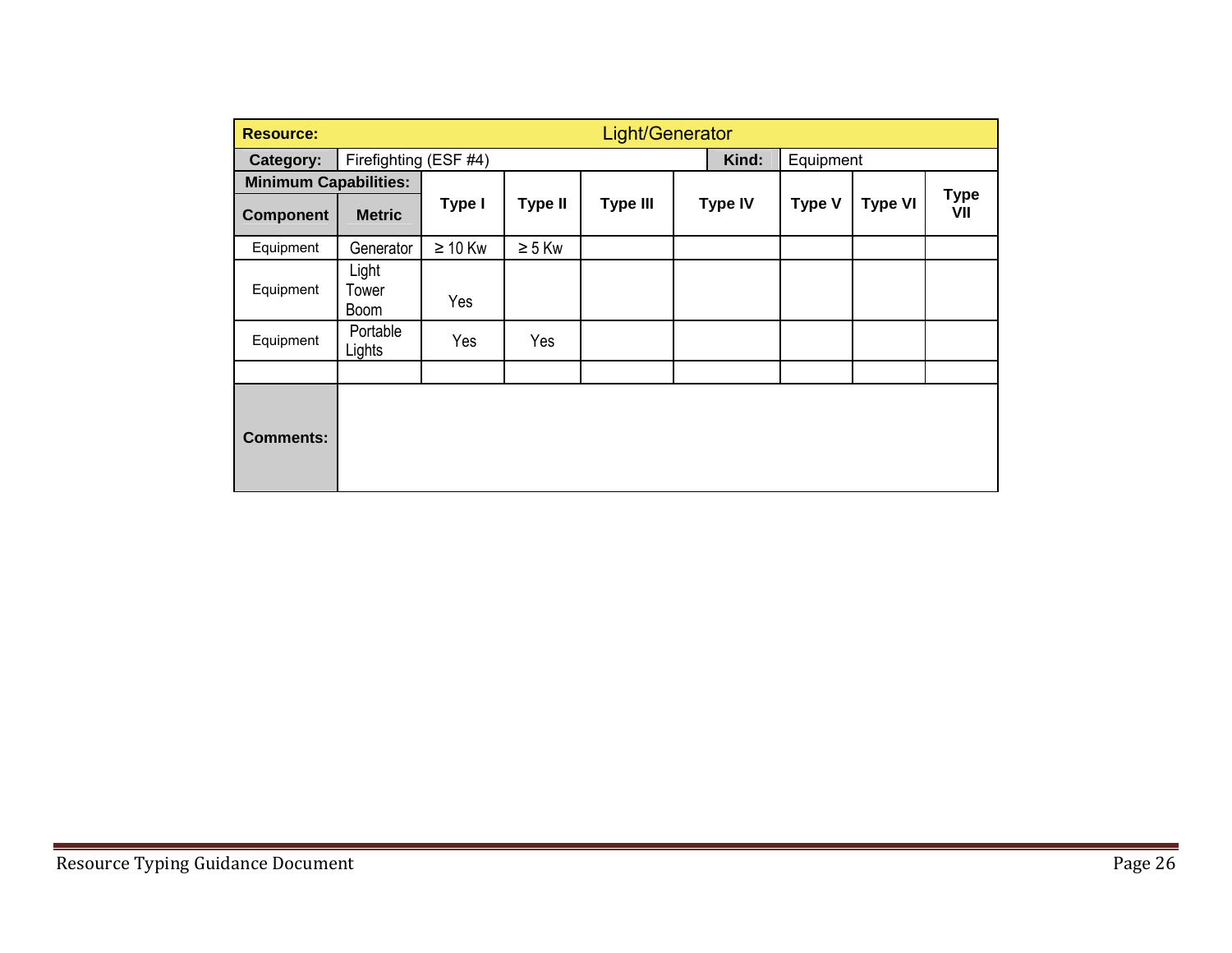| <b>Resource:</b> |                                                                                                          |        | <b>Mass Decon Unit</b> |                  |                |  |
|------------------|----------------------------------------------------------------------------------------------------------|--------|------------------------|------------------|----------------|--|
| Category:        | Firefighting (ESF #4)                                                                                    |        |                        | Kind:            | Equipment      |  |
|                  | <b>Minimum Capabilities:</b>                                                                             |        |                        |                  |                |  |
| <b>Component</b> | <b>Metric</b>                                                                                            | Type I | <b>Type II</b>         | <b>Type</b><br>ш | <b>Type IV</b> |  |
| Equipment        | Minimum Victims                                                                                          | 300    | 200                    | 100              | 50             |  |
| Equipment        | Ambulatory                                                                                               | Yes    | Yes                    | Yes              | Yes            |  |
| Equipment        | Non-ambulatory                                                                                           | Yes    | Yes                    | Yes              | No             |  |
| Equipment        | <b>Contaminated Water</b><br>Collection                                                                  | Yes    | Yes                    | Yes              | Yes            |  |
| Equipment        | <b>Provide Heated Water</b>                                                                              | Yes    | Yes                    | Yes              | Yes            |  |
| Equipment        | <b>Victim Dress Kits</b>                                                                                 | Yes    | Yes                    | Yes              | Yes            |  |
| Team             | <b>Operations Level haz-</b><br>mat Training                                                             | Yes    | Yes                    | Yes              | Yes            |  |
| Team             | Personnel                                                                                                | 10     | 8                      | 6                | 4              |  |
| <b>Comments:</b> | NFPA 471 chapter 9 refers to decontamination.<br>Haz-Mat Operations Level training for all team members. |        |                        |                  |                |  |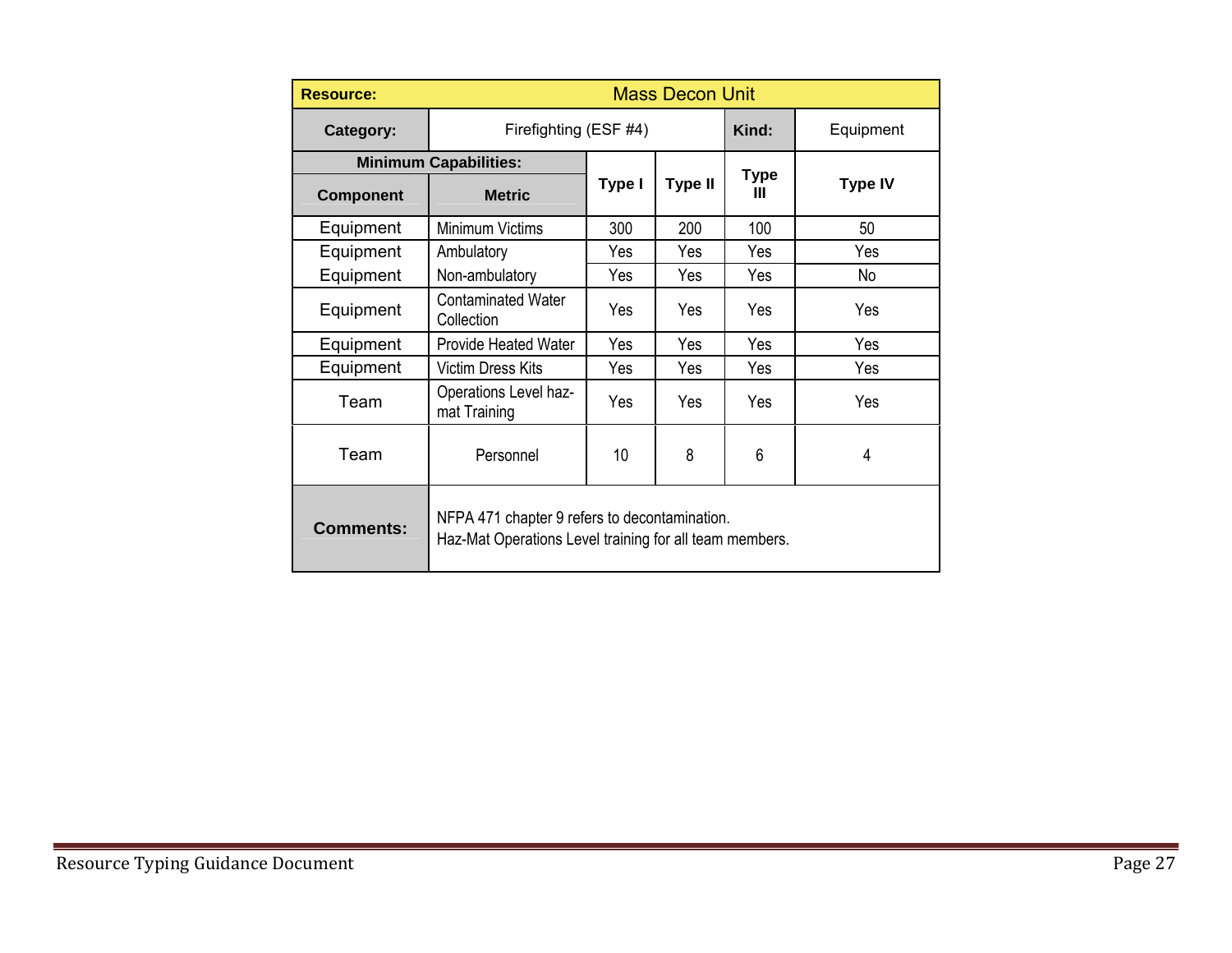| <b>Resource:</b>             |                        |                                                                                                                                                                                                                                                                                                                                                                                        |                                             |                                                                                                                  | <b>ATV</b>                                         |                                                                                                                                     |                                                                      |                                         |                                         |
|------------------------------|------------------------|----------------------------------------------------------------------------------------------------------------------------------------------------------------------------------------------------------------------------------------------------------------------------------------------------------------------------------------------------------------------------------------|---------------------------------------------|------------------------------------------------------------------------------------------------------------------|----------------------------------------------------|-------------------------------------------------------------------------------------------------------------------------------------|----------------------------------------------------------------------|-----------------------------------------|-----------------------------------------|
| Category:                    | Firefighting (ESF #4)  |                                                                                                                                                                                                                                                                                                                                                                                        |                                             |                                                                                                                  |                                                    | Kind:                                                                                                                               | Equipment                                                            |                                         |                                         |
| <b>Minimum Capabilities:</b> |                        | Type I                                                                                                                                                                                                                                                                                                                                                                                 | <b>Type II</b>                              | <b>Type III</b>                                                                                                  | <b>Type IV</b>                                     | <b>Type V</b>                                                                                                                       | <b>Type VI</b>                                                       | <b>Type VII</b>                         | <b>TYPE VIII</b>                        |
| <b>Component</b>             | <b>Metric</b>          |                                                                                                                                                                                                                                                                                                                                                                                        |                                             |                                                                                                                  |                                                    |                                                                                                                                     |                                                                      |                                         |                                         |
| Equipment                    |                        | Firefighting<br>Multi-Purpose<br><b>Utility Vehicle</b>                                                                                                                                                                                                                                                                                                                                | EMS Multi-<br>Purpose<br>Utility<br>Vehicle | Firefighting<br>Multi-<br>Purpose<br>Utility<br>Vehicle                                                          | <b>EMS Multi-</b><br>Purpose<br>Utility<br>Vehicle | Firefighting<br><b>ATV Utility</b><br>Straddle<br>Type                                                                              | <b>EMS ATV</b><br><b>Utility Straddle</b><br>Type                    | Golf Cart                               | Amphibious<br>Vehicle                   |
| Equipment                    | Chassis                | 6X6                                                                                                                                                                                                                                                                                                                                                                                    | 6X6                                         | 4 X 4                                                                                                            | 4 X 4                                              | 4 X 4                                                                                                                               | 4 X 4                                                                | 4 X 2                                   | $6 \times 6/8 \times 8$ , or<br>tracked |
| Equipment                    | Winch                  | 2500 lb. Fixed                                                                                                                                                                                                                                                                                                                                                                         | 2500 lb.<br>Fixed                           | 2500lb<br>fixed                                                                                                  | 2500lb<br>fixed                                    | 2500lb<br>fixed                                                                                                                     | 2500lb fixed                                                         | N/A                                     | 8,000 fixed                             |
| Equipment                    | Compartment            | Bed                                                                                                                                                                                                                                                                                                                                                                                    | Bed                                         | Bed                                                                                                              | Bed                                                | N/A                                                                                                                                 | N/A                                                                  | Bed                                     | N/A                                     |
| Equipment                    | PT Transport<br>System |                                                                                                                                                                                                                                                                                                                                                                                        | Backboard,<br>first aid kit,<br>oxygen,     |                                                                                                                  | Backboard,<br>first aid kit,<br>oxygen,            |                                                                                                                                     | Trailer for PT<br>transport:<br>Backboard, first<br>aid kit, oxygen, | Backboard,<br>first aid kit,<br>oxygen, |                                         |
| Equipment                    | Firefighting           | 50 GPM gas<br>driven pump, 55<br>gallon tank, 50 ft<br>1' hose, 5 gallon<br>foam. Or CAF<br>system.                                                                                                                                                                                                                                                                                    |                                             | 50 GPM<br>gas driven<br>pump, 55<br>gallon<br>tank, 50 ft.<br>1" hose, 5<br>gallon<br>foam. Or<br>CAF<br>system. |                                                    | Trailer<br>with 50<br>GPM gas<br>driven<br>pump, 55<br>gallon<br>tank, 50 ft.<br>1" hose, 5<br>gallon<br>foam. Or<br>CAF<br>system. |                                                                      | N/A                                     |                                         |
| Personnel                    |                        | One Operator<br>One Rider                                                                                                                                                                                                                                                                                                                                                              | One<br>Operator<br>One Rider                | One<br>Operator<br>One Rider                                                                                     | One<br>Operator<br>One Rider                       | One<br>Operator                                                                                                                     | One Operator                                                         | One Operator<br>One Rider               | One Operator<br>5 Riders                |
| <b>Comments:</b>             | for water.             | All personnel are required to wear all safety apparatus including seat belts and helmets<br>Cannot find anything in NFPA about ATV's.<br>Any of the Type I and Type III can be utilized for PT transport or firefighting or equipped for both.<br>Amphibious vehicle may have tracks for additional traction. Various vehicle configurations. Example: Hydratrek, which also has props |                                             |                                                                                                                  |                                                    |                                                                                                                                     |                                                                      |                                         |                                         |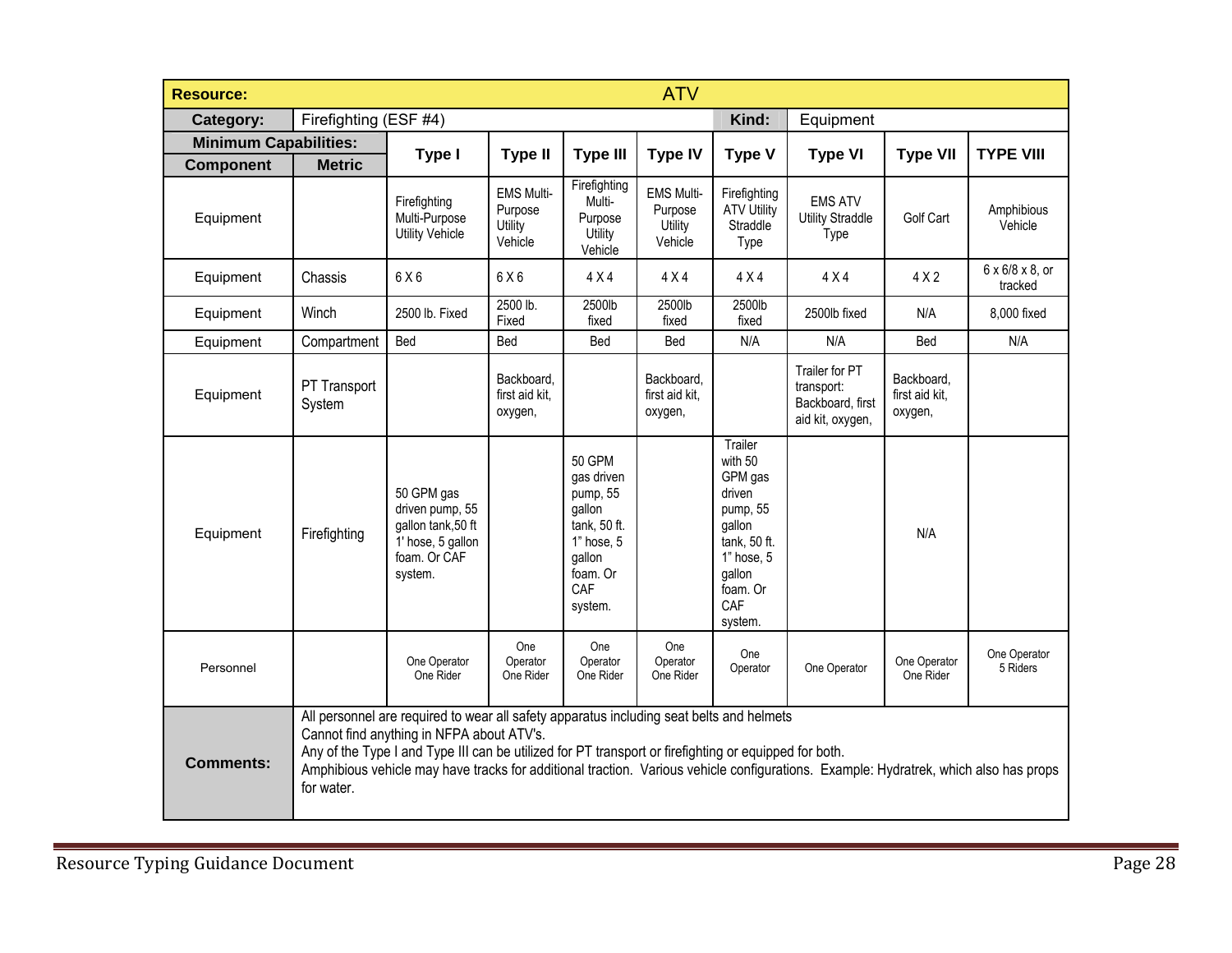# **Minimum Rescue Equipment per Specialty (NFPA 1006)**

| <b>Kit Contents</b>     | <b>Basic</b><br><b>Kit</b> | Rope<br><b>Rescue</b>     | <b>Confined</b><br><b>Space</b><br><b>Rescue</b> | <b>Water</b><br><b>Rescue</b> | <b>Vehicle</b><br>and<br><b>Machinery</b><br><b>Rescue</b> | <b>Trench</b><br><b>Rescue</b> | <b>Structural</b><br><b>Collapse</b> | <b>Dive</b><br><b>Rescue</b> |
|-------------------------|----------------------------|---------------------------|--------------------------------------------------|-------------------------------|------------------------------------------------------------|--------------------------------|--------------------------------------|------------------------------|
| Air-monitoring          |                            |                           | $\boldsymbol{\mathsf{x}}$                        |                               |                                                            | X                              | $\boldsymbol{\mathsf{X}}$            |                              |
| equipment               |                            |                           |                                                  |                               |                                                            |                                |                                      |                              |
| Assorted 4x4            |                            |                           |                                                  |                               | $\boldsymbol{\mathsf{X}}$                                  | X                              | $\boldsymbol{X}$                     |                              |
| cribbing                |                            |                           |                                                  |                               |                                                            |                                |                                      |                              |
| Assorted 2x2            | $\boldsymbol{\mathsf{X}}$  |                           |                                                  |                               | $\boldsymbol{\mathsf{X}}$                                  | X                              | X                                    |                              |
| cribbing                |                            |                           |                                                  |                               |                                                            |                                |                                      |                              |
| Assorted wedges         |                            |                           |                                                  |                               | $\boldsymbol{x}$                                           | X                              | $\boldsymbol{\mathsf{X}}$            |                              |
| Audio-visual            | $\boldsymbol{\mathsf{X}}$  | $\boldsymbol{\mathsf{X}}$ | $\boldsymbol{\mathsf{x}}$                        | $\boldsymbol{\mathsf{X}}$     | $\boldsymbol{\mathsf{x}}$                                  | X                              | X                                    | $\boldsymbol{X}$             |
| signaling device        |                            |                           |                                                  |                               |                                                            |                                |                                      |                              |
| <b>Binoculars</b>       | $\boldsymbol{\mathsf{X}}$  | X                         | $\boldsymbol{\mathsf{X}}$                        | $\boldsymbol{\mathsf{X}}$     | X                                                          |                                | $\boldsymbol{\mathsf{X}}$            | $\boldsymbol{X}$             |
| Boards, short-and       | X                          | X                         | $\boldsymbol{\mathsf{X}}$                        | X                             | $\boldsymbol{\mathsf{X}}$                                  | X                              | X                                    | X                            |
| long-spine              |                            |                           |                                                  |                               |                                                            |                                |                                      |                              |
| Boogie board            |                            |                           |                                                  | $\boldsymbol{\mathsf{X}}$     |                                                            |                                |                                      |                              |
| <b>Buoyancy control</b> |                            |                           |                                                  |                               |                                                            |                                |                                      | $\boldsymbol{\mathsf{X}}$    |
| devices                 |                            |                           |                                                  |                               |                                                            |                                |                                      |                              |
| Camera                  |                            |                           |                                                  |                               |                                                            |                                | X                                    |                              |
| Camming devices         |                            | $\boldsymbol{\mathsf{x}}$ | $\boldsymbol{\mathsf{x}}$                        | $\boldsymbol{\mathsf{X}}$     |                                                            | $\boldsymbol{\mathsf{x}}$      | $\boldsymbol{x}$                     |                              |
| Carabineers locking     | $\boldsymbol{X}$           | X                         | $\boldsymbol{\mathsf{X}}$                        | X                             |                                                            | X                              | $\boldsymbol{\mathsf{X}}$            |                              |
| Chain saw, electric or  |                            |                           |                                                  |                               |                                                            | X                              | X                                    |                              |
| gas                     |                            |                           |                                                  |                               |                                                            |                                |                                      |                              |
| Chain sling, 9 ft       |                            |                           |                                                  |                               | $\boldsymbol{\mathsf{X}}$                                  | X                              | X                                    |                              |
| Chain sling, 5 ft       |                            |                           |                                                  |                               | X                                                          | X                              | $\boldsymbol{\mathsf{x}}$            |                              |
| Charged 1 1/2 in.       |                            |                           |                                                  |                               | X                                                          |                                |                                      |                              |
| hose line               |                            |                           |                                                  |                               |                                                            |                                |                                      |                              |
| Clamp "Ellis"           |                            |                           |                                                  |                               |                                                            |                                | X                                    |                              |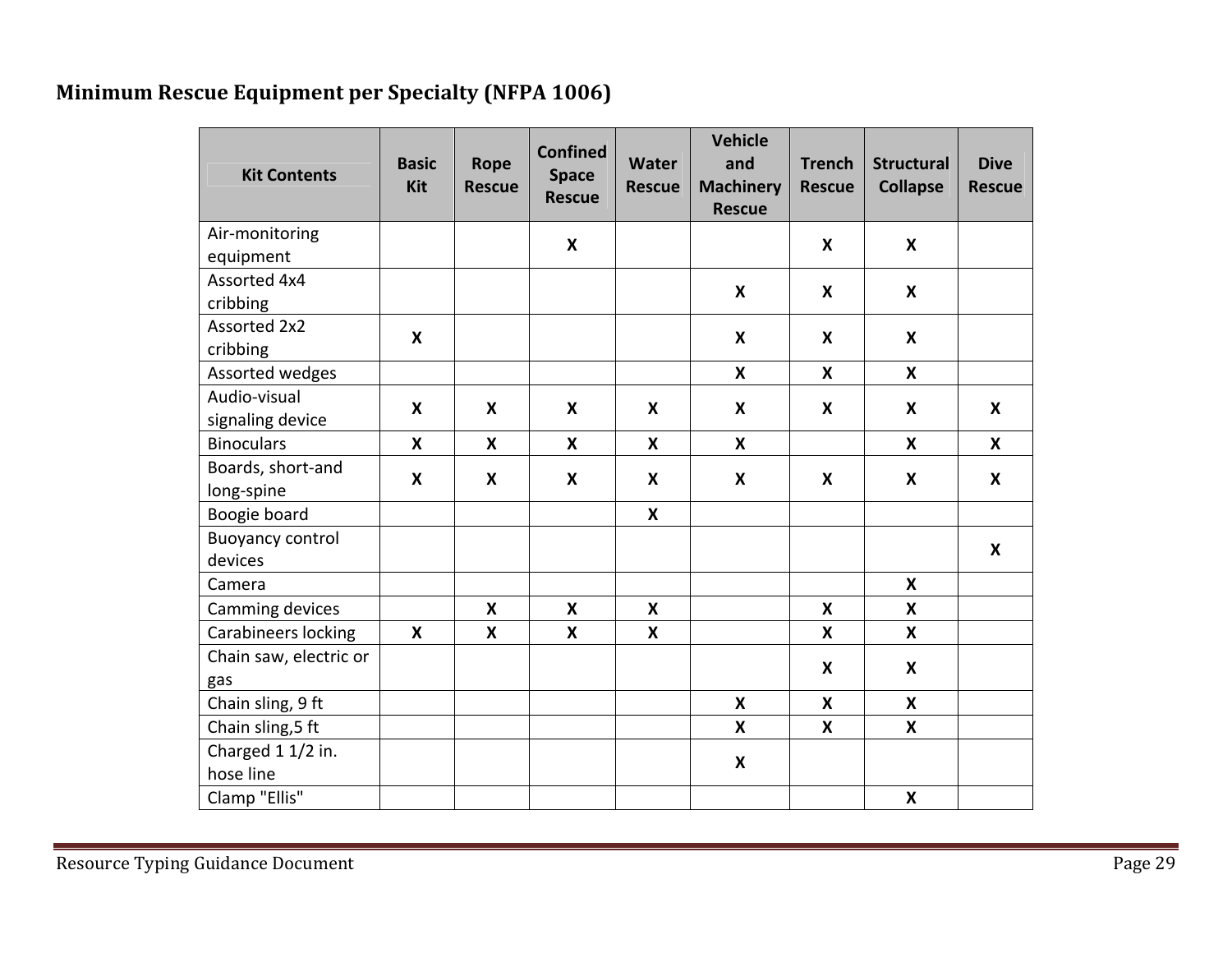| <b>Kit Contents</b>    | <b>Basic</b><br><b>Kit</b> | Rope<br><b>Rescue</b>     | <b>Confined</b><br><b>Space</b><br><b>Rescue</b> | <b>Water</b><br><b>Rescue</b> | <b>Vehicle</b><br>and<br><b>Machinery</b><br><b>Rescue</b> | <b>Trench</b><br><b>Rescue</b> | <b>Structural</b><br><b>Collapse</b> | <b>Dive</b><br><b>Rescue</b> |
|------------------------|----------------------------|---------------------------|--------------------------------------------------|-------------------------------|------------------------------------------------------------|--------------------------------|--------------------------------------|------------------------------|
| Class B foam           | X                          | $\boldsymbol{\mathsf{X}}$ | X                                                | X                             |                                                            | $\boldsymbol{X}$               | $\boldsymbol{X}$                     |                              |
| application supplies   |                            |                           |                                                  |                               |                                                            |                                |                                      |                              |
| Come-along             |                            |                           |                                                  |                               | $\boldsymbol{\mathsf{X}}$                                  |                                | $\boldsymbol{\mathsf{X}}$            |                              |
| Communication          |                            |                           |                                                  |                               |                                                            |                                |                                      |                              |
| devices, fixed and     | X                          | $\boldsymbol{\mathsf{x}}$ | $\boldsymbol{\mathsf{X}}$                        | $\boldsymbol{\mathsf{X}}$     | $\boldsymbol{\mathsf{X}}$                                  | X                              | $\boldsymbol{\mathsf{X}}$            | $\boldsymbol{\mathsf{x}}$    |
| portable               |                            |                           |                                                  |                               |                                                            |                                |                                      |                              |
| Community              |                            |                           |                                                  | $\boldsymbol{\mathsf{X}}$     | $\boldsymbol{\mathsf{X}}$                                  | X                              | X                                    | $\boldsymbol{X}$             |
| resources lists        |                            |                           |                                                  |                               |                                                            |                                |                                      |                              |
| <b>DECON</b> equipment |                            |                           | $\boldsymbol{\mathsf{X}}$                        | $\boldsymbol{\mathsf{X}}$     |                                                            |                                | $\boldsymbol{\mathsf{x}}$            | $\boldsymbol{\mathsf{x}}$    |
| Descending/            |                            |                           |                                                  |                               |                                                            |                                |                                      |                              |
| ascending devices      | X                          | X                         | X                                                | $\boldsymbol{\mathsf{X}}$     |                                                            | X                              | X                                    |                              |
| (friction or           |                            |                           |                                                  |                               |                                                            |                                |                                      |                              |
| mechanical)            |                            |                           |                                                  |                               |                                                            |                                |                                      |                              |
| Detector, electrical   | X                          | X                         | X                                                | X                             | X                                                          | X                              | X                                    | X                            |
| energy                 |                            |                           |                                                  |                               |                                                            |                                |                                      |                              |
| Dewatering pumps       |                            |                           |                                                  |                               |                                                            | $\boldsymbol{\mathsf{x}}$      | $\boldsymbol{\mathsf{x}}$            |                              |
| Edge protection,       | X                          | X                         | X                                                | X                             |                                                            | X                              | X                                    |                              |
| hard and soft          |                            |                           |                                                  |                               |                                                            |                                |                                      |                              |
| <b>Extension cords</b> |                            |                           | $\boldsymbol{\mathsf{X}}$                        |                               | $\boldsymbol{\mathsf{x}}$                                  | $\boldsymbol{\mathsf{x}}$      | $\boldsymbol{\mathsf{x}}$            |                              |
| Fins, swim             |                            |                           |                                                  | X                             |                                                            |                                |                                      | X                            |
| Fire extinguisher      | $\mathbf{x}$               | X                         | $\mathsf{x}$                                     | $\boldsymbol{\mathsf{X}}$     | $\boldsymbol{\mathsf{X}}$                                  | X                              | $\boldsymbol{\mathsf{X}}$            | $\boldsymbol{\mathsf{X}}$    |
| First aid and oxygen   | X                          | X                         | $\boldsymbol{\mathsf{X}}$                        | $\boldsymbol{\mathsf{X}}$     | $\boldsymbol{\mathsf{X}}$                                  | X                              | $\boldsymbol{\mathsf{X}}$            | $\boldsymbol{\mathsf{X}}$    |
| kits                   |                            |                           |                                                  |                               |                                                            |                                |                                      |                              |
| Flathead ax            | X                          |                           |                                                  | X                             | X                                                          |                                | $\boldsymbol{X}$                     |                              |
| Food, packable         |                            |                           |                                                  |                               |                                                            |                                |                                      |                              |
| Generator              | X                          |                           | X                                                |                               | $\boldsymbol{\mathsf{X}}$                                  | X                              | $\boldsymbol{\mathsf{x}}$            |                              |
| Gloves                 | X                          | $\pmb{\mathsf{X}}$        | X                                                | X                             | X                                                          | X                              | X                                    | $\boldsymbol{\mathsf{X}}$    |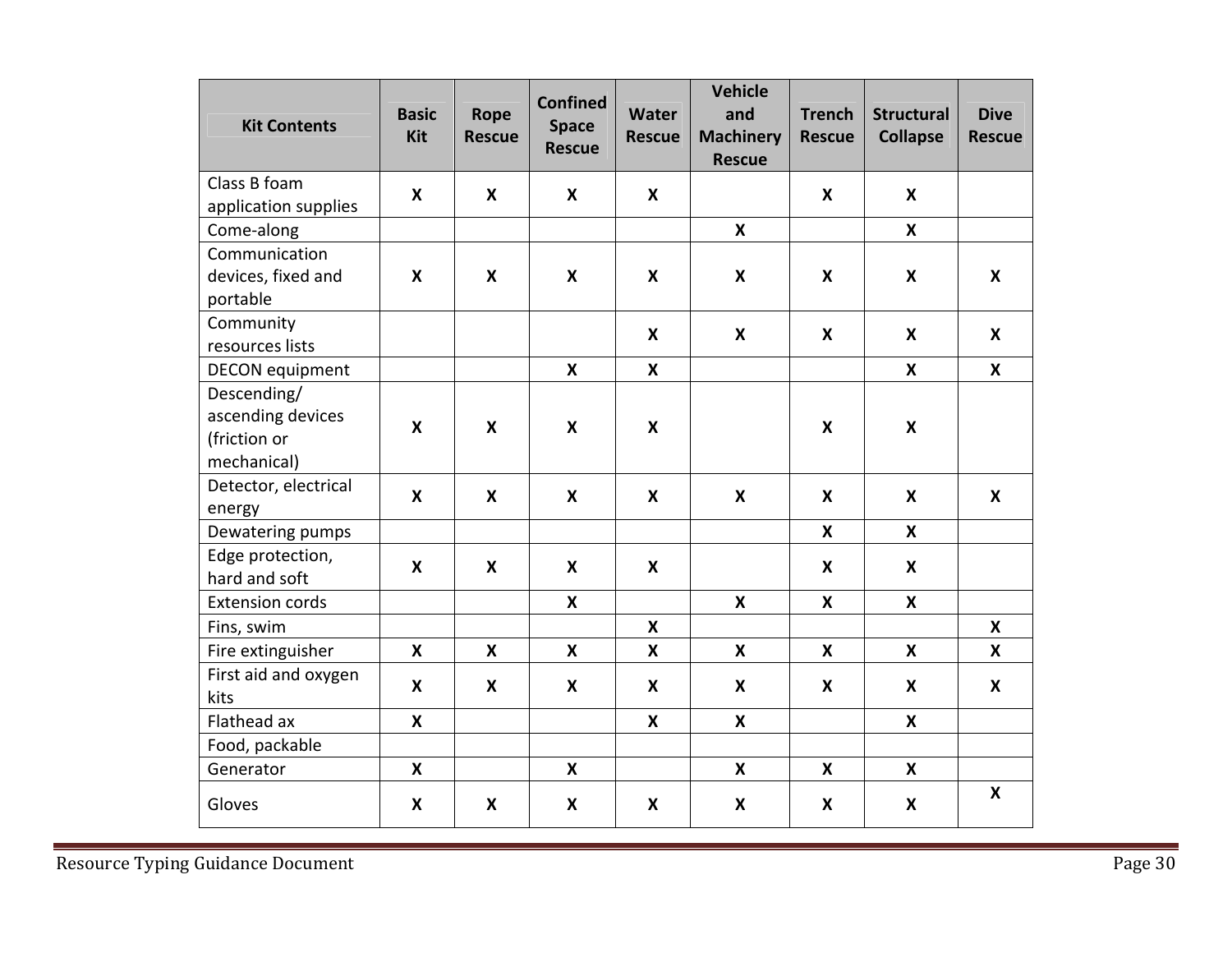| <b>Kit Contents</b>                                    | <b>Basic</b><br><b>Kit</b> | Rope<br><b>Rescue</b> | <b>Confined</b><br><b>Space</b><br><b>Rescue</b> | <b>Water</b><br><b>Rescue</b> | <b>Vehicle</b><br>and<br><b>Machinery</b><br><b>Rescue</b> | <b>Trench</b><br><b>Rescue</b> | <b>Structural</b><br><b>Collapse</b> | <b>Dive</b><br><b>Rescue</b> |
|--------------------------------------------------------|----------------------------|-----------------------|--------------------------------------------------|-------------------------------|------------------------------------------------------------|--------------------------------|--------------------------------------|------------------------------|
| Halligan bar                                           | X                          |                       |                                                  |                               | X                                                          |                                | X                                    |                              |
| Hammer, demolition,<br>45 lb, bull and chisel          |                            |                       |                                                  |                               |                                                            |                                | X                                    |                              |
| Hammer, demolition,<br>60 lb, bull and chisel          |                            |                       |                                                  |                               |                                                            |                                | X                                    |                              |
| Hammer, 1 1/2 in.<br>rotary with carbide-              |                            |                       |                                                  |                               |                                                            |                                |                                      |                              |
| tipped bits 1/8 in. to<br>2 in., and bull point<br>bit |                            |                       |                                                  |                               |                                                            |                                | X                                    |                              |
| Hand tools kit                                         | $\boldsymbol{\mathsf{x}}$  |                       | $\boldsymbol{\mathsf{x}}$                        |                               | $\boldsymbol{\mathsf{x}}$                                  | $\boldsymbol{\mathsf{x}}$      | $\boldsymbol{\mathsf{x}}$            | $\boldsymbol{\mathsf{x}}$    |
| Heavy excavating<br>equipment resources                |                            |                       |                                                  |                               |                                                            | X                              | X                                    |                              |
| Helmets                                                | $\boldsymbol{\mathsf{x}}$  | X                     | $\boldsymbol{\mathsf{x}}$                        | $\boldsymbol{\mathsf{x}}$     | $\boldsymbol{\mathsf{x}}$                                  | X                              | $\boldsymbol{\mathsf{x}}$            | $\mathbf{x}$                 |
| Hose inflator                                          |                            |                       |                                                  | $\boldsymbol{\mathsf{X}}$     |                                                            |                                |                                      | X                            |
| <b>Hydraulic cutters</b>                               |                            |                       |                                                  |                               | $\boldsymbol{\mathsf{x}}$                                  |                                | $\boldsymbol{\mathsf{x}}$            |                              |
| Hydraulic rams                                         |                            |                       |                                                  |                               | X                                                          | X                              | X                                    |                              |
| <b>Hydraulic shores</b>                                |                            |                       |                                                  |                               | $\boldsymbol{\mathsf{x}}$                                  | X                              | $\boldsymbol{\mathsf{x}}$            |                              |
| Hydraulic spreaders                                    |                            |                       |                                                  |                               | $\boldsymbol{\mathsf{x}}$                                  | X                              | X                                    |                              |
| Jacks, screw, scissor,<br>and /or hydraulic            |                            |                       |                                                  |                               |                                                            | X                              | X                                    |                              |
| Junction box,<br>electrical                            | X                          |                       |                                                  |                               | $\boldsymbol{\mathsf{x}}$                                  | X                              | X                                    |                              |
| KED or equivalent                                      | $\boldsymbol{\mathsf{x}}$  | X                     | $\boldsymbol{\mathsf{X}}$                        |                               | X                                                          | $\boldsymbol{\mathsf{X}}$      | X                                    |                              |
| Knife, rescue                                          | X                          | X                     | X                                                | X                             | X                                                          | X                              | $\boldsymbol{\mathsf{X}}$            | X                            |
| Lighting, flood                                        | X                          |                       |                                                  | X                             | X                                                          | X                              | X                                    |                              |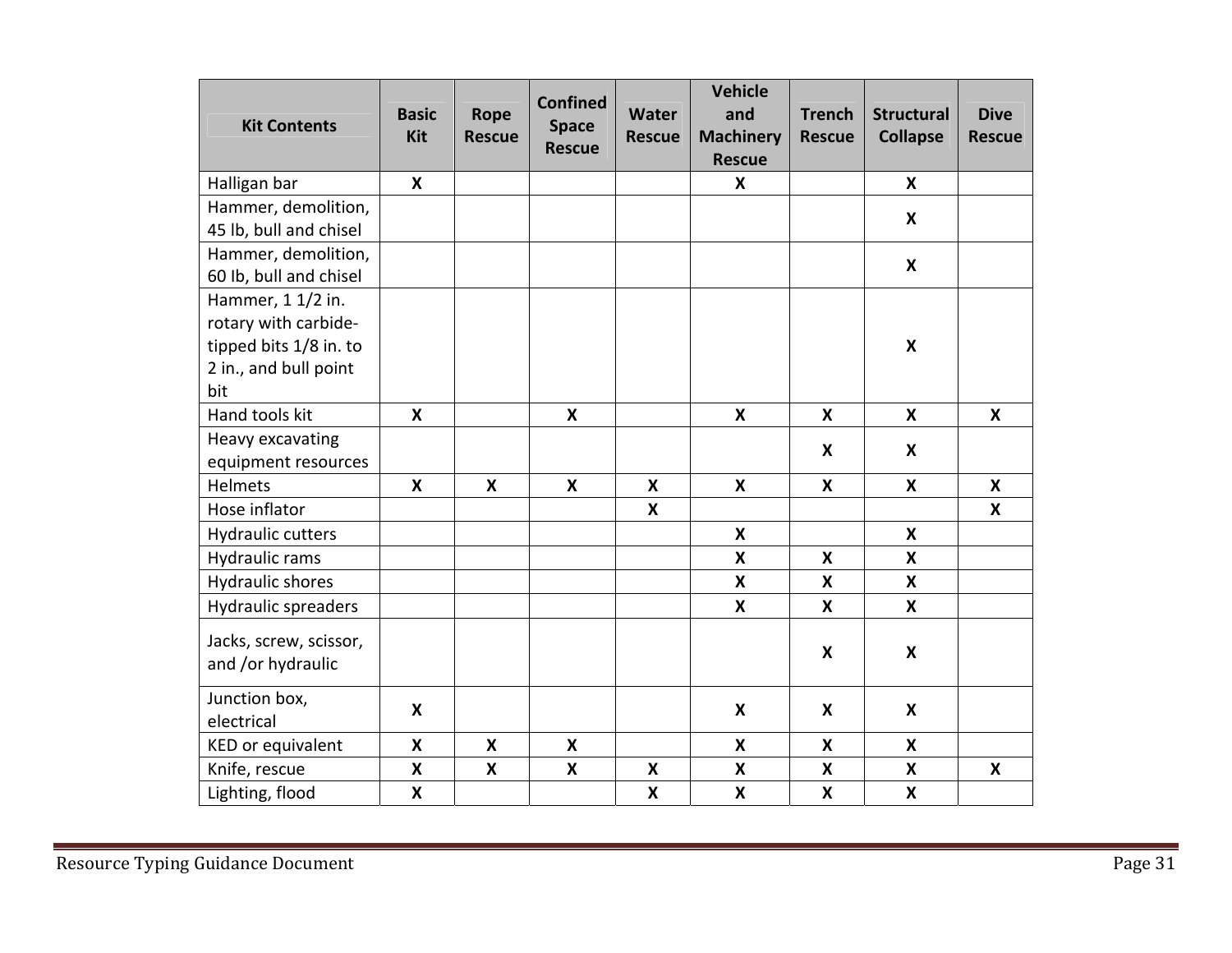| <b>Kit Contents</b>   | <b>Basic</b><br><b>Kit</b> | Rope<br><b>Rescue</b> | <b>Confined</b><br><b>Space</b><br><b>Rescue</b> | <b>Water</b><br><b>Rescue</b> | <b>Vehicle</b><br>and<br><b>Machinery</b><br><b>Rescue</b> | <b>Trench</b><br><b>Rescue</b> | <b>Structural</b><br><b>Collapse</b> | <b>Dive</b><br><b>Rescue</b> |
|-----------------------|----------------------------|-----------------------|--------------------------------------------------|-------------------------------|------------------------------------------------------------|--------------------------------|--------------------------------------|------------------------------|
| Lighting, hand and/or |                            |                       |                                                  |                               |                                                            |                                |                                      |                              |
| helmet (Factory       | X                          | X                     | $\boldsymbol{\mathsf{X}}$                        | $\boldsymbol{\mathsf{X}}$     | X                                                          | X                              | $\boldsymbol{\mathsf{X}}$            |                              |
| Mutual approved)      |                            |                       |                                                  |                               |                                                            |                                |                                      |                              |
| Line gun              |                            |                       |                                                  | $\boldsymbol{\mathsf{x}}$     |                                                            |                                | $\boldsymbol{\mathsf{X}}$            | $\boldsymbol{\mathsf{X}}$    |
| Lumber and timber     |                            |                       |                                                  |                               | X                                                          | X                              | X                                    |                              |
| (assorted)            |                            |                       |                                                  |                               |                                                            |                                |                                      |                              |
| Lockout/ tagout kit   |                            |                       | $\boldsymbol{\mathsf{X}}$                        |                               |                                                            | X                              |                                      |                              |
| Marking kit, paint,   |                            |                       |                                                  |                               | $\pmb{\mathsf{X}}$                                         | $\boldsymbol{\mathsf{x}}$      | $\boldsymbol{\mathsf{x}}$            |                              |
| chalk, crayon, pencil |                            |                       |                                                  |                               |                                                            |                                |                                      |                              |
| Navigational          |                            |                       |                                                  |                               |                                                            |                                |                                      |                              |
| instruments-          | $\boldsymbol{\mathsf{x}}$  |                       |                                                  | X                             |                                                            |                                |                                      | $\boldsymbol{\mathsf{X}}$    |
| compass, GPS          |                            |                       |                                                  |                               |                                                            |                                |                                      |                              |
| Packs                 |                            |                       |                                                  |                               |                                                            |                                |                                      |                              |
| Pen/ pencils          | $\boldsymbol{\mathsf{X}}$  | X                     | X                                                | X                             | X                                                          | X                              | $\boldsymbol{\mathsf{X}}$            | $\mathsf{x}$                 |
| Perimeter or scene-   | X                          | X                     | $\boldsymbol{\mathsf{X}}$                        | X                             | $\boldsymbol{\mathsf{x}}$                                  | X                              | X                                    | X                            |
| marking devices       |                            |                       |                                                  |                               |                                                            |                                |                                      |                              |
| Personal flotation    | X                          |                       |                                                  | X                             |                                                            |                                |                                      | $\mathbf{x}$                 |
| devices (PDFs)        |                            |                       |                                                  |                               |                                                            |                                |                                      |                              |
| Personal              |                            |                       |                                                  |                               |                                                            |                                |                                      |                              |
| accountability        | X                          | X                     | X                                                | X                             | X                                                          | $\boldsymbol{\mathsf{X}}$      | X                                    | $\boldsymbol{\mathsf{X}}$    |
| system                |                            |                       |                                                  |                               |                                                            |                                |                                      |                              |
| Personal alarm        |                            |                       | $\boldsymbol{\mathsf{X}}$                        |                               |                                                            | X                              | X                                    |                              |
| device                |                            |                       |                                                  |                               |                                                            |                                |                                      |                              |
| Pickets, steel stakes | $\boldsymbol{\mathsf{X}}$  | X                     |                                                  | X                             | X                                                          | X                              | X                                    |                              |
| Pneumatic bags        |                            |                       |                                                  |                               | X                                                          | X                              | X                                    |                              |
| Pneumatic chisels     |                            |                       |                                                  |                               | X                                                          | $\boldsymbol{\mathsf{X}}$      |                                      |                              |
| Pneumatic shores      |                            |                       |                                                  |                               | X                                                          | X                              | $\boldsymbol{\mathsf{x}}$            |                              |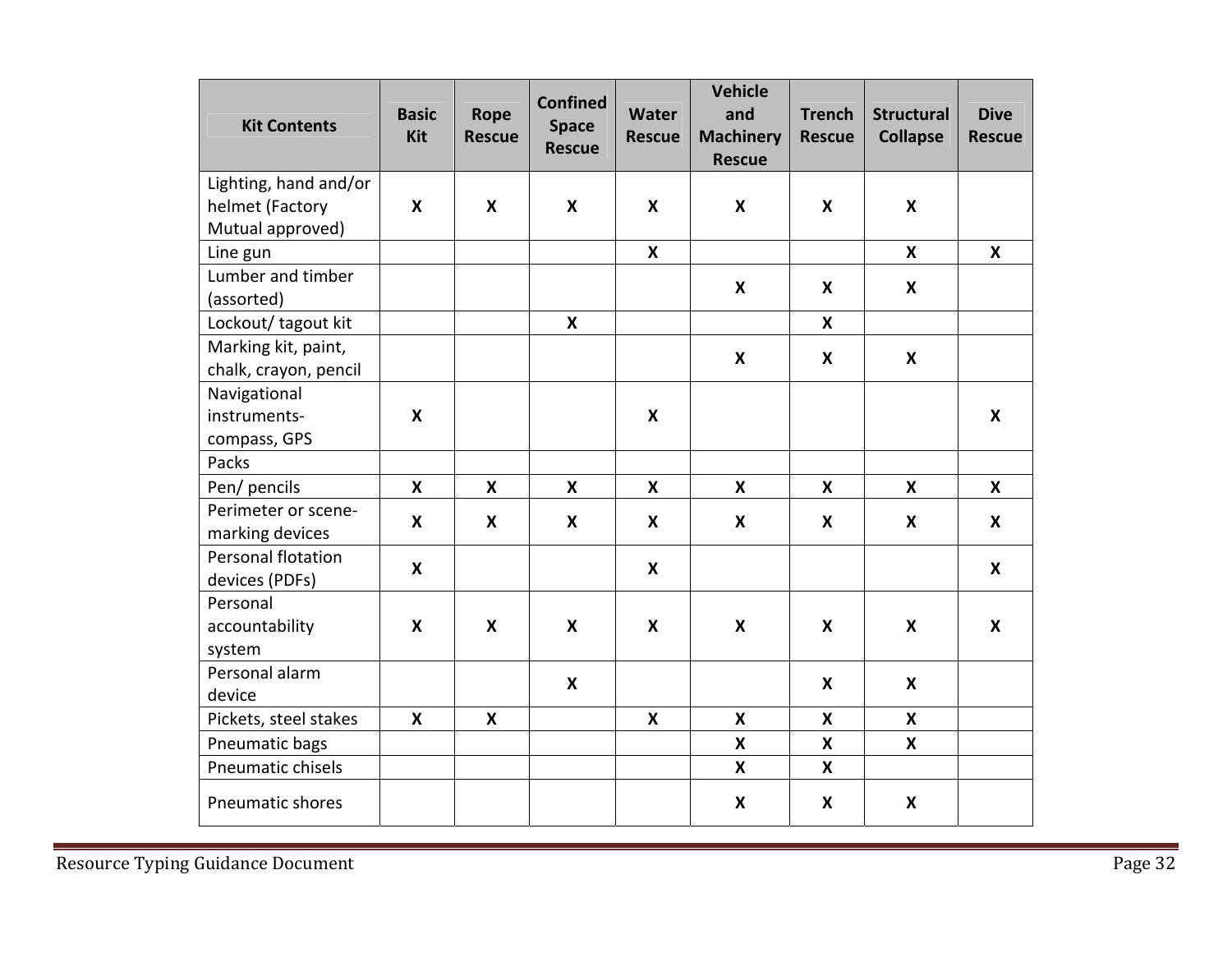| <b>Kit Contents</b>                              | <b>Basic</b><br><b>Kit</b> | Rope<br><b>Rescue</b>     | <b>Confined</b><br><b>Space</b><br><b>Rescue</b> | Water<br><b>Rescue</b>    | <b>Vehicle</b><br>and<br><b>Machinery</b><br><b>Rescue</b> | <b>Trench</b><br><b>Rescue</b> | <b>Structural</b><br><b>Collapse</b> | <b>Dive</b><br><b>Rescue</b> |
|--------------------------------------------------|----------------------------|---------------------------|--------------------------------------------------|---------------------------|------------------------------------------------------------|--------------------------------|--------------------------------------|------------------------------|
| Pneumatic soil knife                             |                            |                           |                                                  |                           |                                                            | X                              |                                      |                              |
| Pneumatic soil<br>vacuum (hand and/<br>or truck) |                            |                           |                                                  |                           |                                                            | X                              |                                      |                              |
| PPE- bunker gear                                 |                            |                           |                                                  |                           | $\boldsymbol{\mathsf{X}}$                                  | $\mathbf{x}$                   | $\boldsymbol{\mathsf{X}}$            |                              |
| PPE-HazMat, Levels<br><b>B</b> and C             |                            |                           | $\boldsymbol{X}$                                 |                           |                                                            |                                |                                      |                              |
| PPE- helmet water<br>rescue                      |                            |                           |                                                  | $\boldsymbol{\mathsf{X}}$ |                                                            |                                |                                      | $\boldsymbol{\mathsf{X}}$    |
| PPE- knees pads                                  |                            |                           | X                                                |                           |                                                            |                                | X                                    |                              |
| PPE- mask and<br>snorkel                         |                            |                           |                                                  |                           |                                                            |                                |                                      | $\boldsymbol{\mathsf{X}}$    |
| PPE-SABA                                         |                            |                           | X                                                |                           |                                                            |                                |                                      |                              |
| PPE-SCBA                                         | $\boldsymbol{\mathsf{x}}$  |                           | X                                                | $\boldsymbol{\mathsf{X}}$ | $\boldsymbol{\mathsf{X}}$                                  |                                | $\boldsymbol{\mathsf{x}}$            |                              |
| PPE-SCUBA with<br>console, secondary             |                            |                           |                                                  |                           |                                                            |                                |                                      | $\boldsymbol{\mathsf{X}}$    |
| PPE-suit, dry                                    |                            |                           |                                                  | $\boldsymbol{\mathsf{X}}$ |                                                            |                                |                                      | X                            |
| PPE-Personal escape<br>pack                      |                            |                           | $\boldsymbol{\mathsf{x}}$                        |                           |                                                            |                                |                                      |                              |
| PPE- suit, wet                                   |                            |                           |                                                  | $\boldsymbol{\mathsf{X}}$ |                                                            |                                |                                      | $\boldsymbol{\mathsf{X}}$    |
| Preplans/ maps                                   | $\boldsymbol{\mathsf{X}}$  | $\boldsymbol{\mathsf{X}}$ | X                                                | $\boldsymbol{\mathsf{x}}$ | $\boldsymbol{\mathsf{X}}$                                  | $\mathbf{x}$                   | $\boldsymbol{\mathsf{X}}$            | $\boldsymbol{\mathsf{x}}$    |
| Prusik cord                                      | X                          | X                         | X                                                | X                         |                                                            | X                              | X                                    |                              |
| Pulleys, selection of                            | $\boldsymbol{\mathsf{x}}$  |                           |                                                  | $\boldsymbol{\mathsf{x}}$ |                                                            |                                |                                      | $\boldsymbol{X}$             |
| Reach extension<br>devices                       |                            |                           |                                                  |                           |                                                            |                                |                                      | X                            |
| Rope- life safety                                | $\boldsymbol{\mathsf{x}}$  | X                         | X                                                | $\boldsymbol{\mathsf{X}}$ | X                                                          | X                              | X                                    | $\boldsymbol{\mathsf{X}}$    |
| Rope-utility                                     | X                          | X                         | X                                                | X                         | $\boldsymbol{\mathsf{X}}$                                  | X                              | X                                    | $\boldsymbol{\mathsf{X}}$    |

Resource Typing Guidance Document **Page 33**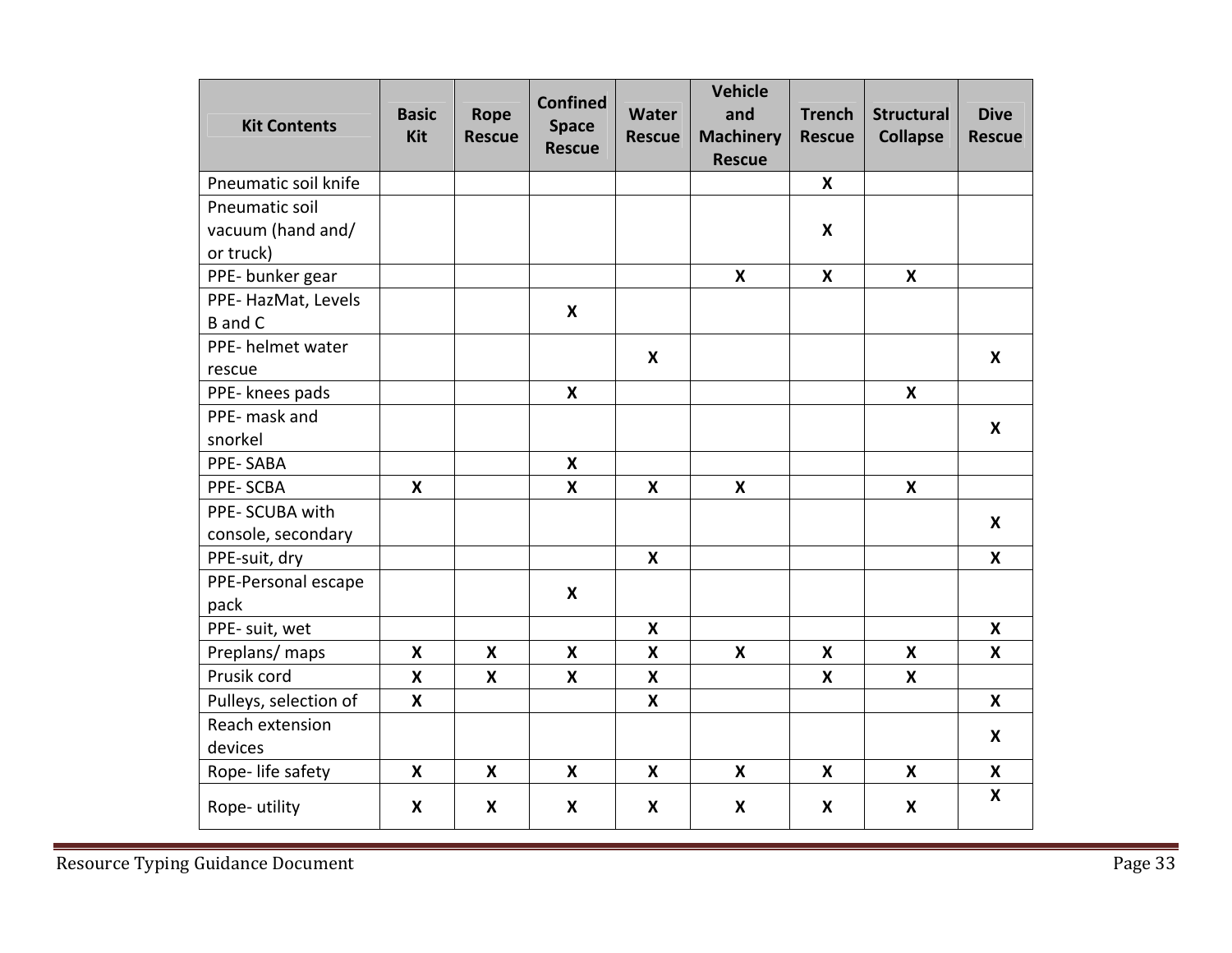| <b>Kit Contents</b>                                                                   | <b>Basic</b><br>Kit       | Rope<br><b>Rescue</b>     | <b>Confined</b><br><b>Space</b><br><b>Rescue</b> | <b>Water</b><br><b>Rescue</b> | <b>Vehicle</b><br>and<br><b>Machinery</b><br><b>Rescue</b> | <b>Trench</b><br><b>Rescue</b> | <b>Structural</b><br><b>Collapse</b> | <b>Dive</b><br><b>Rescue</b> |
|---------------------------------------------------------------------------------------|---------------------------|---------------------------|--------------------------------------------------|-------------------------------|------------------------------------------------------------|--------------------------------|--------------------------------------|------------------------------|
| Rope-water rescue                                                                     |                           |                           |                                                  | $\boldsymbol{\mathsf{X}}$     |                                                            |                                |                                      | $\mathsf{x}$                 |
| Safety glasses and<br>hearing protection                                              | X                         | X                         | $\boldsymbol{\mathsf{x}}$                        | X                             | $\boldsymbol{\mathsf{X}}$                                  | X                              | X                                    | $\boldsymbol{X}$             |
| Saw, circular, carbide<br>tip, metal cutting,<br>and continuous rim<br>diamond blades |                           |                           |                                                  |                               | $\boldsymbol{\mathsf{X}}$                                  | $\boldsymbol{\mathsf{X}}$      | $\boldsymbol{\mathsf{X}}$            |                              |
| Saw, reciprocating<br>with wood and metal<br>blades                                   |                           |                           |                                                  |                               | $\boldsymbol{\mathsf{x}}$                                  | X                              | X                                    |                              |
| Sheeting                                                                              |                           |                           |                                                  |                               |                                                            | X                              |                                      |                              |
| SKED or equivalent<br>and/ or rigid litter                                            |                           | X                         | X                                                | X                             | X                                                          | X                              | X                                    | X                            |
| Spring-loaded center<br>punch                                                         | X                         |                           |                                                  | X                             | X                                                          |                                | $\boldsymbol{\mathsf{X}}$            | X                            |
| <b>Tactical worksheets</b>                                                            | $\boldsymbol{\mathsf{x}}$ | $\boldsymbol{\mathsf{X}}$ | $\boldsymbol{\mathsf{x}}$                        | $\boldsymbol{\mathsf{x}}$     | $\boldsymbol{\mathsf{x}}$                                  | $\boldsymbol{\mathsf{x}}$      | $\boldsymbol{\mathsf{x}}$            | $\boldsymbol{\mathsf{X}}$    |
| <b>Tarps</b>                                                                          |                           |                           |                                                  |                               |                                                            | X                              | X                                    | $\boldsymbol{\mathsf{x}}$    |
| Thermal imager                                                                        |                           |                           | $\boldsymbol{\mathsf{X}}$                        |                               |                                                            |                                | $\boldsymbol{\mathsf{x}}$            |                              |
| Throw bags                                                                            |                           |                           |                                                  | X                             |                                                            |                                |                                      | X                            |
| Torch, kit,<br>oxyacetylene                                                           |                           |                           |                                                  |                               | $\boldsymbol{\mathsf{x}}$                                  |                                | $\boldsymbol{\mathsf{X}}$            |                              |
| Torpedo buoy, ring<br>buoy or equivalent                                              |                           |                           |                                                  | X                             |                                                            |                                |                                      | X                            |
| <b>Traffic control</b><br>devices                                                     | X                         | X                         | X                                                | X                             | $\boldsymbol{\mathsf{X}}$                                  | X                              | X                                    | $\boldsymbol{\mathsf{X}}$    |
| Trench box, shield                                                                    |                           |                           |                                                  |                               |                                                            | $\boldsymbol{\mathsf{x}}$      |                                      |                              |
| Tripod                                                                                |                           |                           | $\boldsymbol{\mathsf{x}}$                        |                               | X                                                          |                                | $\pmb{\times}$                       |                              |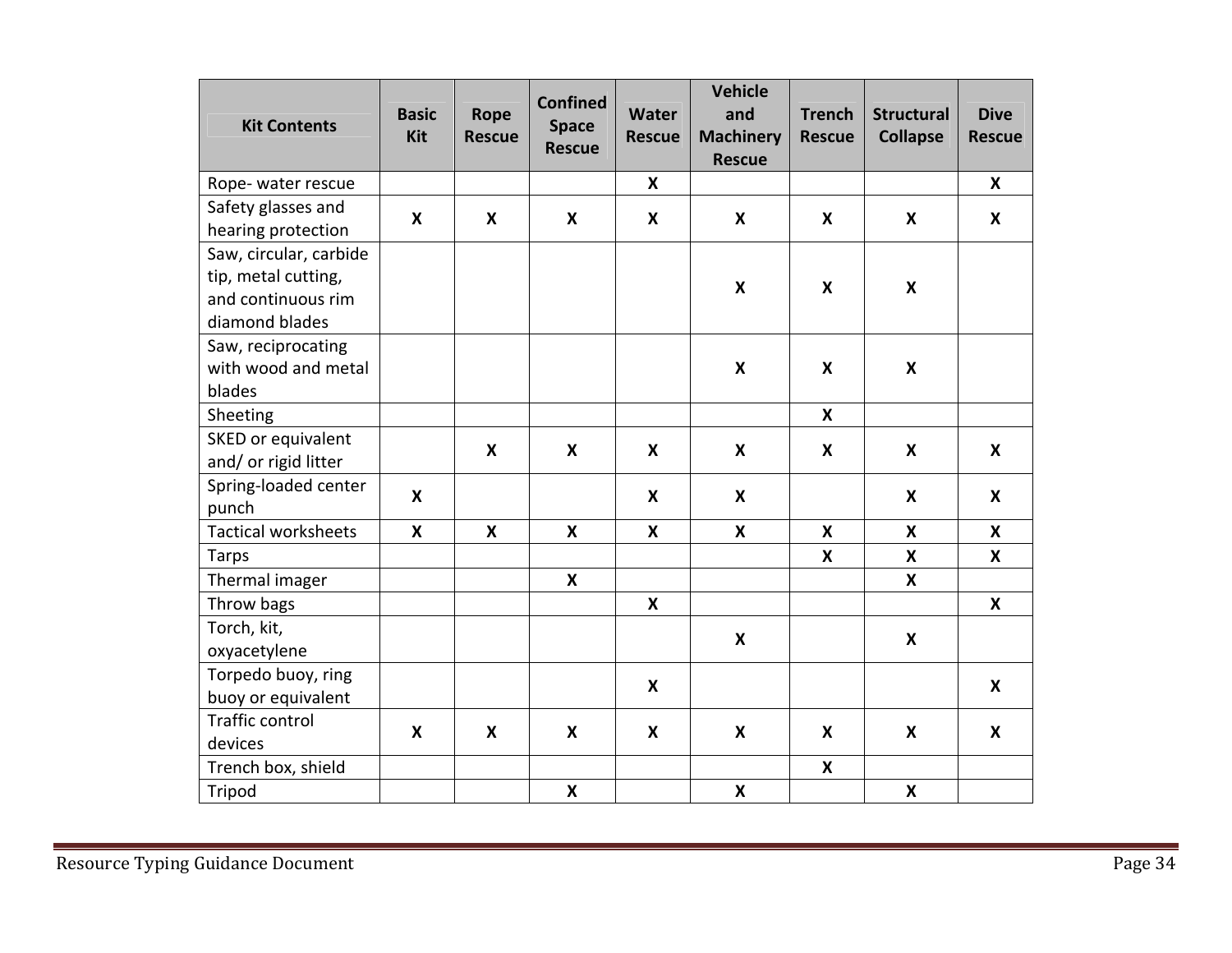| <b>Kit Contents</b> | <b>Basic</b><br><b>Kit</b> | <b>Rope</b><br><b>Rescue</b> | <b>Confined</b><br><b>Space</b><br><b>Rescue</b> | Water<br><b>Rescue</b> | <b>Vehicle</b><br>and<br><b>Machinery</b><br><b>Rescue</b> | <b>Trench</b><br><b>Rescue</b> | <b>Structural</b><br><b>Collapse</b> | <b>Dive</b><br><b>Rescue</b> |
|---------------------|----------------------------|------------------------------|--------------------------------------------------|------------------------|------------------------------------------------------------|--------------------------------|--------------------------------------|------------------------------|
| Victim protective   | X                          | X                            | X                                                | X                      | X                                                          | X                              | X                                    | X                            |
| coverings           |                            |                              |                                                  |                        |                                                            |                                |                                      |                              |
| Watercraft- manual  |                            |                              |                                                  | X                      |                                                            |                                |                                      | X                            |
| or motorized        |                            |                              |                                                  |                        |                                                            |                                |                                      |                              |
| Water               | X                          | X                            | X                                                | X                      | X                                                          | X                              | X                                    | X                            |
| Webbing             | X                          | X                            | X                                                | X                      | X                                                          | X                              | X                                    |                              |
| Weight belt and     |                            |                              |                                                  |                        |                                                            |                                |                                      | X                            |
| weights             |                            |                              |                                                  |                        |                                                            |                                |                                      |                              |
| Winches             | X                          |                              |                                                  |                        | X                                                          |                                |                                      |                              |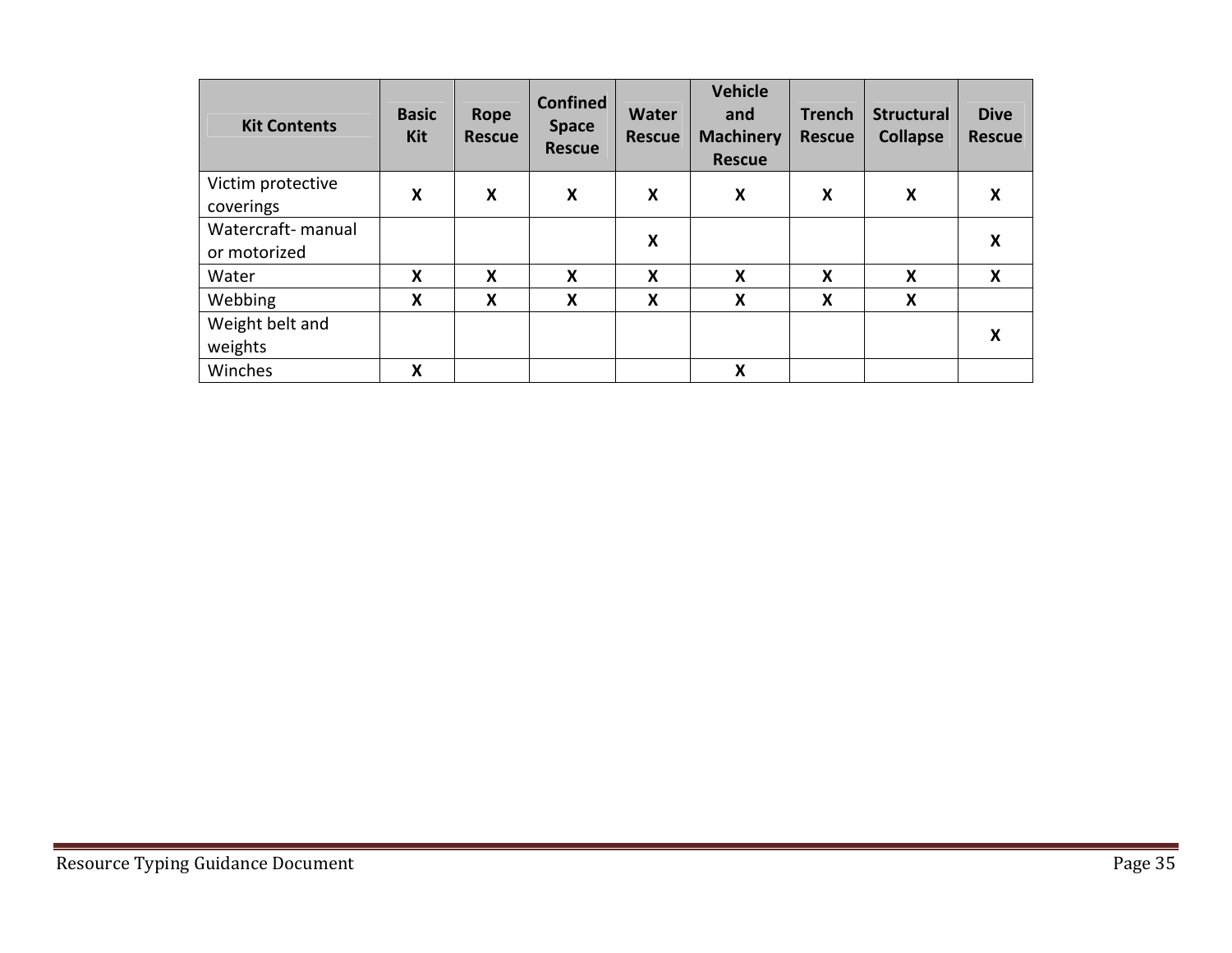# **Swiftwater/ Floodwater Team Criteria**

# **Swift Water/ Flood ‐Search and Rescue Mutual Aid Plan**

# **Introduction**

Local and widespread swiftwater and flood emergencies often occur. Many of these incidents strain local resources creating a need for mutual aid resources. This document focuses on the development and identification of specific SF/ SAR (Swiftwater‐ Flood/ Search and Rescue) resources.

This document is intended to provide guidance and develop recommendations for Tennessee's SF/SAR resources. This includes but is not limited to:

- Organizational Development
- Resource Typing
- Training and Equipment
- Procedures and Guidelines for Incident Operations

It is the responsibility of agencies responding to mutual aid swiftwater/flood requests, to provide qualified personnel and equipment that meet or exceed the recommended level of skills and capabilities stipulated in this document.

The recommended training, skills and equipment lists are contained in this document. This document correlates to the Tennessee Fire Chiefs Association Emergency Response Plan (ERP).

# **Initial Response**

The first arriving public safety officer shall direct initial swiftwater/flood search and rescue (SF/SAR) operations. This officer shall assume initial command of the operation as the Incident Commander. Subsequent changes in the incident command structure should be based on the needs of the incident with consideration of jurisdictional responsibilities, established agreements, state and local statutes, and shall be accomplished by following established ICS procedures.

Additional resources, specifically trained and equipped for SF/SAR operations may be required. These SF/SAR resources may be assigned as a single resource, strike team or grouped together to form Task Forces.

Due to the unique hazards and complexity of SF/SAR incidents, the Incident Commander may require a variety of different multi‐disciplinary resources to accomplish the SF/SAR mission.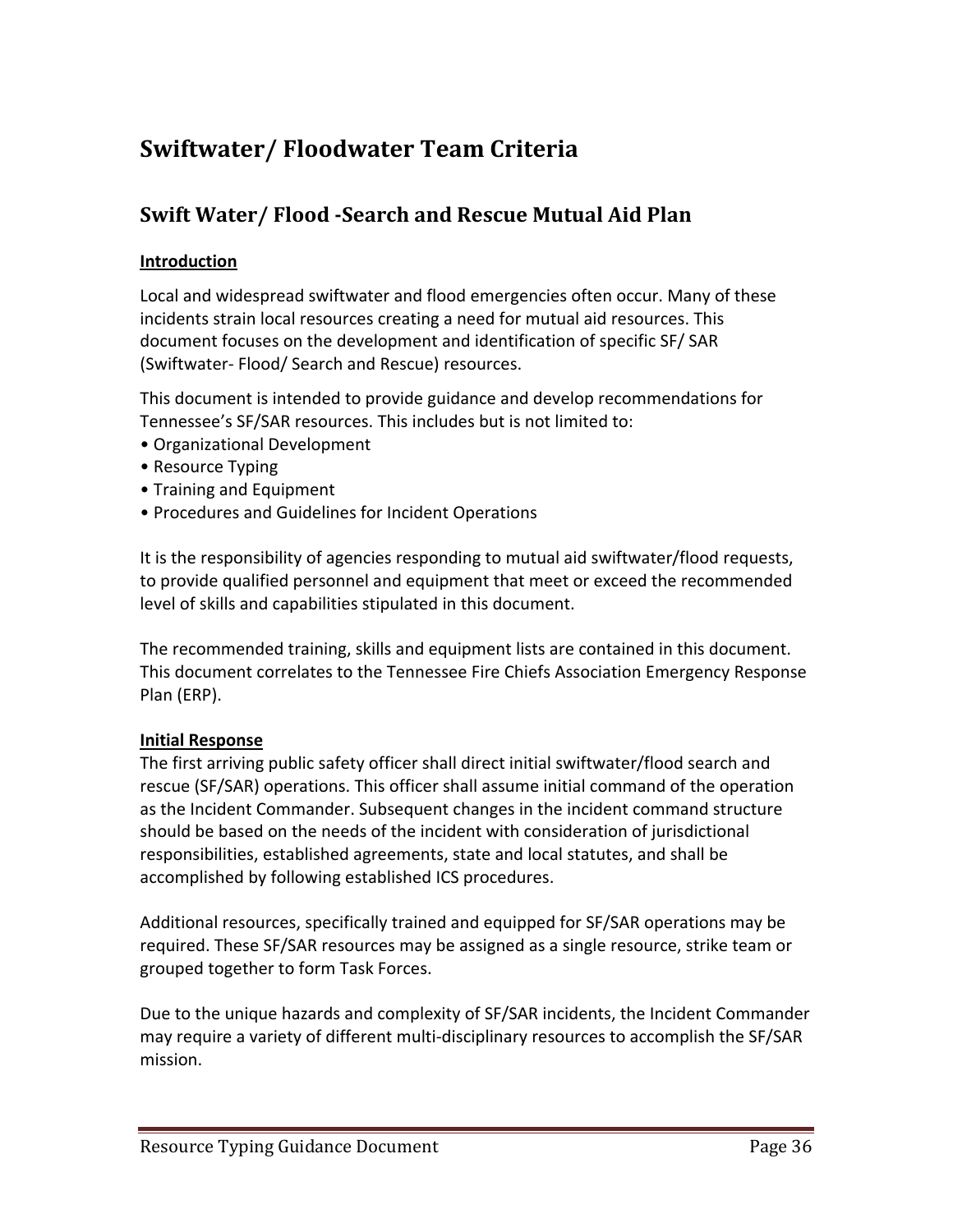SF/SAR resources have been categorized or "typed" (APPENDIX A. Swiftwater/Flood Search and Rescue Resource Typing). Typing reflects identified operational capabilities, based on specialized training, skills and equipment. This typing is based on team qualifications, available equipment and training, as needed for safe and efficient rescue operations for identified SF/SAR tasks.

SF/SAR incidents may occur that could require rescue operations that exceed the on‐ scene personnel's capabilities. When the magnitude or type of incident exceeds that capability level, the Incident Commander should have the flexibility to conduct search and rescue operations in a safe and appropriate manner until adequate resources can be obtained or the incident is terminated.

# **Unified Command**

A Unified Command should be implemented at SF/SAR incidents when multiple agencies or jurisdictions with statutory or political authority and financial responsibility are involved. Unified Commanders involved in a Unified Command shall be co‐located. A single Command Post is the best method to ensure effective communications, coordination of resources, and overall operational management of the incident.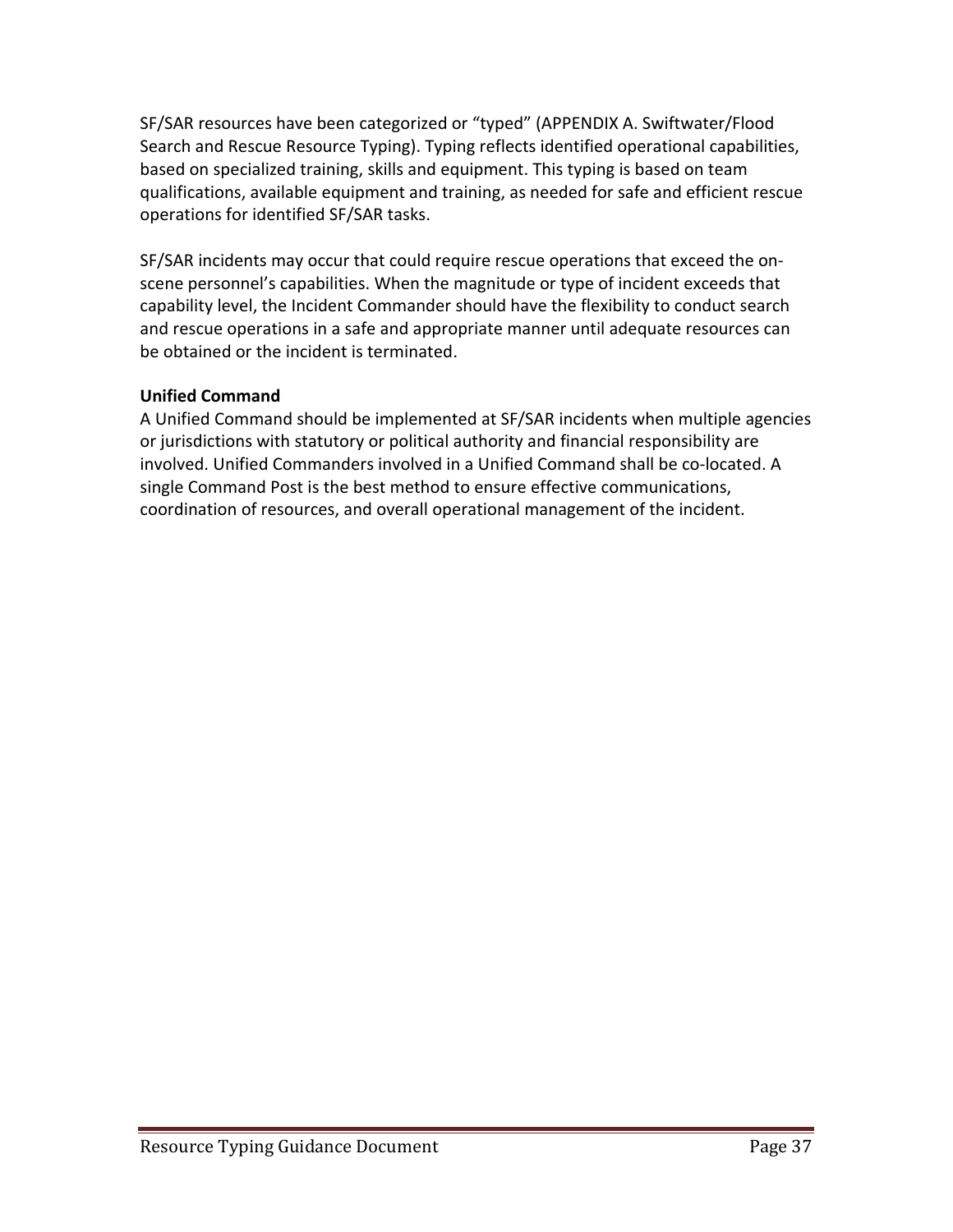# **Swiftwater/Flood Incident Teams**

All Teams

- 1. Shall be certified to the Swiftwater Rescue‐ Technician Level
- 2. Shall be certified to the Rope Rescue ‐ Technician Level
- 3. Shall be certified in HAZMAT Operations NFPA 472
- 4. Shall have minimum BLS and DOT First Responder certifications
- 5. Shall have the minimum safety equipment for each rescuer as needed for the type of team
- 6. Shall be capable of supporting 18‐24 hour operations
- 7. Shall have UHF, VHF, or 800 capability (minimum of 2 radios per squad) Must have all current Interoperability / Mutual Aid Channels for their spectrum
- 8. Shall be able to transport team and watercraft (as defined) to designated location safely and all passengers in vehicles must have seatbelts
- 9. Shall have the capability to make fuel, food, and water purchases during the deployment and provide documentation of those purchases

# **To be considered a Type IV Team**

- 1. 3‐member team consisting of 1 swiftwater squad leader and 2 swifter rescuers
- 2. Equipped with boat capable of transporting 3 victims and crew (can be non‐ motorized) and PPE for those 3 victims
- 3. Low Risk, Land Based, Hazmat, EMS‐ BLS, Capable of 24 hr. Ops

# **To be considered a Type III Team**

- 1. 4‐member team consisting of 1 swiftwater squad leader and 3 swiftwater rescuers
- 2. Equipped with boat capable of transporting 3 victims and crew (non‐motorized boat) and PPE for those 3 victims
- 3. In‐water contact rescues, assist in search operations, non‐power water craft, Hazmat, EMS‐ BLS, capable of 24 hr. Ops

# **To be considered a Type II Team**

- 1. 6‐member team consisting of 1 swiftwater squad leader and 5 swift water rescuers
- 2. Shall be able to manage search operations independently upon receiving dispatch orders
- 3. Shall have technical rope system training
- 4. Should be equipped with 1 power boat and 1 non-motorized inflatable boats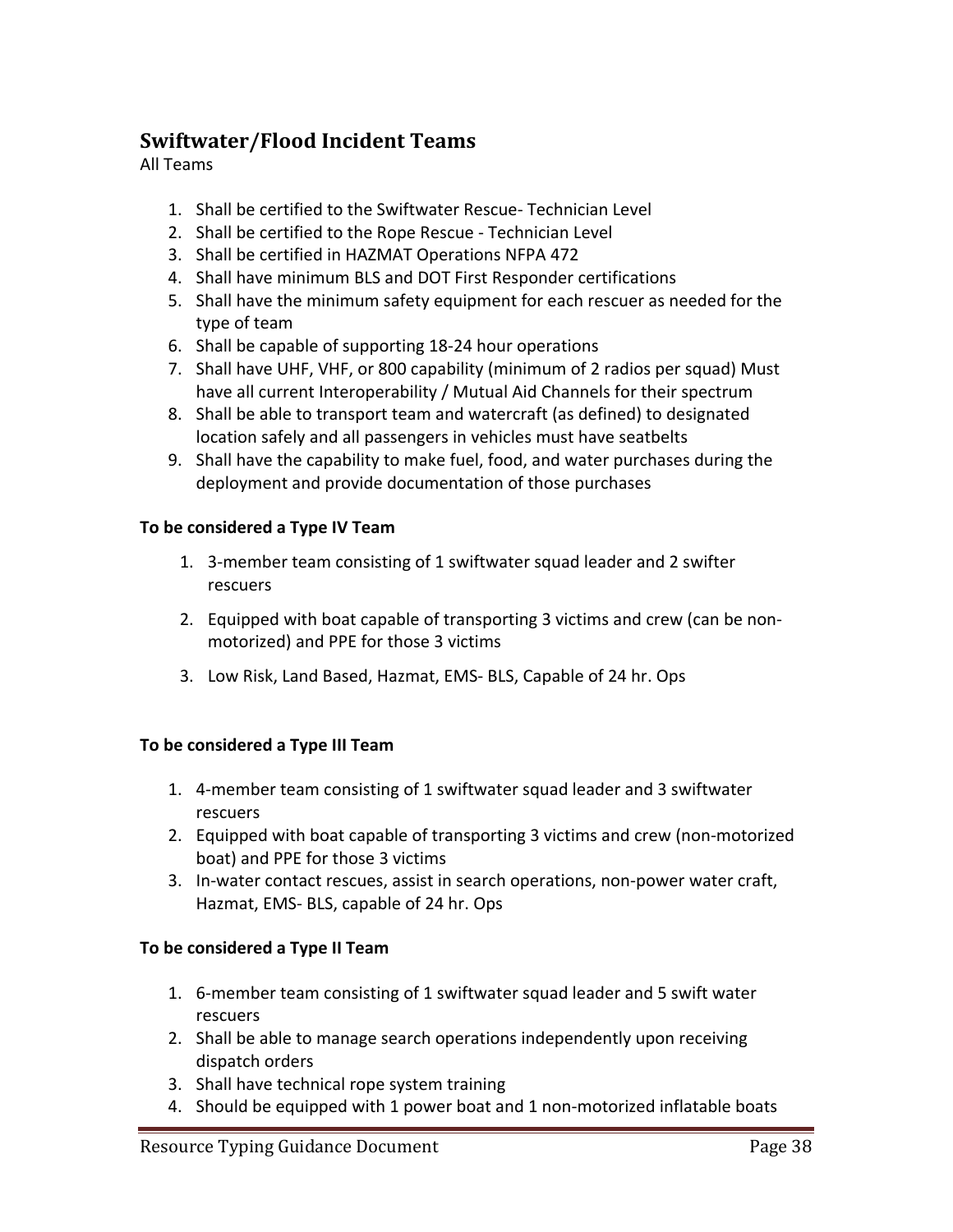5. Manage search operations, Power Vessel ops, Helicopter Operations, Technical Rope Systems, Hazmat, EMS‐ BLS, capable of 24hr Ops.

# **To be considered a Type I Team**

- 1. 13-member team consisting of 2 manager, 2 swift water squad leaders, and 10 swift water rescuers (divided into 2 squads)
- 2. Shall be able to manage search operations independently upon receiving dispatch orders
- 3. Shall have technical rope system training
- 4. Shall be equipped with 2 power boats and 1 non‐motorized inflatable boat
- 5. Shall have at least 2 paramedics with minimum 2 ALS kit and 2 BLS Kits
- 6. Manage Search Ops, Power Vessel Ops, In Water Contact rescues, Helicopter Operations, Technical Rope Systems, Hazmat, EMS‐ ALS, Communications, Logistics, Capable 24hr Ops.

# **Job Title and Credentials**

#### **Swiftwater Manager**

**Description:** A *Swiftwater/Flood Rescue Manager* is a mid‐level position within a water rescue task force that supervises Swiftwater/Flood Rescue Technicians and/or Swiftwater/Flood Boat Squads and provides direct supervision, general leadership, and wellness and safety of team members within an ICS Unit.

# **Category Criteria**

Fulfillment of applicable requirement(s) as stated in the following standard(s), or equivalent:

- 1. NFPA 1006: Standard for Technical Rescuer, or equivalent
- 2. NFPA 1670, or equivalent
- 3. NFPA 472 HazMat Operations and/or OSHA 1910.120(Q)(6)(ii), HazMat
- 4. Operations Training or equivalent basic instruction on responding to and operating in a CBRNE incident

- 1. OSHA 1910.120 and/or 1910.134(f) Respiratory Protection
- 2. Emergency medical first responder per NFPA 1006, A 3‐3.5
- 3. Risk assessment
- 4. Hazard mitigation
- 5. PPE
- 6. Use of related tools and devices
- 7. Hydrology
- 8. Advance rope skills
- 9. Active and passive search techniques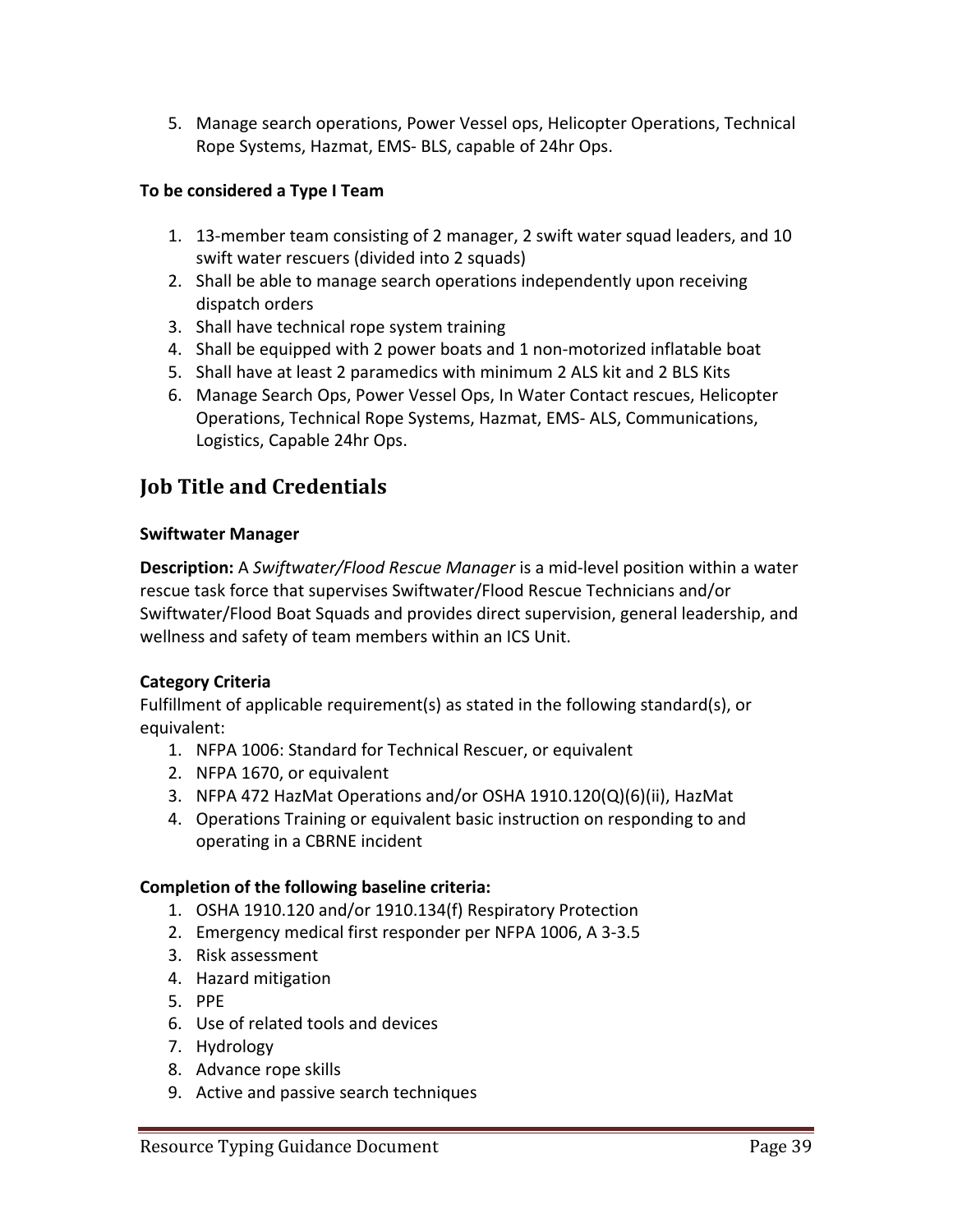- 10. Low head dam rescue operations
- 11. Multiple victims
- 12. Managing squad‐sized teams during emergency operations
- 13. GPS/maps and compass

Completion of the following courses and/or curricula:

- 1. ICS‐100: Introduction to ICS
- 2. ICS‐200: Basic ICS
- 3. ICS‐300: Intermediate ICS
- 4. FEMA IS‐700: National Incident Management System (NIMS), An Introduction
- 5. FEMA IS‐800: National Response Framework (NRF), An **Introduction**
- 6. NIMS Operations Section Chief training
- 7. NIMS Planning Section Chief training
- 8. Applicable positions or "Rescue Technician" per NFPA 1006
- 9. Managing Search Operations *Recertification of all training requirements listed*

# **Physical/ Medical Fitness:**

- 1. National: NFPA 1006 7.1.12 (Swim or float with and without aids)
- 2. NFPA 1582, Standard on Medical Requirements for Fire Fighters

# **Education:**

1. EMT‐ P and/or EMT‐ B level per appendices of NFPA 1006 as a minimum

# **Swiftwater/ Flood Rescue Technician**

**Description:** A *Swiftwater/Flood Rescue Technician* is an entry‐level position within a water rescue task force that responds to searches and rescues from shore and in water, consistent with NFPA 1006.

# **Category Criteria**

Fulfillment of applicable requirement(s) as stated in the following standard(s):

- 1. NFPA 1006: Standard for Technical Rescuer, or equivalent
- 2. NFPA 1670, or equivalent
- 3. NFPA 472 HazMat Operations and/or OSHA 1910.120(Q)(6)(ii), HazMat
- 4. Operations Training or equivalent basic instruction on responding to and operating in a CBRNE incident

- 1. OSHA 1910.120 and/or 1910.134(f) Respiratory Protection
- 2. Emergency Medical First Responder per NFPA 1006 A 3‐3.5
- 3. Risk assessment
- 4. Hazard mitigation
- 5. PPE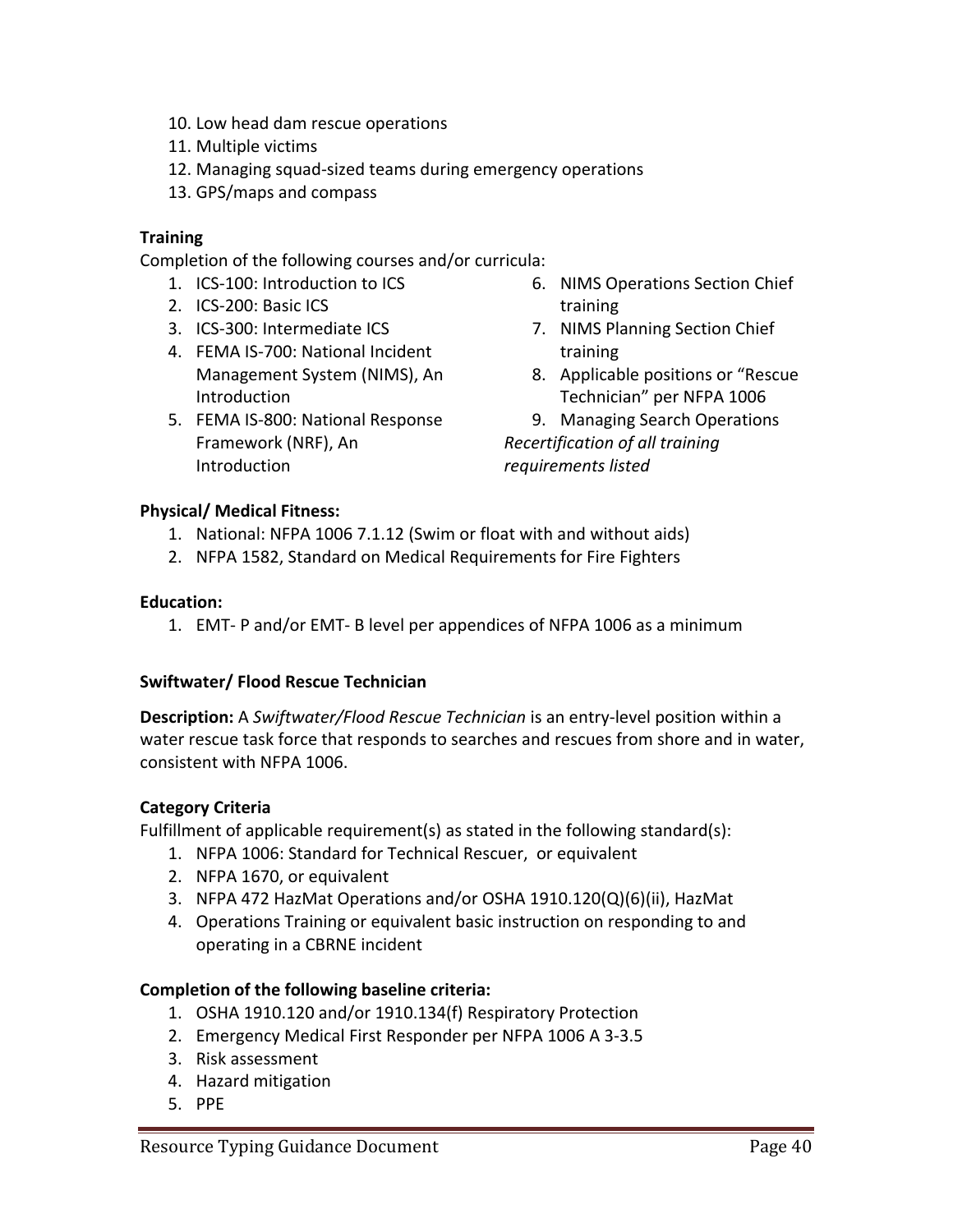- 6. Use of related tools and devices
- 7. Hydrology
- 8. Night operations

Completion of the following courses and/or curricula:

- 1. ICS‐100: Introduction to ICS
- 2. ICS‐200: Basic ICS
- 3. FEMA IS‐700: NIMS, An Introduction

*Recertification of all training requirements listed*

# **Physical/ Medical Fitness:**

- 1. National: NFPA 1006 7.1.12 (Swim or float with and without aids)
- 2. NFPA 1582, Standard on Medical Requirements for Fire Fighters30

# **Swiftwater/Flood Rescue Technician‐ Boat Bowman**

*Swiftwater/Flood Rescue Technician‐ Boat Bowman* is an entry‐level position within a Swiftwater/ Flood boat rescue task force that can affect in‐water and boat‐based (paddle and powered) rescues, while meeting the requirements to be a Swiftwater/ Flood Rescue Technician, as consistent with NFPA 1006.

# **Category Criteria**

Fulfillment of applicable requirement(s) as stated in the following standard(s):

- 1. NFPA 1006: Standard for Technical Rescuer (2008), or equivalent
- 2. NFPA 1670, or equivalent
- 3. NFPA 472 HazMat Operations and/or OSHA 1910.120(Q)(6)(ii), HazMat
- 4. Operations Training or equivalent basic instruction on responding to and operating in a CBRNE incident

- 1. OSHA 1910.120 and/or 1910.134(f) Respiratory Protection
- 5. Emergency Medical First Responder per NFPA 1006 A 3‐3.5
- 6. Risk assessment
- 7. Hazard mitigation
- 8. PPE
- 9. Use of related tools and devices
- 10. Use of appropriate craft in aquatic environment
- 11. Boat and motor support (maintenance, trailering, and repair)
- 12. GPS/maps and compass
- 4. FEMA IS‐800: NRF, An Introduction
- 5. Applicable positions or "Rescue Technician" per NFPA 1006 (2003)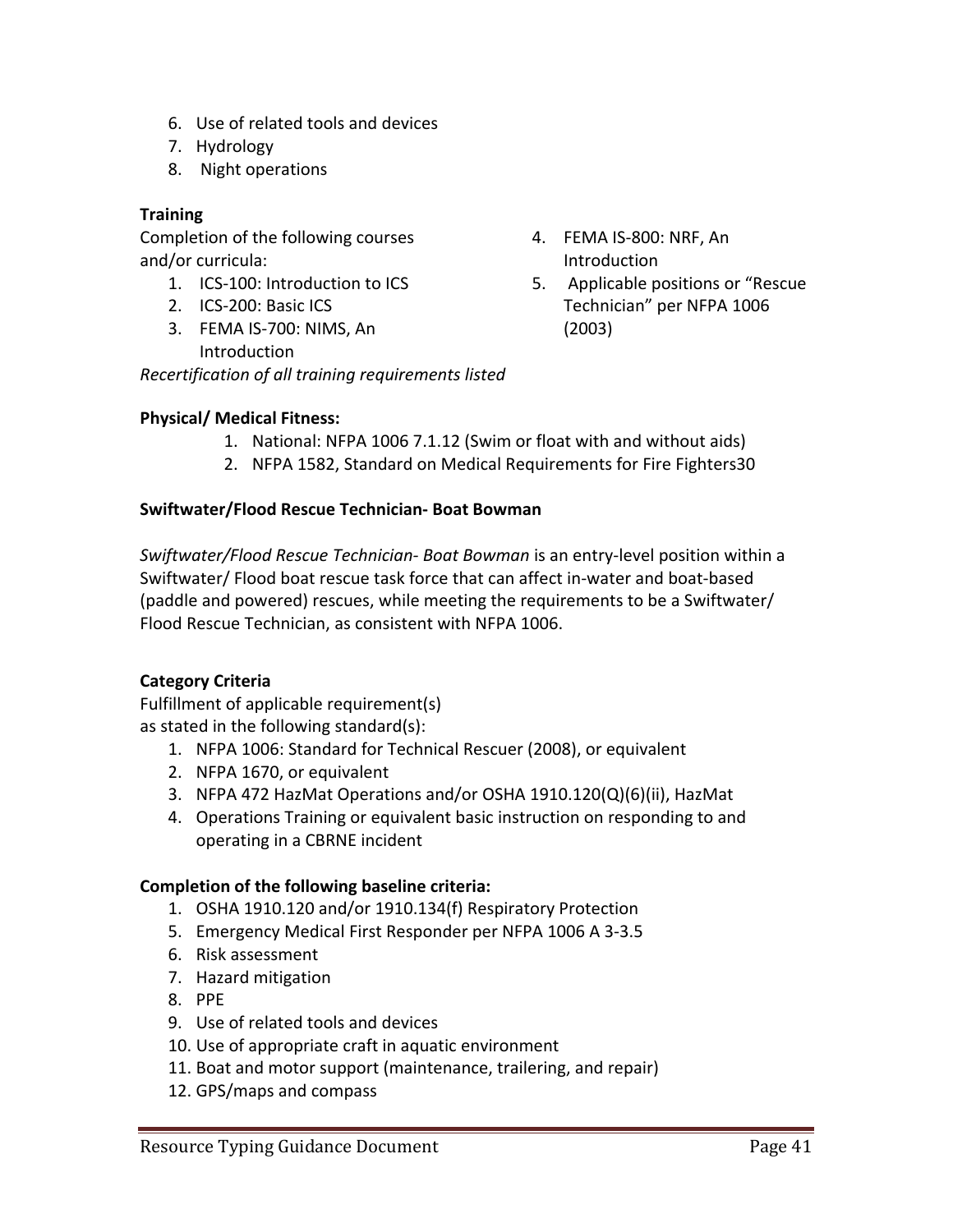- 13. SRT/Flood Technician
- 14. Use of related tools and devices
- 15. Hydrology
- 16. Night operations

Completion of the following courses and/or curricula:

- 1. ICS‐100: Introduction to ICS
- 2. ICS‐200: Basic ICS
- 3. FEMA IS‐700: NIMS, An Introduction
- 4. FEMA IS‐800: NRF, An **Introduction**
- 5. Fundamentals of Search and Rescue
- 6. Applicable positions or "Rescue Technician" per NFPA 1006 (2003)

*Recertification of all training requirements listed*

# **Physical/ Medical Fitness:**

- 3. National: NFPA 1006 7.1.12 (Swim or float with and without aids)
- 4. NFPA 1582, Standard on Medical Requirements for Fire Fighters30

# **Swiftwater/ Flood Rescue Technician‐ Boat Operator**

A *Swiftwater/Flood Rescue Technician‐ Boat Operator* is an entry‐level position within a Swiftwater/ Flood boat rescue task force that affects in‐water and boat‐based (paddle and powered) rescues while meeting the requirements to be a Swiftwater/ Flood Rescue Technician, as consistent with NFPA 1006. This position is considered "boat captain" as has the ultimate responsibility for boat operations.

# **Category Criteria**

Fulfillment of applicable requirement(s) as stated in the following standard(s):

- 1. NFPA 1006: Standard for Technical Rescuer (2008), or equivalent
- 2. NFPA 1670, or equivalent
- 3. NFPA 472 HazMat Operations and/or OSHA 1910.120(Q)(6)(ii), HazMat
- 4. Operations Training or equivalent basic instruction on responding to and operating in a CBRNE incident

- 1. OSHA 1910.120 and/or 1910.134(f) Respiratory Protection
- 2. Emergency Medical First Responder per NFPA 1006 (2000) A 3‐3.5
- 3. Risk assessment
- 4. Hazard mitigation
- 5. PPE
- 6. Use of related tools and devices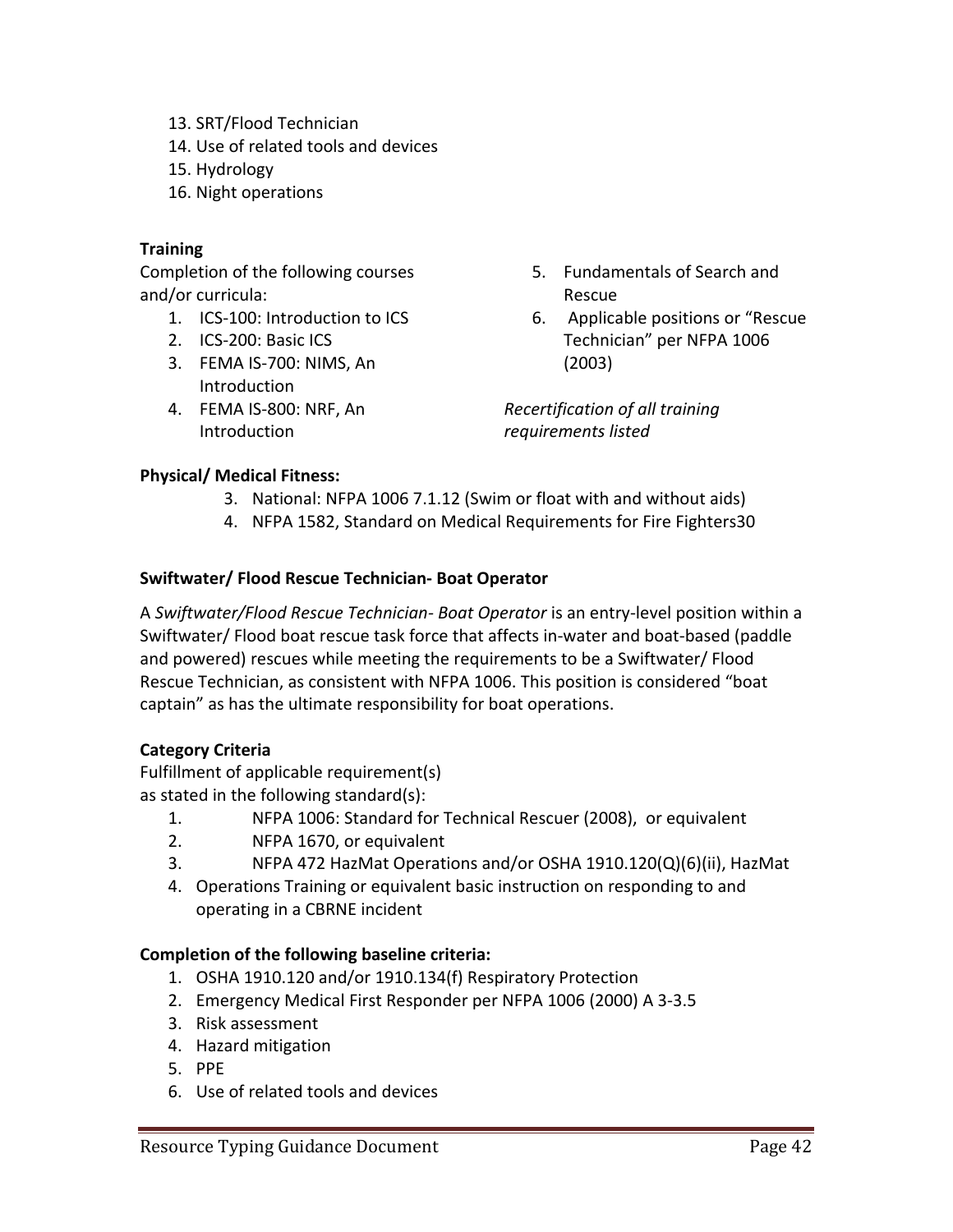- 7. Use of appropriate craft in aquatic environment
- 8. Boat and motor support (maintenance, trailering, and repair)
- 9. GPS/maps and compass
- 10. SRT/Flood Technician
- 11. Completion of TWRA Boat Operator Course
- 12. Use of related tools and devices
- 13. Hydrology
- 14. Night operations

Completion of the following courses and/or curricula:

- 1. ICS‐100: Introduction to ICS
- 2. ICS‐200: Basic ICS
- 3. FEMA IS‐700: NIMS, An Introduction *Recertification of all training requirements listed*

# **Physical/ Medical Fitness:**

- 1. National: NFPA 1006 7.1.12 (Swim or float with and without aids)
- 2. NFPA 1582, Standard on Medical Requirements for Fire Fighters

# **Swiftwater/ Flood Rescue Technical Specialist**

A *Swiftwater/Flood Rescue Technical Specialist is* a qualified Swiftwater/Flood Rescue Technician that is used in an advisory capacity to provide knowledge and assistance in the use of boats and/or swift/water rescue teams during water SAR operations.

# **Category Criteria**

Fulfillment of applicable requirement(s) as stated in the following standard(s):

- 1. NFPA 1006: Standard for Technical Rescuer (2008), or equivalent
- 2. NFPA 1670, or equivalent
- 3. NFPA 472 HazMat Operations and/or OSHA 1910.120(Q)(6)(ii), HazMat
- 4. Operations Training or equivalent basic instruction on responding to and operating in a CBRNE incident

- 1. OSHA 1910.120 and/or 1910.134(f) Respiratory Protection
- 2. Emergency Medical First Responder per NFPA 1006 (2000) A 3‐3.5
- 3. Risk assessment
- 4. Hazard mitigation
- 5. PPE
- 4. FEMA IS‐800: NRF, An Introduction
- 5. Applicable positions or "Rescue Technician" per NFPA 1006 (2003)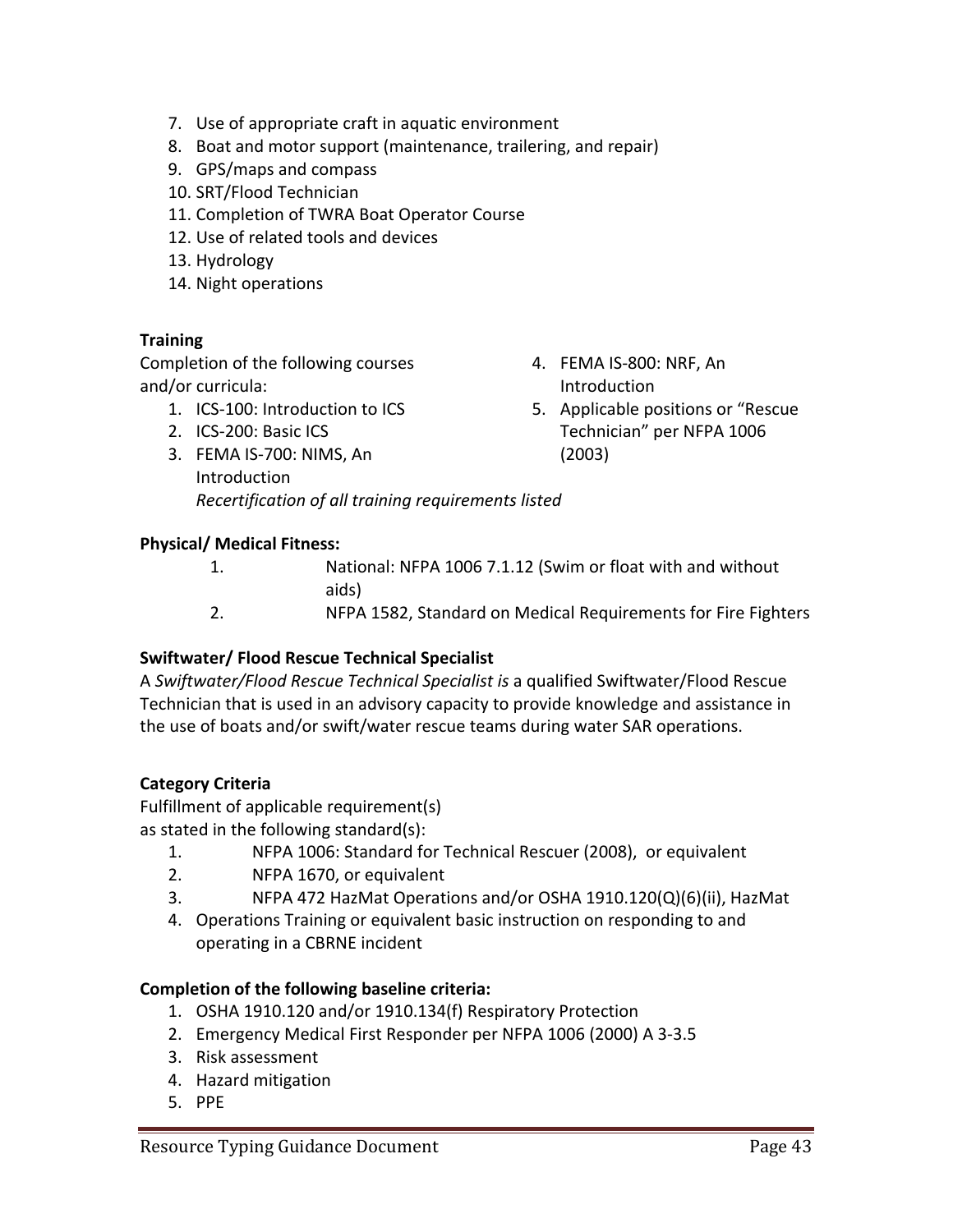- 6. Use of related tools and devices
- 7. Use of appropriate craft in aquatic environment
- 8. Hydrology
- 9. Advance Rope Skills
- 10. GPS/maps and compass
- 11. Active and passive search techniques
- 12. Low head dam rescue operations
- 13. Multiple Victims
- 14. Completion of TWRA Boat Operator Course
- 15. Night operations
- 16. Managing squad‐sized teams during emergency operations
- 17. Helicopter and Boat Operations Awareness
- 18. USGS/I‐Flow/National Weather Service (NWS) Flood warning and notification systems

Completion of the following courses and/or curricula:

- 1. ICS‐100: Introduction to ICS
- 2. ICS‐200: Basic ICS
- 3. FEMA IS‐700: NIMS, An Introduction
- 4. FEMA IS‐800: NRF, An Introduction
- 5. ICS‐300: Intermediate ICS
- 6. NIMS Planning Section Chief
- 7. Helicopter Operations
- 8. Confined Space Operations
- 9. Rope Operations
- 10. Search operations and planning (advanced GPS and map skills)
- 11. Search Operations (map skills)

# 12. Knowledge of federal, state, or EMAC disaster response procedures

- 13. NIMS Operations Section Chief
- 14. Applicable positions or "Rescue Technician" per NFPA 1006 (2003)
- 15. EMT‐ P and/or EMT‐ B level per appendices of NFPA 1006 as a minimum
- 16. Fundamentals of Search and Rescue
- 17. Managing Search Operations

*Recertification of all training requirements listed*

#### **Experience**

| 1.                                | Three years' experience in Swiftwater/Flood Rescue<br>operations.         |
|-----------------------------------|---------------------------------------------------------------------------|
| 2.                                | Ability to work well with others and develop new working<br>relationships |
| <b>Physical/ Medical Fitness:</b> |                                                                           |
| 1.                                | National: NFPA 1006 7.1.12 (Swim or float with and<br>without aids)       |
| 2.                                | NFPA 1582, Standard on Medical Requirements for Fire                      |

Fighters30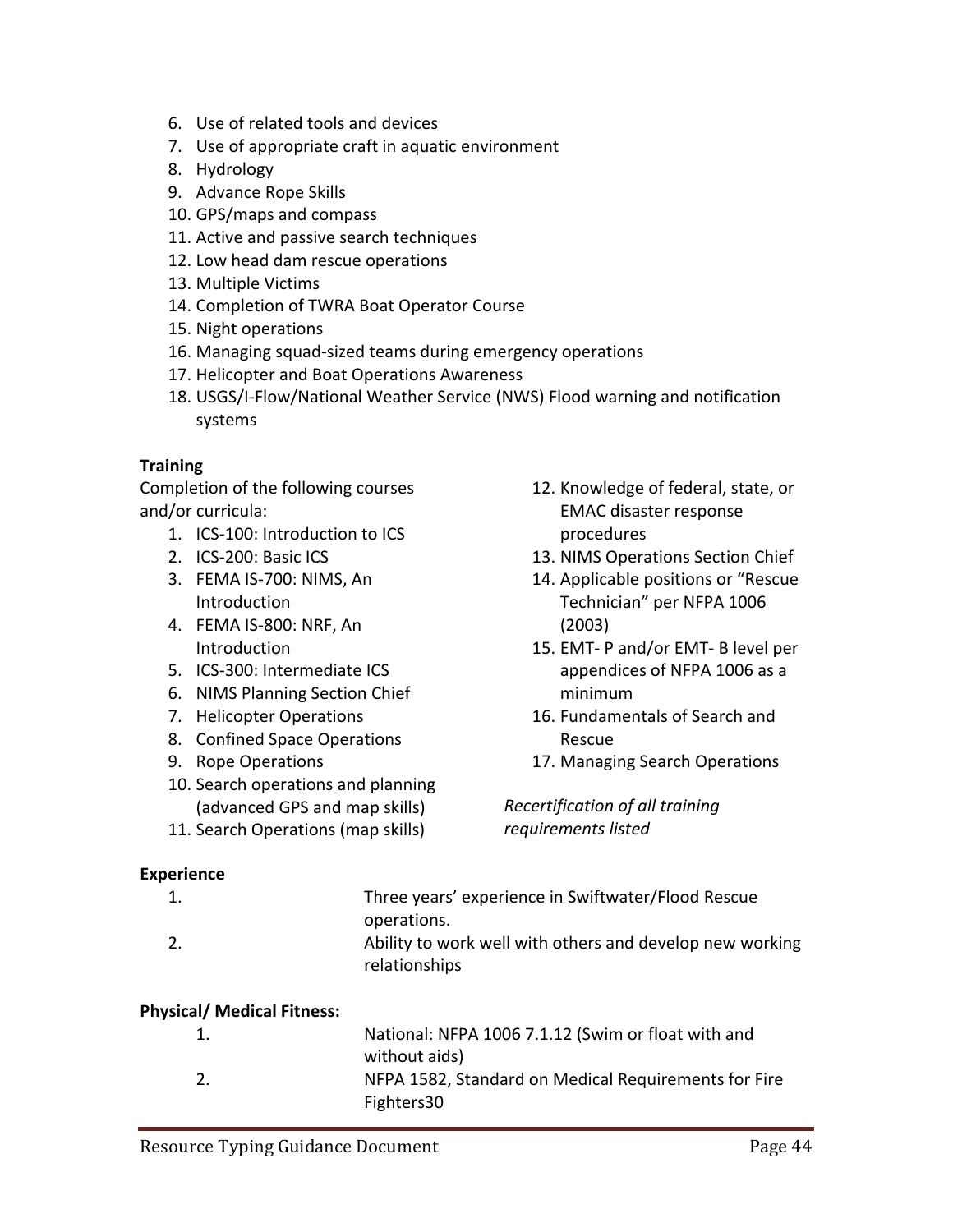# **Swiftwater/ Flood Rescue Unit Leader**

**Description:** A *Swiftwater/Flood Rescue Unit Leader* is a qualified Swiftwater/Flood Rescue Manager responsible for direct supervision of multiple Managers or teams within an Operational Division/Group.

#### **Category Criteria**

Fulfillment of applicable requirement(s) as stated in the following standard(s):

- 1. NFPA 1006: Standard for Technical Rescuer, or equivalent
- 2. NFPA 1670, or equivalent
- 3. NFPA 472 Haz Mat Operations and/or OSHA 1910.120(Q)(6)(ii), Haz Mat
- 4. Operations Training or equivalent basic instruction on responding to and operating in a CBRNE incident

#### **Completion of the following baseline criteria:**

- 1. OSHA 1910.120 and/or 1910.134(f) Respiratory Protection
- 2. Emergency Medical First Responder per NFPA 1006 A 3‐3.5
- 3. Risk assessment
- 4. Hazard mitigation
- 5. PPE
- 6. Use of related tools and devices
- 7. Hydrology
- 8. Advance Rope Skills
- 9. Active and passive search techniques
- 10. Low head dam rescue operations
- 11. Multiple Victims
- 12. Managing squad‐sized teams during emergency operations
- 13. GPS/maps and compass

#### **Training**

Completion of the following courses and/or curricula:

- 1. ICS‐100: Introduction to
- ICS
- 2. ICS‐200: Basic ICS
- 3. ICS‐300: Intermediate ICS
- 4. FEMA IS‐700: NIMS, An
- Introduction
- 5. FEMA IS‐800: NRF, An Introduction
- 6. Managing Search Operations Applicable positions or "Rescue Technician" per NFPA 1006 (2003)
- 7. Applicable positions or "Rescue Technician" per NFPA 1006 (2003)
- 8. EMT‐ P and/or EMT‐ B level per appendices of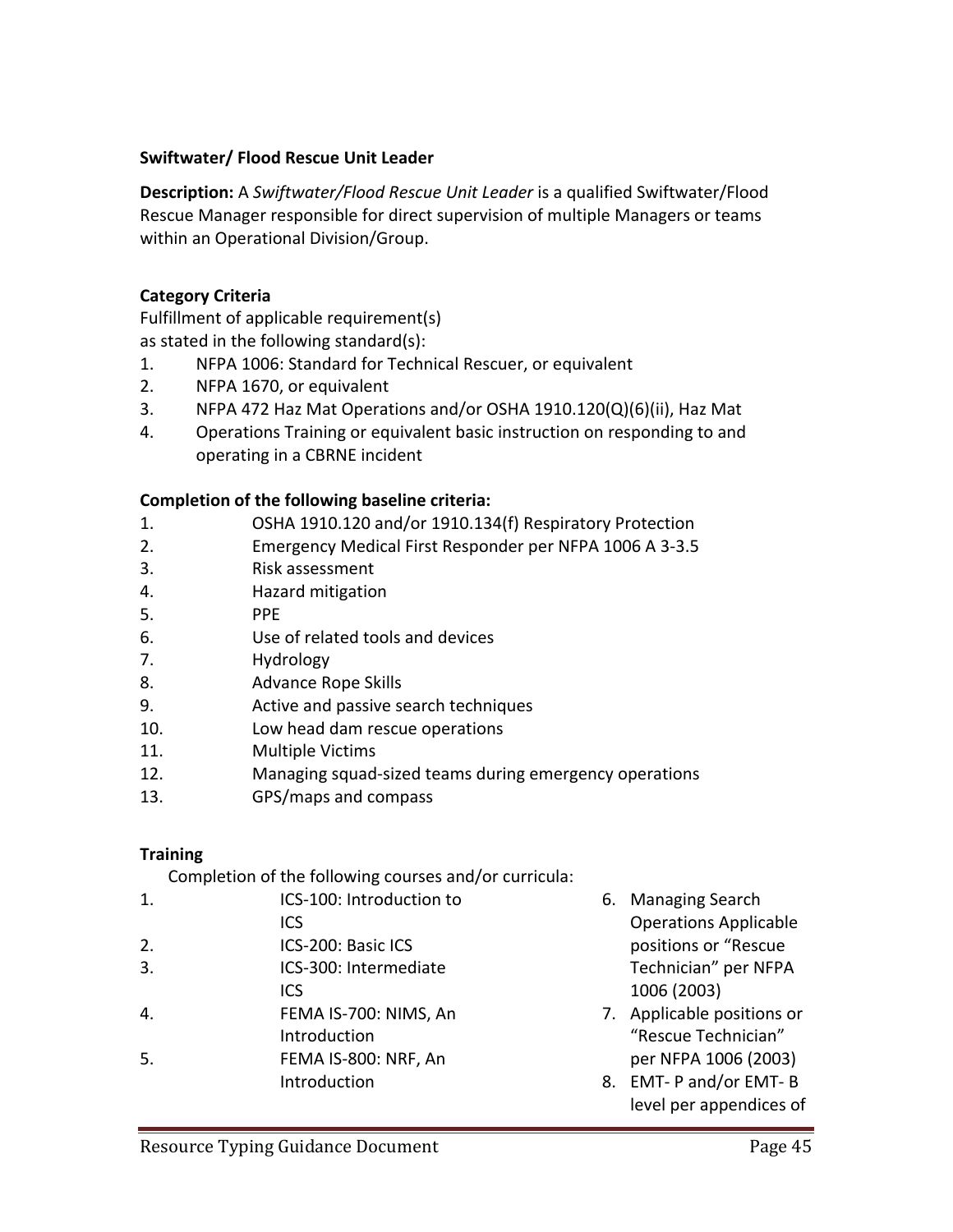NFPA 1006 as a minimum

9. Fundamentals of Search and Rescue 10. Managing Search **Operations** 

*Recertification of all training requirements listed*

#### **Physical/ Medical Fitness:**

- 1. National: NFPA 1006 7.1.12 (Swim or float with and without aids)
- 2. NFPA 1582, Standard on Medical Requirements for Fire Fighters30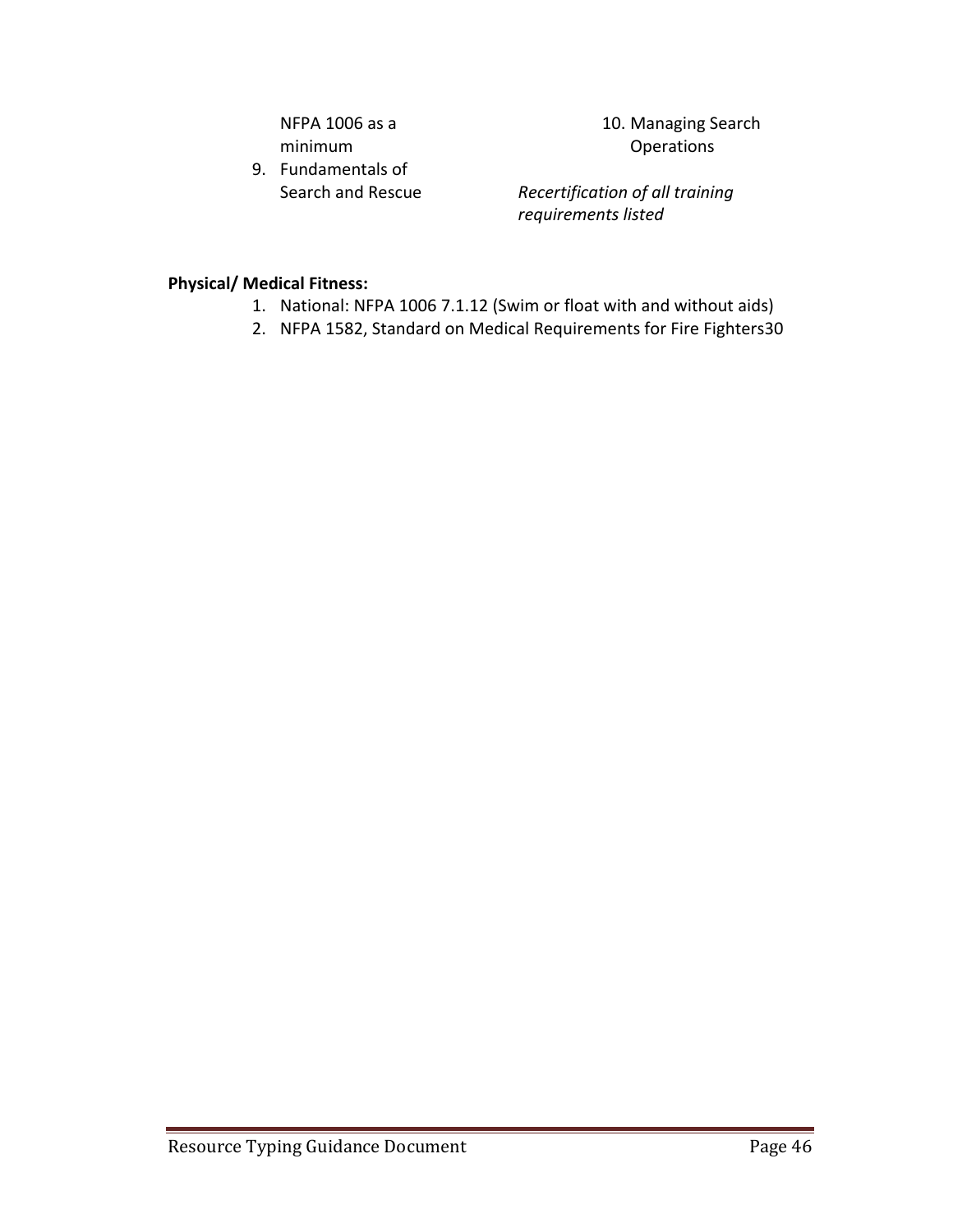| <b>Description</b>                               | <b>Type I</b>        | <b>Type II</b>    | <b>Type III</b>         | <b>Type IV</b>    |
|--------------------------------------------------|----------------------|-------------------|-------------------------|-------------------|
|                                                  | 2 manager; 2         | 1 squad leader; 5 | 1 squad leader;         | 1 squad leader; 2 |
|                                                  | squad leaders;       | personnel (6)     | 3 personnel (4)         | personnel (3)     |
| <b>Team Composition</b>                          | 10 personnel<br>(14) |                   |                         |                   |
|                                                  | 24-hour              | 24-hour           | 24-hour                 | 24-hour           |
| <b>Team Sustained</b>                            | operations           | operations        | operations              | operations        |
| <b>ALS Certified Personnel</b>                   | 2                    | 0                 | 0                       | 0                 |
| Helicopter/Aquatic Rescue Operations Personnel   | 4                    | $\overline{2}$    | $\mathbf 0$             | 0                 |
| <b>Powered Boat Operators</b>                    | $\overline{4}$       | $\overline{2}$    | $\pmb{0}$               | 0                 |
|                                                  | $EMT-P(2)$           | $EMT-B(1)$        | $EMT-B(1)$              | $EMT-B(1)$        |
| <b>EMTs</b>                                      | EMT- $B(2)$          |                   |                         |                   |
| <b>Communications</b>                            | Qty.                 | Qty.              | Qty.                    | Qty.              |
| Bags, Waterproof, radio                          | 12                   | 6                 | 4                       | 3                 |
| Phone, Cell                                      | $\overline{3}$       | $\overline{2}$    | $\mathbf{1}$            | $\mathbf 1$       |
| Portable radio with inoperable channels          | 14                   | 6                 | 4                       | 3                 |
| programmed                                       |                      |                   |                         |                   |
| <b>Personal Equipment</b>                        |                      |                   |                         |                   |
| <b>Aerial Flares</b>                             | 12                   | 6                 | $\overline{4}$          | 3                 |
| <b>ALS Medical Kit</b>                           | $\overline{2}$       | 0                 | $\mathbf 0$             | 0                 |
| <b>BLS Medical Kit</b>                           | $\overline{2}$       | 1                 | $\mathbf{1}$            | 1                 |
| Dye Markers                                      | 12                   | 6                 | 4                       | 3                 |
| Dry gear bags                                    | 12                   | 6                 | 4                       | 3                 |
| Dry Suit with liner                              | 12                   | 6                 | 4                       | 3                 |
| Fins, pair                                       | 12                   | 6                 | $\overline{\mathbf{4}}$ | 3                 |
| Flashlight                                       | 12                   | 6                 | 4                       | 3                 |
| Gloves-water                                     | 12                   | 6                 | 4                       | 3                 |
| Gloves-leather                                   | 12                   | 6                 | $\overline{\mathbf{4}}$ | 3                 |
| Handheld flares                                  | 12                   | 6                 | 4                       | 3                 |
| Handheld survival strobe light                   | 12                   | 6                 | 4                       | 3                 |
| Headlamps, waterproof                            | 12                   | 6                 | $\overline{\mathbf{4}}$ | 3                 |
| Helmet, water rescue                             | 12                   | 6                 | 4                       | 3                 |
| PFD, Type V, Tethered                            | 12                   | 6                 | 4                       | 3                 |
| <b>Rescue Knives</b>                             | 12                   | 6                 | 4                       | 3                 |
| <b>Smoke Marking Device</b>                      | 12                   | 6                 | 4                       | 3                 |
| Stokes type litter (or equivalent capability)    | $\mathbf{1}$         | 1                 | $\mathbf{1}$            | 0                 |
| Stokes type litter float kit (or equivalent      | $\mathbf{1}$         | $\mathbf{1}$      | $\mathbf 1$             | $\pmb{0}$         |
| capability)                                      |                      |                   |                         |                   |
| Spine Board, Floating (or equivalent capability) | $\mathbf{1}$         | $\mathbf{1}$      | $\mathbf{1}$            | 0                 |
| <b>Water Rescue Boots</b>                        | 12                   | 6                 | 4                       | 3                 |
| Whistles                                         | 12                   | $\boldsymbol{6}$  | $\overline{4}$          | 3                 |

# **Swiftwater/Flood Search and Rescue Resource Typing**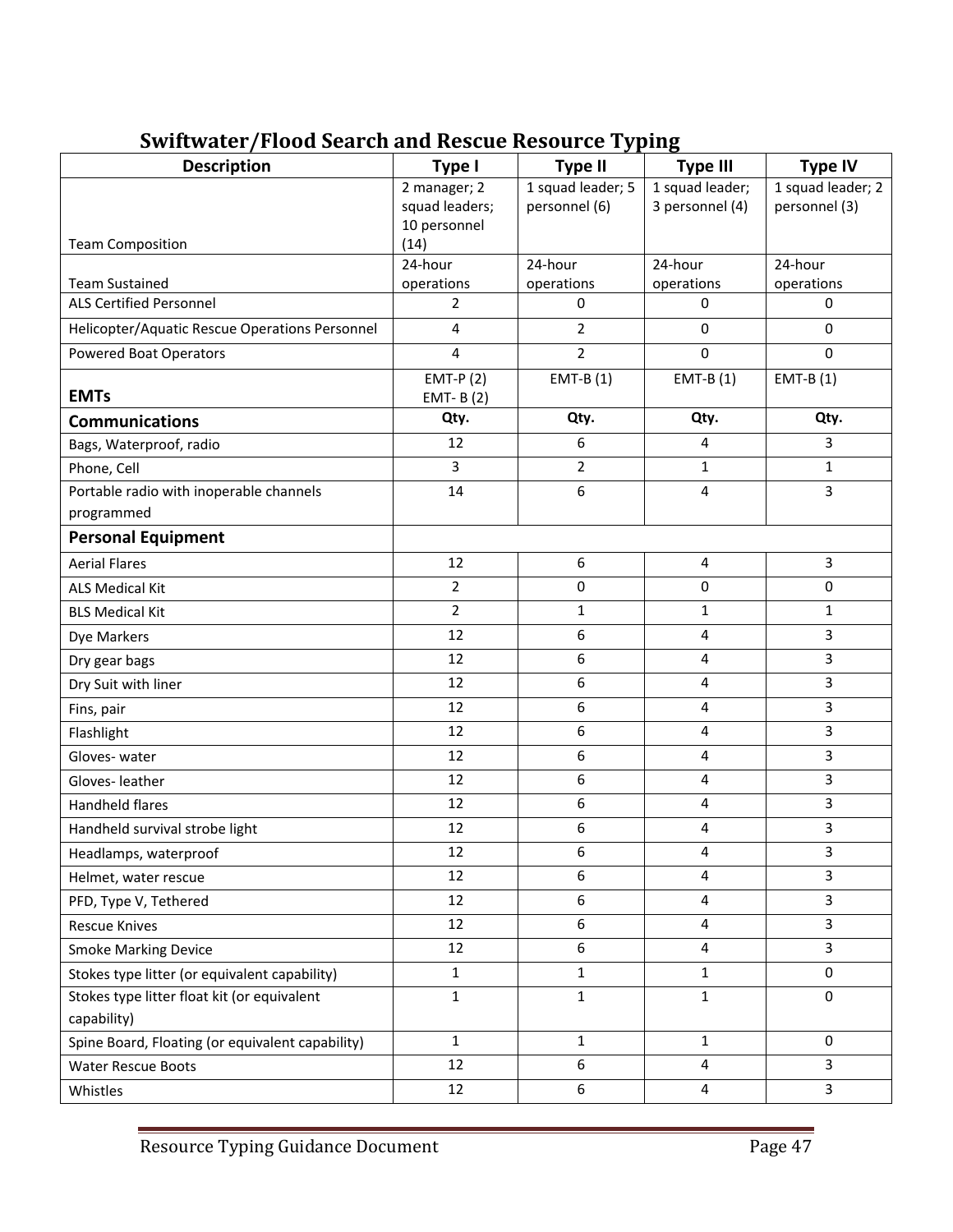| Carabineer, locking "D", Aluminum             | 24- (2 each)            | 12- (2 each)            | 8- (2 each)    | 6- (2each)              |
|-----------------------------------------------|-------------------------|-------------------------|----------------|-------------------------|
| Prusiks, tandem                               | 24- (2 each)            | 12- (2 each)            | 8- (2 each)    | 6- (2each)              |
| <b>Team Equipment</b>                         |                         |                         |                |                         |
| Admin Kit/ICS-Agency Forms                    | $\mathbf{1}$            | $\mathbf{1}$            | $\mathbf{1}$   | $\mathbf{1}$            |
| Air Monitors                                  | $\overline{2}$          | $\mathbf{1}$            | 1              | $\pmb{0}$               |
| Axe, Pick head or Flat Head                   | $\mathbf 1$             | $\mathbf{1}$            | $\mathbf 1$    | $\pmb{0}$               |
| <b>Body Bag</b>                               | 4                       | $\overline{\mathbf{4}}$ | 2              | 0                       |
| Brake bar rack                                | $\overline{2}$          | 2                       | $\mathbf 0$    | 0                       |
| Carabineer, locking "D", Steel                | 5                       | 5                       | 0              | 0                       |
| Carabineer, locking "D", Aluminum             | 10                      | 5                       | 0              | 0                       |
| Chain Saw with Kit (Minimum 14 inch bar)      | 1                       | 1                       | 1              | 0                       |
| Dust Mask, N95, disposable                    | 2 Boxes                 | 1 Box                   | 1 Box          | 1 Box                   |
| <b>Edge Protection</b>                        | $\overline{2}$          | $\overline{2}$          | 2              | $\pmb{0}$               |
| Figure Eight Plate                            | $\overline{2}$          | 1                       | 1              | 0                       |
| Forcible Entry Tool, Haligan                  | $\overline{2}$          | $\mathbf{1}$            | $\mathbf 1$    | $\mathbf{1}$            |
| 5 gallon Fuel Cans, Air Transportable         | $\overline{\mathbf{4}}$ | $\overline{2}$          | $\overline{2}$ | 0                       |
| GPS, hand held                                | 3                       | $\mathbf{1}$            | $\mathbf 1$    | 1                       |
| Harness, Full Body                            | 5                       | 3                       | 1              | $\pmb{0}$               |
| Hand Held Spot Light                          | $\mathbf 2$             | $\mathbf{1}$            | 1              | $\pmb{0}$               |
| Hammer, Sledge                                | $\overline{2}$          | $\mathbf{1}$            | $\mathbf{1}$   | 0                       |
| Helmet, Victim                                | 4                       | 4                       | 4              | 0                       |
| Inflatable Hose kit with Hose (Fire Hose with | $\overline{2}$          | $\mathbf{1}$            | $\mathbf 1$    | 0                       |
| caps)                                         |                         |                         |                |                         |
| Knot Passing Pulley                           | $\mathbf{1}$            | $\mathbf{1}$            | $\mathbf 0$    | 0                       |
| Line Thrower                                  | 1                       | 1                       | $\mathbf 0$    | 0                       |
| PFD, Victim, Type III, various                | $\overline{\mathbf{4}}$ | $\overline{\mathbf{4}}$ | 4              | $\overline{\mathbf{4}}$ |
| Picket                                        | 6                       | 6                       | $\pmb{0}$      | $\pmb{0}$               |
| Pole, reaching (i.e., Pike)                   | $\overline{2}$          | $\overline{2}$          | 1              | 1                       |
| Prusiks, tandem                               | 6                       | 6                       | $\pmb{0}$      | 0                       |
| Pulley                                        | 4                       | 4                       | 0              | $\pmb{0}$               |
| Rope, 200' with bag                           | $\overline{2}$          | $\mathbf{1}$            | $\mathbf 0$    | 0                       |
| Rope, 300' with bag                           | $\overline{2}$          | $\mathbf{1}$            | $\pmb{0}$      | $\pmb{0}$               |
| Rope, 600' with bag                           | $\mathbf{1}$            | $\mathbf{1}$            | $\mathbf 0$    | $\pmb{0}$               |
| Shovel, hand                                  | $\overline{2}$          | $\mathbf{1}$            | $\mathbf{1}$   | $\mathbf{1}$            |
| Swimmer Rescue Board                          | $\overline{4}$          | $\mathbf{1}$            | $\mathbf 1$    | $\mathbf{1}$            |
| <b>Throw Bags</b>                             | 12                      | 6                       | $\overline{4}$ | $\overline{3}$          |
| <b>Throwable Flotation Device</b>             | $\mathbf{1}$            | 1                       | $\mathbf{1}$   | $\mathbf{1}$            |
| <b>Victim Harness</b>                         | $\mathbf 1$             | $\mathbf{1}$            | $\mathbf 1$    | $\mathbf 0$             |
| Webbing 1" x 5' Nylon Tubular                 | $\overline{2}$          | $\mathbf{1}$            | $\mathbf{1}$   | $\pmb{0}$               |
| Webbing 1" x 12' Nylon Tubular                | $\overline{2}$          | $\mathbf{1}$            | $\mathbf{1}$   | $\mathbf 0$             |
| Webbing 1" x 15' Nylon Tubular                | $\overline{2}$          | $\mathbf 1$             | $\mathbf 1$    | $\mathbf 0$             |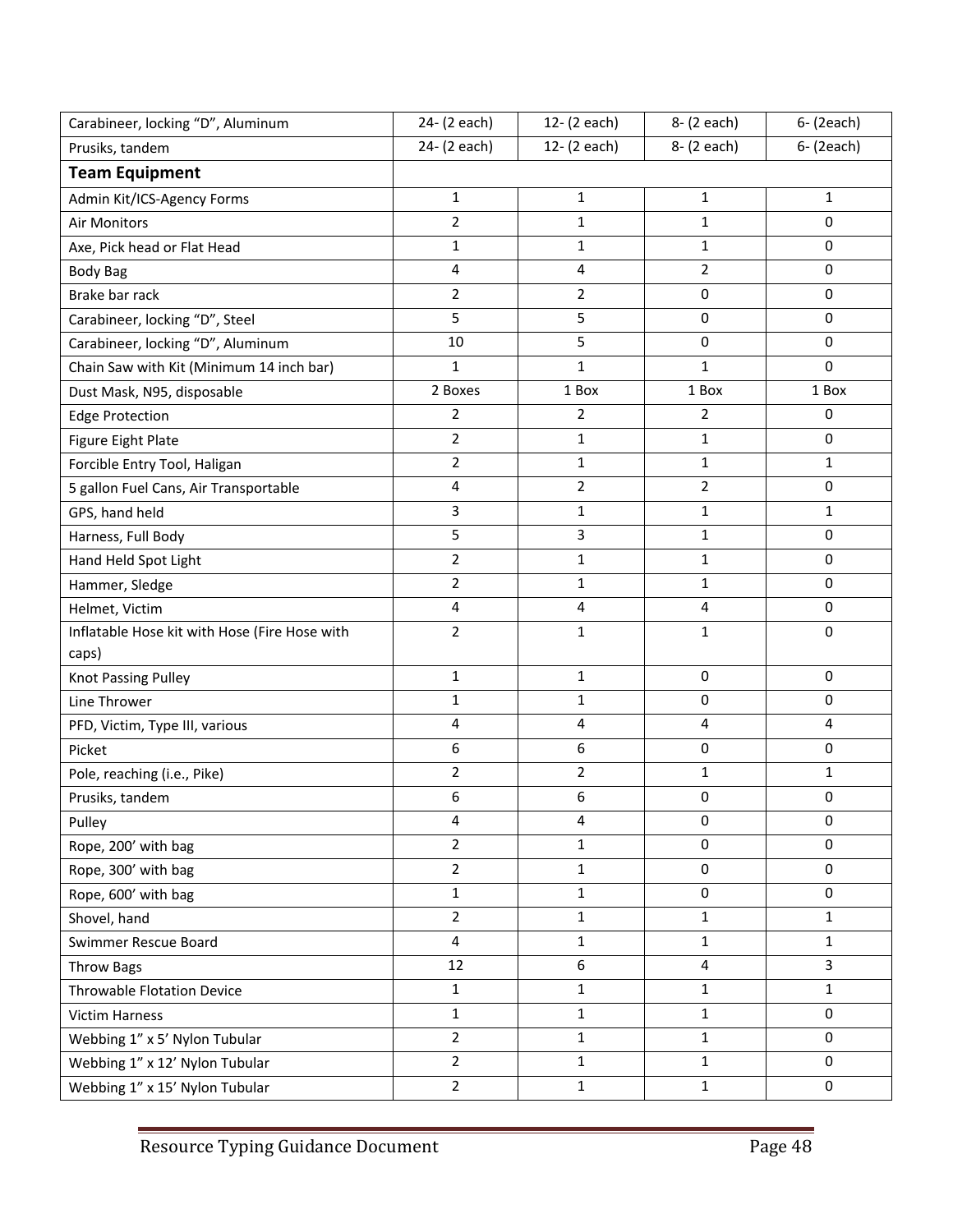| Webbing 1" x 20' Nylon Tubular                | $\overline{2}$                         | 1            | 1            | 0              |  |  |
|-----------------------------------------------|----------------------------------------|--------------|--------------|----------------|--|--|
| <b>Decontamination Equipment</b>              | <b>Decontamination Unit to Provide</b> |              |              |                |  |  |
| Decontamination Equip. Kit                    |                                        |              |              |                |  |  |
| 2.5 gallon pressure sprayer                   |                                        |              |              |                |  |  |
| 5 gallon bucket                               |                                        |              |              |                |  |  |
| 40 gallon plastic work box                    |                                        |              |              |                |  |  |
| 110 volt submersible pump                     |                                        |              |              |                |  |  |
| (2) 25' garden hose                           |                                        |              |              |                |  |  |
| Garden hose wye                               |                                        |              |              |                |  |  |
| 110 volt power washer                         |                                        |              |              |                |  |  |
| Soap and Bleach Solution                      |                                        |              |              |                |  |  |
| <b>Motorized Inflatable Rescue Boat (IRB)</b> |                                        |              |              |                |  |  |
| Support equipment specific to vessel used     |                                        |              |              |                |  |  |
| Air, manual inflation pump or compressed air  | $\overline{2}$                         | $\mathbf{1}$ | 0            | 0              |  |  |
| IRB, 12' minimum                              | $\overline{2}$                         | $\mathbf{1}$ | 0            | 0              |  |  |
| <b>IRB Repair Kit</b>                         | $\overline{2}$                         | 1            | $\Omega$     | 0              |  |  |
| Lanyard, wrist, kill switch                   | 4                                      | 2            | 0            | 0              |  |  |
| Motor, 30 HP (Minimum)                        | $\overline{2}$                         | 1            | 0            | 0              |  |  |
| Motor Flush Kit                               | 1                                      | 1            | 0            | $\mathbf 0$    |  |  |
| Paddles                                       | 8                                      | 4            | 0            | 0              |  |  |
| Prop, spare                                   | 2                                      | $\mathbf{1}$ | 0            | 0              |  |  |
| Non- Motorized Inflatable Rescue Boat         |                                        |              |              |                |  |  |
| Inflatable 6 person Raft Minimum              | $\overline{2}$                         | $\mathbf 1$  | 1            | 1              |  |  |
| Air, Inflation pump or compressed air         | $\overline{2}$                         | $\mathbf{1}$ | 1            | $\mathbf{1}$   |  |  |
| Rescue Boat Repair Kit                        | $\overline{2}$                         | $\mathbf{1}$ | 1            | 1              |  |  |
| Paddles                                       | 8                                      | 4            | 4            | 4              |  |  |
| <b>Logistical Support</b>                     |                                        |              |              |                |  |  |
| Air Horn                                      | $\overline{2}$                         | $\mathbf{1}$ | 1            | 0              |  |  |
| Attic Ladder, 10'                             | $\mathbf 1$                            | $\mathbf{1}$ | 1            | 0              |  |  |
| Bar Oil, 2 gal                                | $\mathbf{1}$                           | $\mathbf{1}$ | 0            | $\Omega$       |  |  |
| Battery Charger or jumper cables              | $\mathbf{1}$                           | $\mathbf{1}$ | 1            | $\mathbf{1}$   |  |  |
| Battery, 9v                                   | 14                                     | 6            | 4            | 3              |  |  |
| Battery, AA                                   | 56-(4 each)                            | 24-(4 each)  | 16-(4 each)  | 12- (4 each)   |  |  |
| Battery, C                                    | 28-(2 each)                            | 12-(2 each)  | 8- (2 each)  | $6 - (2 each)$ |  |  |
| Battery, D                                    | 28-(2 each)                            | 12-(2 each)  | 8- (2 each)  | $6 - (2 each)$ |  |  |
| Boat Motor Fuel (in gallons)                  | 20                                     | 20           | 0            | $\pmb{0}$      |  |  |
| Bolt Cutter, 24"                              | $\mathbf 1$                            | $\mathbf{1}$ | $\mathbf{1}$ | $\mathbf 0$    |  |  |
| <b>Broom</b>                                  | 1                                      | $\mathbf{1}$ | $\mathbf{1}$ | $\mathbf 0$    |  |  |
| Chain Saw Fuel (in gallons) with oil mix      | $\mathbf{1}$                           | $\mathbf{1}$ | $\mathbf{1}$ | 0              |  |  |
| Chain Saw Chain, Spare                        | $\mathbf{1}$                           | $\mathbf 1$  | $\mathbf 1$  | $\mathbf 0$    |  |  |
| Center Punch                                  | 12                                     | 6            | 4            | $\overline{3}$ |  |  |

Resource Typing Guidance Document Page 49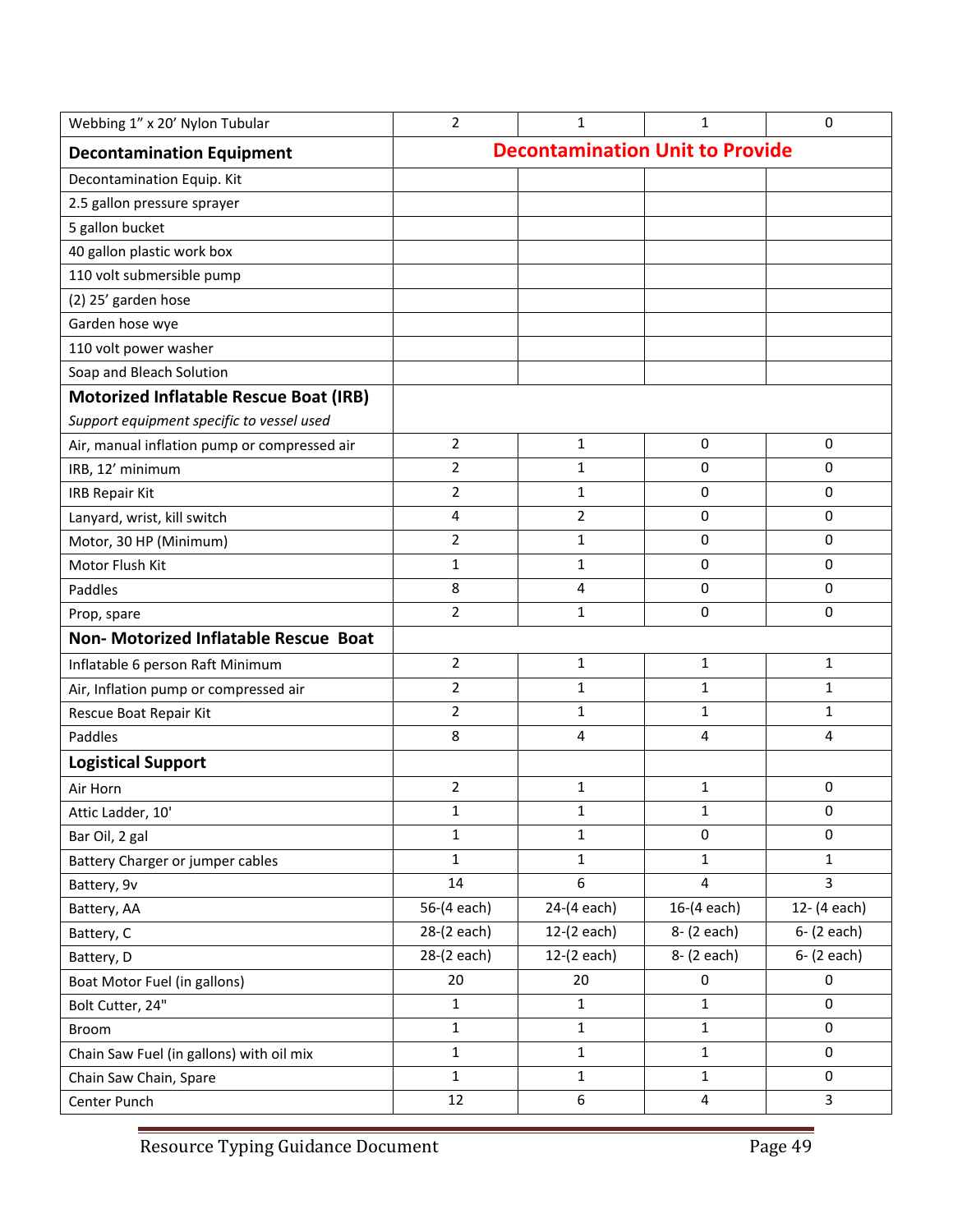| 56-(4 each)<br>24-(4 each)<br>12-(4 each)<br>12- (4- each)<br>Cups, 8 oz.<br>56-(4 each)<br>24-(4 each)<br>12-(4 each)<br>12-(4-each)<br>Cyalume Stick, 12 hr. - one color<br>2<br>Drysuit Repair Kit<br>4<br>2<br>1<br>56-(4 each)<br>24- (4 each)<br>16-(4 each)<br>12- (4- each)<br><b>Eating Utensils packet</b><br><b>Electrical Connection assortment</b><br>1<br>1<br>1<br>1<br>3<br>6<br>14<br>4<br><b>Emergency Blanket</b><br>$\overline{2}$<br>$\overline{2}$<br>$\overline{2}$<br>$\overline{2}$<br>Extension Cord, 12/3, 100'<br>For Shelter<br>For Shelter<br>For Shelter<br>For Shelter<br>Fans, 18" |
|---------------------------------------------------------------------------------------------------------------------------------------------------------------------------------------------------------------------------------------------------------------------------------------------------------------------------------------------------------------------------------------------------------------------------------------------------------------------------------------------------------------------------------------------------------------------------------------------------------------------|
|                                                                                                                                                                                                                                                                                                                                                                                                                                                                                                                                                                                                                     |
|                                                                                                                                                                                                                                                                                                                                                                                                                                                                                                                                                                                                                     |
|                                                                                                                                                                                                                                                                                                                                                                                                                                                                                                                                                                                                                     |
|                                                                                                                                                                                                                                                                                                                                                                                                                                                                                                                                                                                                                     |
|                                                                                                                                                                                                                                                                                                                                                                                                                                                                                                                                                                                                                     |
|                                                                                                                                                                                                                                                                                                                                                                                                                                                                                                                                                                                                                     |
|                                                                                                                                                                                                                                                                                                                                                                                                                                                                                                                                                                                                                     |
|                                                                                                                                                                                                                                                                                                                                                                                                                                                                                                                                                                                                                     |
| 1<br>$\mathbf{1}$<br>1<br>1<br>Funnel kit, various sizes                                                                                                                                                                                                                                                                                                                                                                                                                                                                                                                                                            |
| 3<br>3<br>3<br>$\mathbf{1}$<br>Road flares, 30 minute minimum                                                                                                                                                                                                                                                                                                                                                                                                                                                                                                                                                       |
| $\overline{2}$<br>$\mathbf{1}$<br>1<br>$\mathbf{1}$<br>Generator 3K with lights (2 must be portable)                                                                                                                                                                                                                                                                                                                                                                                                                                                                                                                |
| 10<br>10<br>10<br>10<br>Generator Fuel (in gallons)                                                                                                                                                                                                                                                                                                                                                                                                                                                                                                                                                                 |
| 3<br>12<br>6<br>4<br>Hand Disinfectant Bottles (Minimum 2 oz.)                                                                                                                                                                                                                                                                                                                                                                                                                                                                                                                                                      |
| $\mathbf{1}$<br>1<br>1<br>1<br>Hearing Protection, case                                                                                                                                                                                                                                                                                                                                                                                                                                                                                                                                                             |
| $\overline{2}$<br>$\mathbf{1}$<br>1<br>$\mathbf{1}$<br>Ice Chest, 120 qt.                                                                                                                                                                                                                                                                                                                                                                                                                                                                                                                                           |
| 56-(4 each)<br>24-(4 each)<br>16-(4 each)<br>12- (4 each)<br>Meals Ready to Eat                                                                                                                                                                                                                                                                                                                                                                                                                                                                                                                                     |
| 56-(4 each)<br>16-(4 each)<br>24-(4 each)<br>12-(4 each)<br><b>MRE Heaters</b>                                                                                                                                                                                                                                                                                                                                                                                                                                                                                                                                      |
| 3<br>6<br>14<br>4<br>Pads, Sleeping                                                                                                                                                                                                                                                                                                                                                                                                                                                                                                                                                                                 |
| $\overline{2}$<br>$\mathbf{1}$<br>$\mathbf{1}$<br>1<br>Porta Toilet                                                                                                                                                                                                                                                                                                                                                                                                                                                                                                                                                 |
| 14<br>4<br>3<br>6<br>Rain Gear                                                                                                                                                                                                                                                                                                                                                                                                                                                                                                                                                                                      |
| 3<br>6<br>14<br>4<br>Roll of Paper Towels                                                                                                                                                                                                                                                                                                                                                                                                                                                                                                                                                                           |
| 6<br>3<br>14<br>4<br>Roll of Toilet Paper                                                                                                                                                                                                                                                                                                                                                                                                                                                                                                                                                                           |
| 2<br>$\mathbf 0$<br>$\mathbf{1}$<br>1<br>Shovel, Spade                                                                                                                                                                                                                                                                                                                                                                                                                                                                                                                                                              |
| 3<br>14<br>6<br>4<br><b>Sleeping Bags</b>                                                                                                                                                                                                                                                                                                                                                                                                                                                                                                                                                                           |
| As Required<br>As Required<br>As Required<br>As Required<br>Stakes, For Tent                                                                                                                                                                                                                                                                                                                                                                                                                                                                                                                                        |
| Tents/Shelter (appropriate for weather<br>Accommodate<br>Accommodate 6<br>Accommodate 4<br>Accommodate 3                                                                                                                                                                                                                                                                                                                                                                                                                                                                                                            |
| conditions)<br>14 person team<br>person team<br>person team<br>person team                                                                                                                                                                                                                                                                                                                                                                                                                                                                                                                                          |
| 1<br>1<br><b>Tool Box</b><br>1<br>1                                                                                                                                                                                                                                                                                                                                                                                                                                                                                                                                                                                 |
| 1<br>$\mathbf{1}$<br>1<br>$\mathbf{1}$<br><b>Tree Pruner</b>                                                                                                                                                                                                                                                                                                                                                                                                                                                                                                                                                        |
| $\mathbf{1}$<br>$\mathbf{1}$<br>$\mathbf{1}$<br>Water Cooler, 5 gallon<br>1                                                                                                                                                                                                                                                                                                                                                                                                                                                                                                                                         |
| 56-(4 each)<br>Water, Bottle, 12 oz./24/cs (Camelback if<br>24-(4 each)<br>16-(4 each)<br>12- (4 each)                                                                                                                                                                                                                                                                                                                                                                                                                                                                                                              |
| possible)                                                                                                                                                                                                                                                                                                                                                                                                                                                                                                                                                                                                           |
| $\mathbf{1}$<br>Wire Cutter, 8"<br>$\mathbf{1}$<br>$\mathbf{1}$<br>$\mathbf{1}$                                                                                                                                                                                                                                                                                                                                                                                                                                                                                                                                     |
| 100<br>50<br>25<br>25<br>Zip Tie/Wire Tie (minimum 6")                                                                                                                                                                                                                                                                                                                                                                                                                                                                                                                                                              |
| <b>Vehicle/Transportation</b>                                                                                                                                                                                                                                                                                                                                                                                                                                                                                                                                                                                       |
| Vehicle(s) capable of transporting team members<br>As Required<br>As Required<br>As Required<br>As Required                                                                                                                                                                                                                                                                                                                                                                                                                                                                                                         |
| and equipment in the field environment in the<br>area of operations                                                                                                                                                                                                                                                                                                                                                                                                                                                                                                                                                 |
| Vehicle(s) must adequately support three day<br>As Required<br>As Required<br>As Required<br>As Required                                                                                                                                                                                                                                                                                                                                                                                                                                                                                                            |
| operations such as fuel, tires, and maintenance                                                                                                                                                                                                                                                                                                                                                                                                                                                                                                                                                                     |
| requirements                                                                                                                                                                                                                                                                                                                                                                                                                                                                                                                                                                                                        |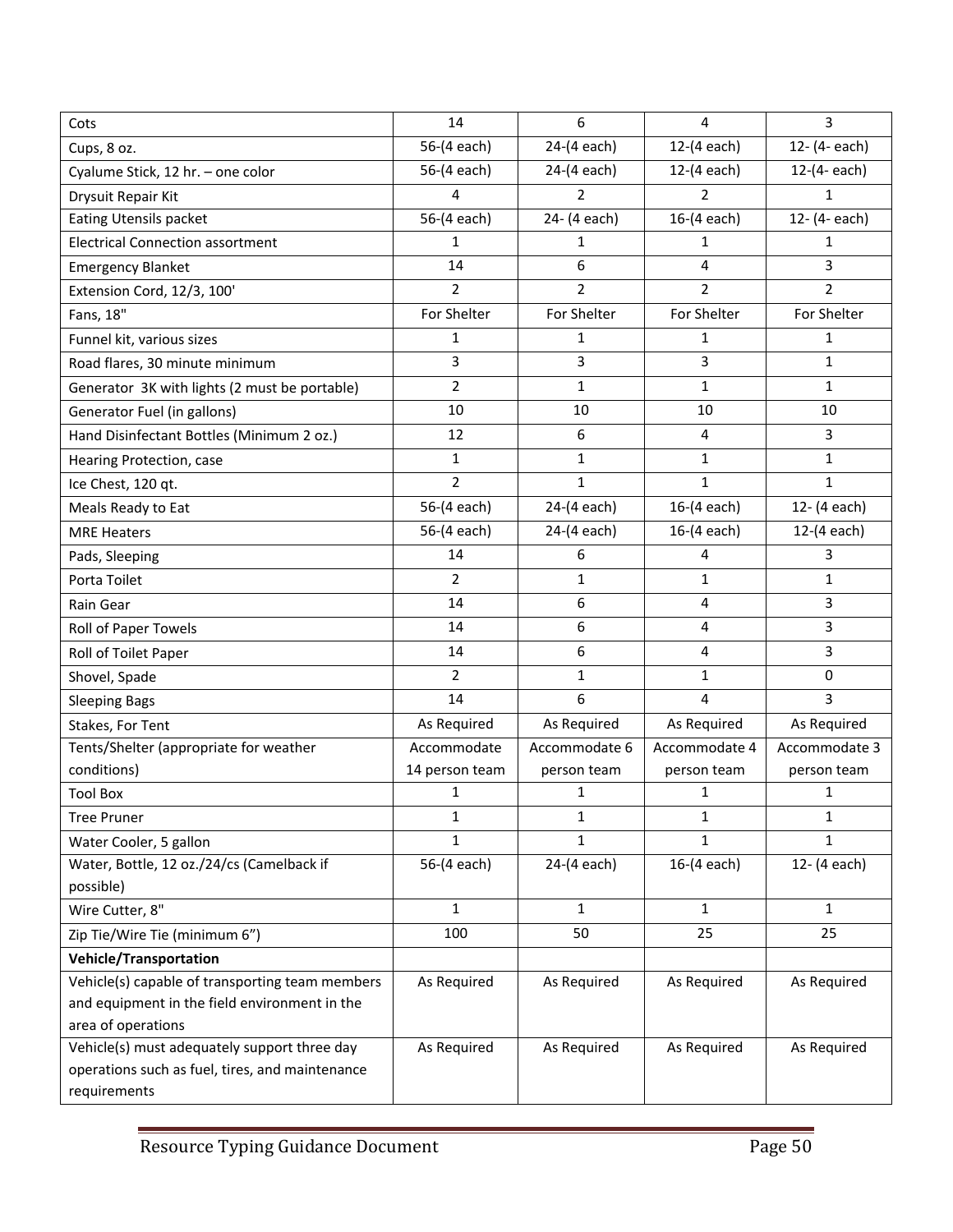# **Additional Swiftwater/Flood Search and Rescue Resources**

**American Red Cross (ARC).** The American Red Cross provides disaster victims assistance such as food, clothing, shelter, and supplemental medical. The ARC provides the emergency mass care to congregate groups and also provides individual/family assistance. Upon the request of government, resources permitting, the ARC may assist with warning, rescue, or evacuations.

**Animal Rescue Team**. A specialized resource having extensive experience and appropriate equipment required to support the rescue of small domestic pets and large animals' commonly encountered in rural settings. This resource may be available through the Mutual Aid request procedures.

**Tennessee Wildlife Resource Management Agency (TWRA)**. State resources capable of supplying boats, specialize law enforcement and water rescue. Orders for specialized equipment must be specific when requesting from this resource through the Mutual Aid request procedure.

**Heavy Equipment**. Heavy equipment such as cranes, front loaders, and dump trucks are often needed in large quantities during regional water emergencies. They are normally available through local public works departments and private contractors (a pre‐signed MOU is recommended). If additional heavy equipment resources are needed, they can be ordered through Mutual Aid request procedure.

**Swiftwater/Flood Search and Rescue Technical Specialist**. A SF/SAR Technical Specialist may be requested to assist the incident management team with technical expertise in SF/SAR. The specialist is normally assigned to the Planning Section. This resource is ordered through the Mutual Aid request procedure.

**Search and Rescue Water Dogs**. Dogs specifically scent certified in water, trained to search for and find drowning victims. Search and Rescue Water Dogs are ordered through the Mutual Aid request procedures.

**Search Manager**. A person qualified and capable of managing the specific search and rescue mission.

**Salvation Army**. During an emergency, the Salvation Army may be called upon to provide food, clothing, furniture, housing, emergency communication, mobile canteen services, and spiritual ministry for disaster victims. This is generally a local resource; however, it may be requested through the Mutual Aid request procedure.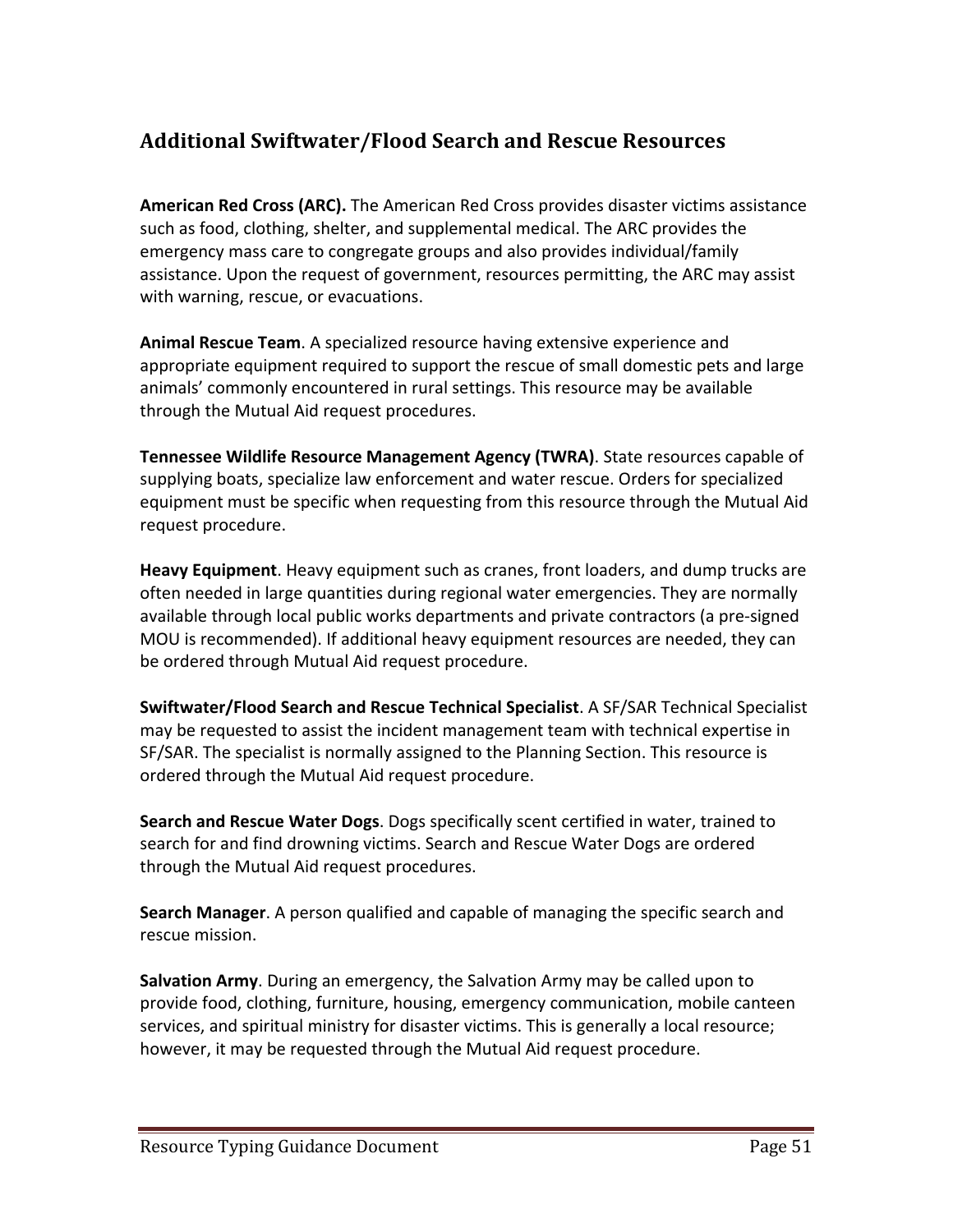**Structural/ Soil Engineers**. In most cases, responding resources will have access to local structural and soils engineers through their local agencies. Additional engineers may be ordered through the Mutual Aid request procedure.

**Tennessee Highway Patrol (THP) Tennessee National Guard (TNG) Incident Management Team (IMT) US Coast Guard (USCG) Tennessee Park Service (TPS)**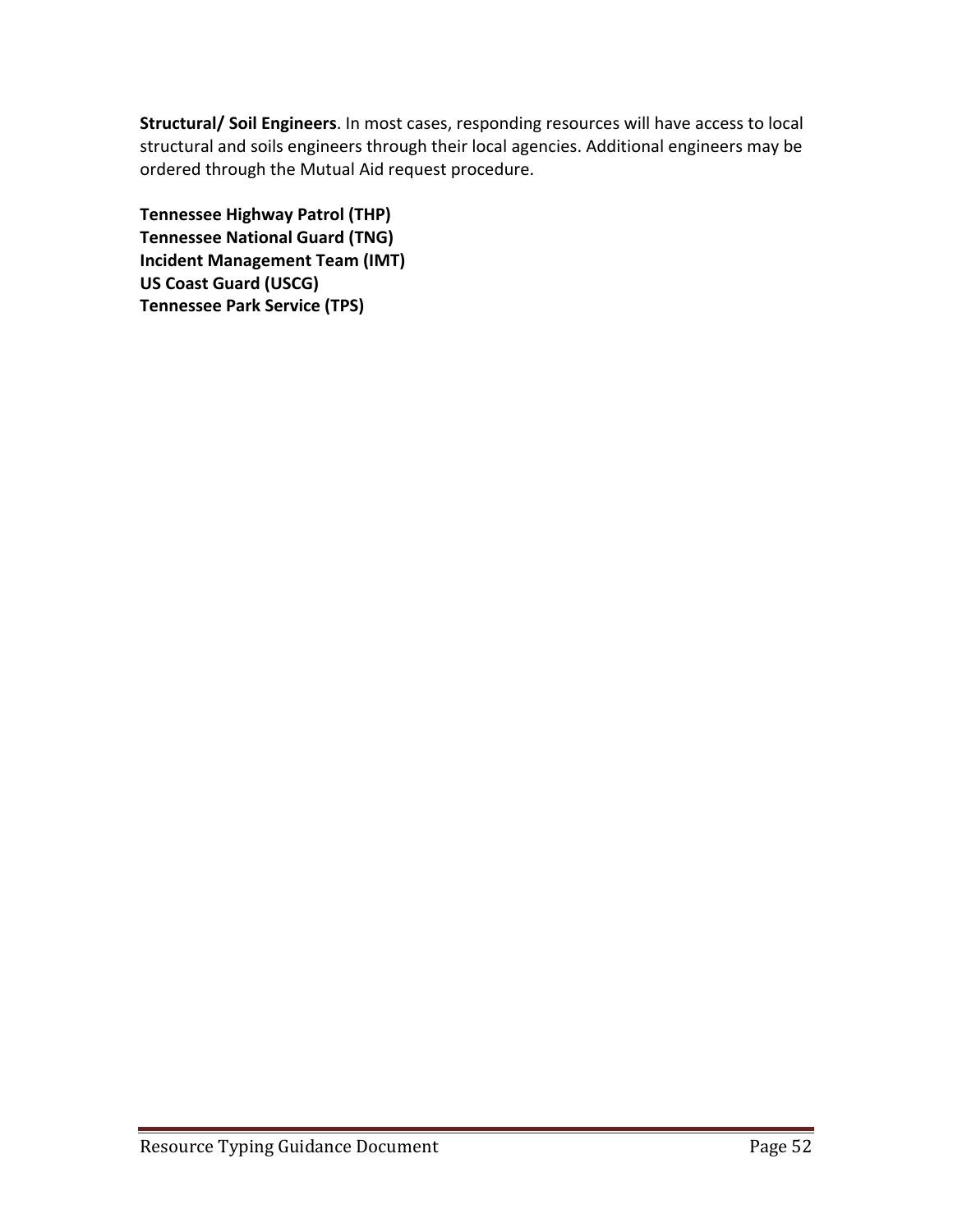# **Flood Evacuation ‐Search and Rescue Mutual Aid Plan**

# **Introduction**

Local and widespread swiftwater and flood emergencies often occur. Many of these incidents strain local resources creating a need for mutual aid resources. This document focuses on the development and identification of specific FE/ SAR (Flood Evacuation/ Search and Rescue) resources.

This document is intended to provide guidance and develop recommendations for Tennessee's Flood Evacuation/ Search and Rescue resources. This includes but is not limited to:

- Organizational Development
- Resource Typing
- Training and Equipment
- Procedures and Guidelines for Incident Operations

It is the responsibility of agencies responding to mutual aid flood evacuation requests to provide qualified personnel and equipment that meet or exceed the recommended level of skills and capabilities stipulated in this document.

The recommended training, skills and equipment lists are contained in this document. This document correlates to the Tennessee Fire Chief's Association Emergency Response Plan (ERP).

# **Initial Response**

The first arriving public safety officer shall direct initial Flood Evacuation/ Search and Rescue (FE/SAR) operations. This officer will assume initial command of the operation as the Incident Commander. Subsequent changes in the incident command structure will be based on the needs of the incident with consideration of jurisdictional responsibilities, established agreements, state and local statutes, and shall be accomplished by following established ICS procedures.

# **Flood Evacuation Team must call for a qualified Swift Water Rescue Team if the following is observed:**

- **3. Water current >1 knot**
- **4. Ropes required to achieve the rescue**
- **5. If water is rising too fast to retrieve all victims in safe manner**

*\*Flood Evacuation Leader shall receive assignments, direction and guidance from the Command, Operations or Swift Water Manager. This will depend on the scale of the incident*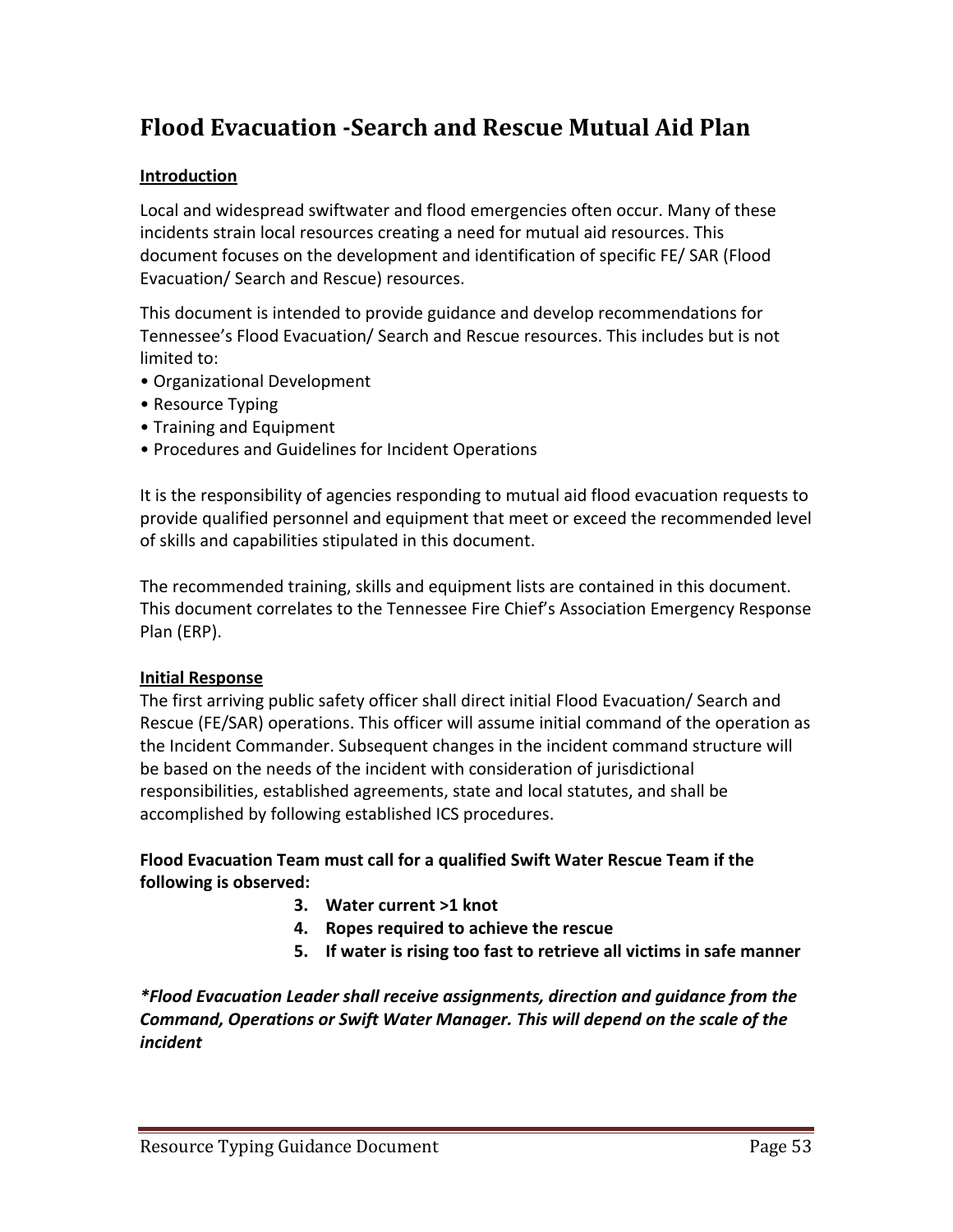Additional resources, specifically trained and equipped for FE/SAR operations may be required. These FE/SAR resources may be assigned as a single resource, task force or grouped together with a Swift Water Rescue Team to form strike teams.

Due to the unique hazards and complexity of FE/SAR incidents, the Incident Commander may require a variety of different multi‐disciplinary resources to accomplish the FE/SAR mission.

FE/SAR resources have been categorized or "typed" (APPENDIX B. Flood Evacuation/ Search and Rescue Resource Typing). Typing reflects identified operational capabilities, based on specialized training, skills and equipment. This typing is based on team qualifications and available equipment and training as needed for safe and efficient rescue operations for identified FE/SAR tasks.

FE/SAR incidents may occur that will require rescue operations that exceed on‐scene personnel capabilities. When the magnitude or type of incident exceeds that capability level, the Incident Commander will have the flexibility to conduct search and rescue operations in a safe and appropriate manner until adequate resources can be obtained or the incident is terminated.

# **Unified Command**

A Unified Command should be implemented at FE/SAR incidents when multiple agencies or jurisdictions with statutory or political authority and financial responsibility are involved. Unified Commanders involved in a Unified Command shall be co‐located. A single Command Post is the best method to ensure effective communications, coordination of resources, and overall operational management of the incident.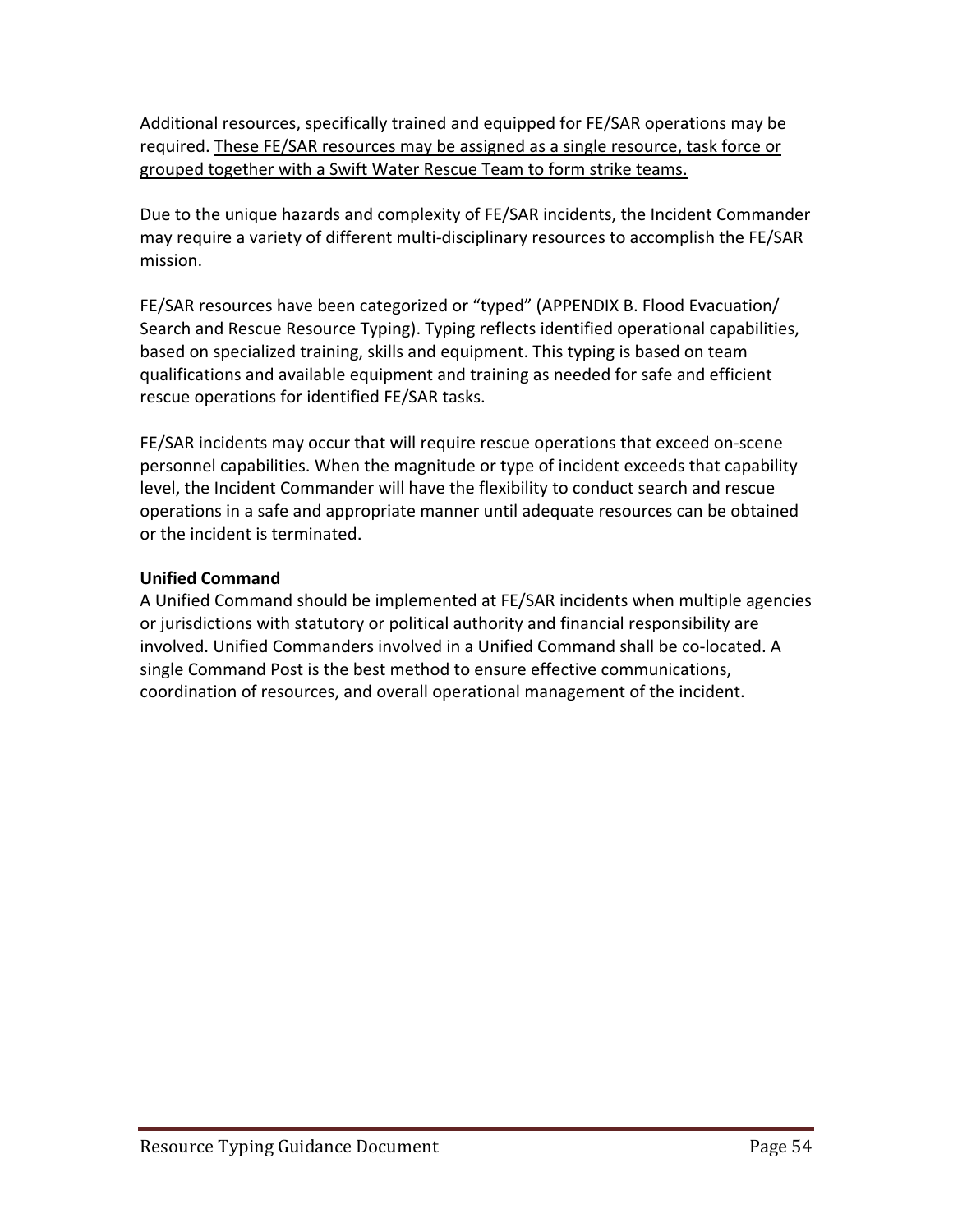# **Flood Evacuation Incident Teams All Teams**

- 10. Must be certified to the Swift Water Rescue Operations
- 11. Must be certified in HAZMAT Awareness Level NFPA 472
- 12. Must have minimum Basic Life Support certifications
- 13. Must have the minimum safety equipment for each rescuer as needed for the type of team
- 14. Must be capable of supporting 12‐18 hour operations
- 15. Must have UHF, VHF, or 800 capability (minimum of 2 radios per squad) Must have all current Interoperability / Mutual Aid Channels for their spectrum
- 16. Must be able to transport team and watercraft (as defined) to designated location safely and all passengers in vehicles must have seatbelts
- 17. Must have the capability to make fuel, food, and water purchases during the deployment and provide documentation of those purchases

# **To be considered a Type I Team**

- 4. 3-member team consisting of 1 Flood Evacuation leader (must be 1 Leader on land directly supervising crew) and 2 Flood Evacuation Operators
- 5. Equipped with boat capable of transporting 3 victims and crew (gasoline ‐ motorized) and PPE for those 3 victims
- 6. Low Risk, Basic First Aid, Capable of 12hr Ops

# **To be considered a Type II Team**

- 1. 4‐member team consisting of 1 Flood Evacuation leader (must be 1 Leader on land directly supervising crew) and 3 Flood Evacuation Operators
- 2. Equipped with boat capable of transporting 2 victims and crew (non‐ motorized) and PPE for those 2 victims
- 3. Low Risk, Basic First Aid, Capable of 12hr Ops

# **Job Title and Credentials**

# **Flood Evacuation Leader**

**Description:** A *Flood Evacuation Leader* is a mid‐level position within a water rescue task force or strike team that supervises a Flood Evacuation Team and provides direct supervision, general leadership, wellness and safety of team members within an ICS Unit.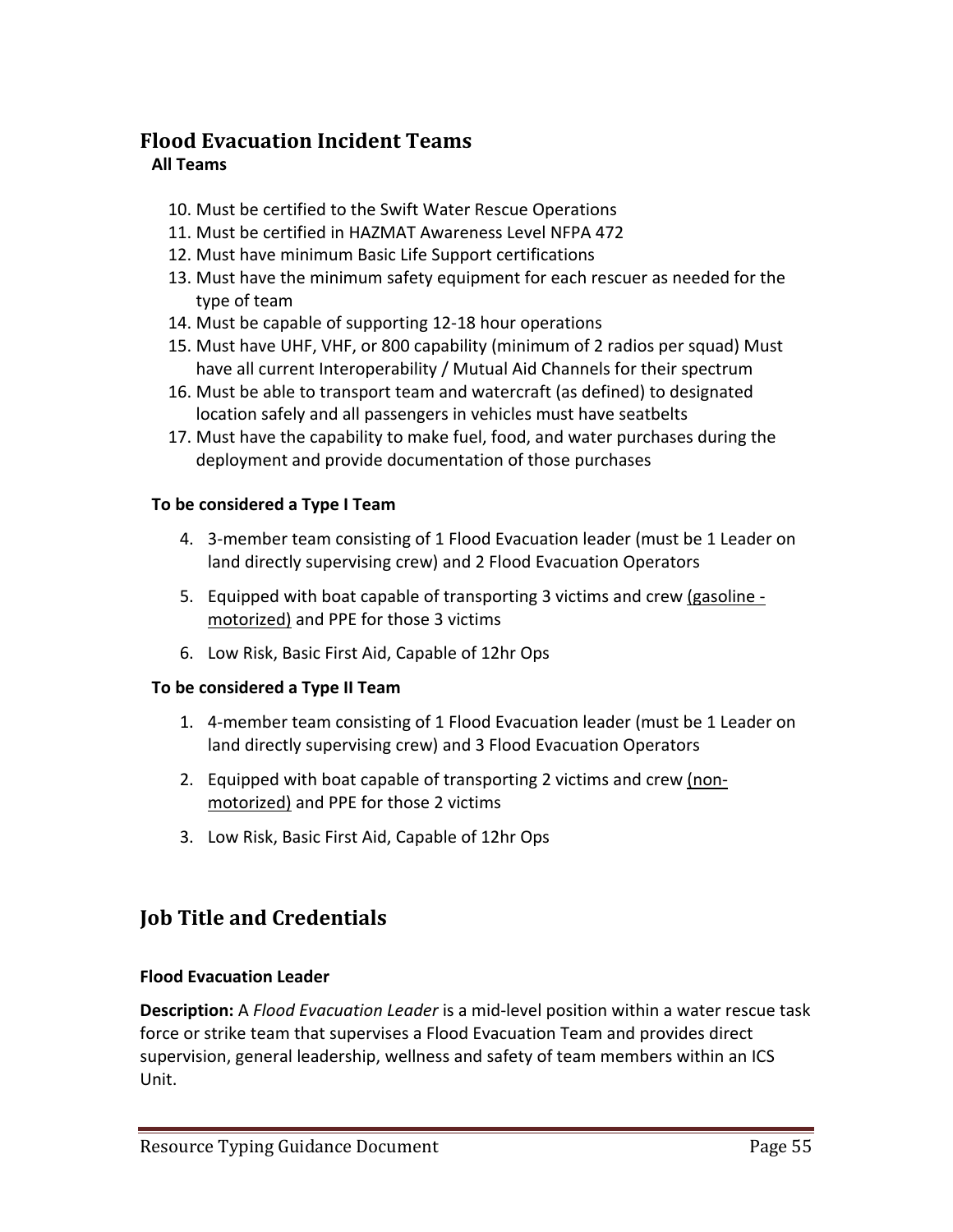# **Category Criteria**

Fulfillment of applicable requirement(s) as stated in the current edition following standard(s), or equivalent:

- 5. NFPA 1006: Surface Water Rescue Operations, or equivalent
- 6. NFPA 472 HazMat Awareness and/or OSHA 1910.120(Q)(6)(i), HazMat
- 7. Operations Training or equivalent basic instruction on responding to and operating in a CBRNE incident

#### **Completion of the following baseline criteria:**

- 14. OSHA 1910.120 and/or 1910.134(f) Respiratory Protection
- 15. Emergency medical first responder per NFPA 1006, A 3‐3.5
- 16. Risk assessment
- 17. Hazard mitigation
- 18. PPE
- 19. Self‐Rescue
- 20. Pre‐ operations safety checks
- 21. Use of related tools and devices
- 22. Hydrology
- 23. Active and passive search techniques
- 24. Multiple victims
- 25. Managing squad‐sized teams during emergency operations
- 26. GPS/maps and compass

#### **Training**

Completion of the following courses and/or curricula:

- 10. ICS‐100: Introduction to ICS
- 11. ICS‐200: Basic ICS
- 12. ICS‐300: Intermediate ICS
- 13. FEMA IS‐700: NIMS, An Introduction

14. FEMA IS‐800: NRP, An Introduction *Recertification of all training requirements listed*

#### **Physical/ Medical Fitness:**

- 3. National: NFPA 1006 11.1.12 (Swim or float with and without aids)
- 4. NFPA 1582, Standard on Medical Requirements for Fire Fighters

#### **Flood Evacuation Operator**

**Description:** A *Flood Evacuation Operator* is an entry‐level position within a water rescue task force that responds to searches and rescues from shore and in water, consistent with NFPA 1006 Level I.

#### **Category Criteria**

Fulfillment of applicable requirement(s) as stated in the following standard(s):

5. NFPA 1006: Surface Water Rescue Operations, or equivalent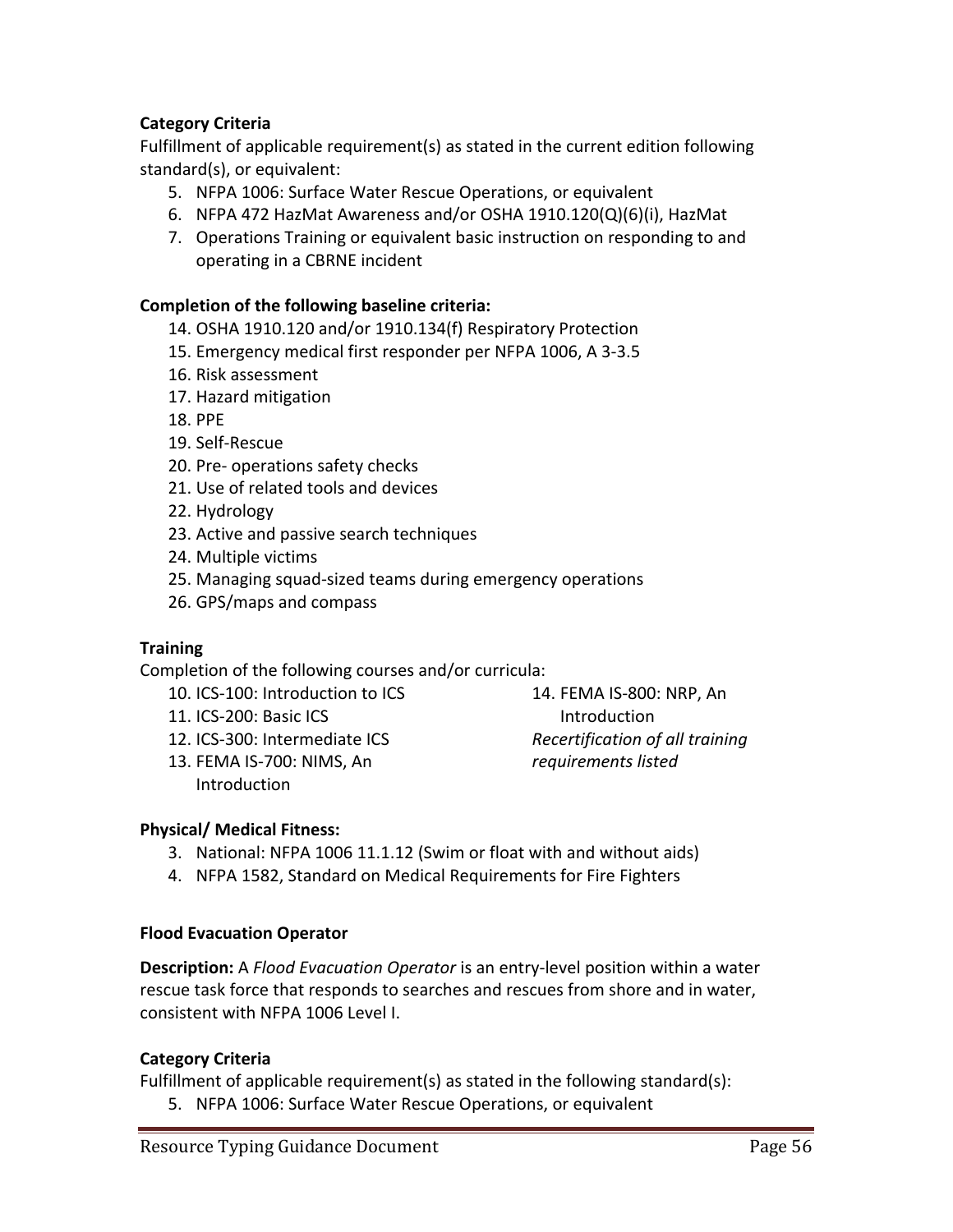- 6. NFPA 472 HazMat Awareness and/or OSHA 1910.120(Q)(6)(i), HazMat
- 7. Operations Training or equivalent basic instruction on responding to and operating in a CBRNE incident

# **Completion of the following baseline criteria:**

- 9. OSHA 1910.120 and/or 1910.134(f) Respiratory Protection
- 10. Certified First Aid
- 11. Risk assessment
- 12. Hazard mitigation
- 13. PPE
- 14. Pre‐ operations safety checks
- 15. Use of related tools and devices
- 16. Use of appropriate craft in aquatic environment
- 17. Boat and motor support (maintenance, trailering, and repair)
- 18. GPS/maps and compass

# **Training**

Completion of the following courses and/or curricula:

- 6. ICS‐100: Introduction to ICS
- 7. ICS‐200: Basic ICS
- 8. FEMA IS‐700: NIMS, An Introduction
- 9. FEMA IS‐800: NRP, An Introduction *Recertification of all training requirements listed*

# **Physical/ Medical Fitness:**

- 1. National: NFPA 1006 11.1.12 (Swim or float with and without aids)
- 2. NFPA 1582, Standard on Medical Requirements for Fire Fighters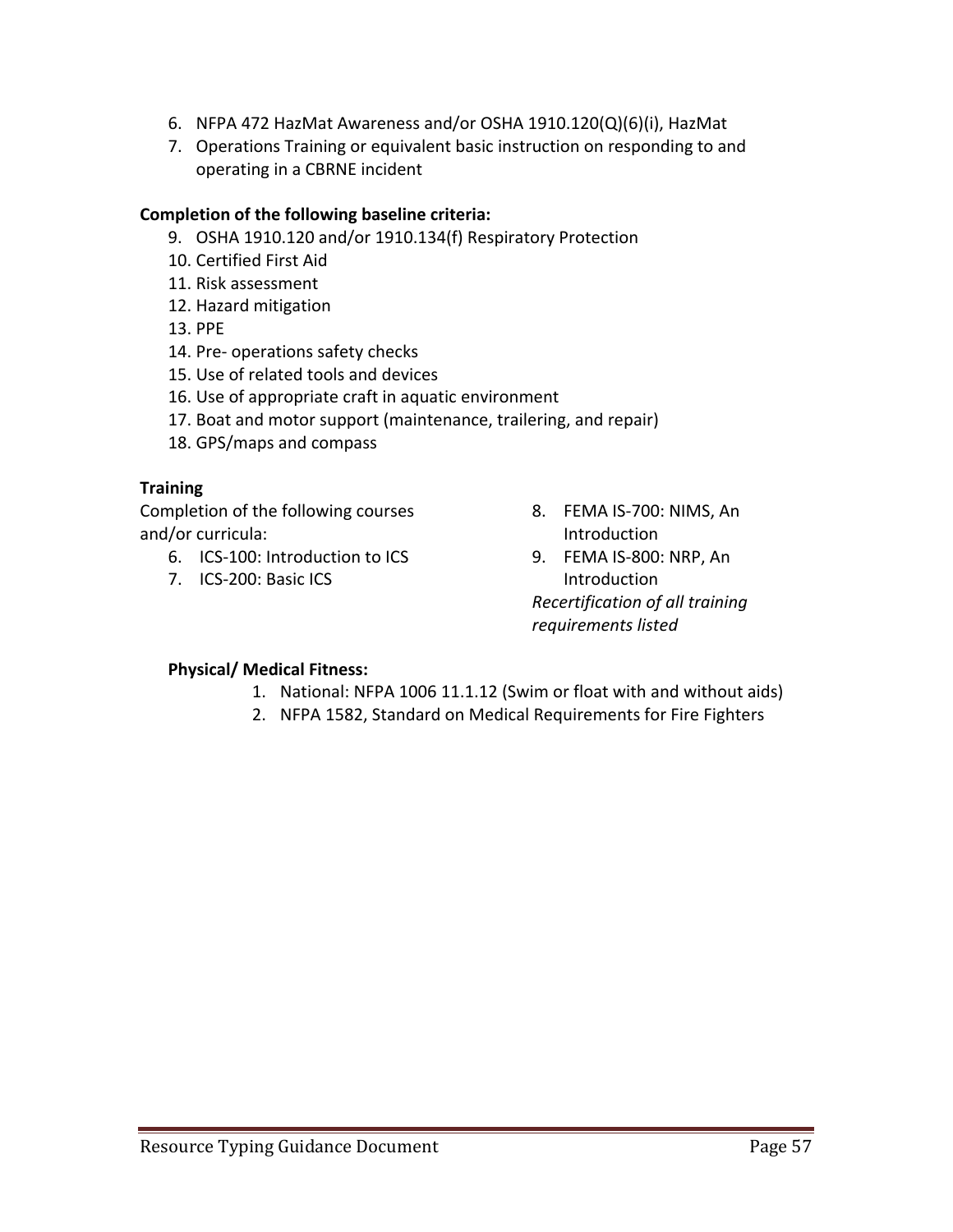| <b>Description</b>                                   | Type I                   | <b>Type II</b>           |
|------------------------------------------------------|--------------------------|--------------------------|
|                                                      | 1 Team Leader; 2         | 1 Team Leader; 3         |
| <b>Team Composition</b>                              | personnel (3)            | personnel (4)            |
| <b>Team Sustained</b>                                | 12-18-hour<br>operations | 12-18-hour<br>operations |
| <b>ALS Certified Personnel</b>                       | 0                        | 0                        |
| Helicopter/Aquatic Rescue Operations Personnel       | 0                        | 0                        |
| <b>Powered Boat Operators</b>                        | $\overline{2}$           | 0                        |
| <b>EMTs</b>                                          | $EMT-B(1)$               | $EMT-B(1)$               |
| <b>Communications</b>                                | Quantity                 | Quantity                 |
| Bags, Waterproof, radio                              | 3                        | 4                        |
| Phone, Cell                                          | 3                        | 4                        |
| Portable programmable radio                          | 3                        | 4                        |
| <b>Personal Equipment</b>                            |                          |                          |
| <b>Aerial Flares</b>                                 | 3                        | 4                        |
| <b>ALS Medical Kit</b>                               | $\mathbf 0$              | 0                        |
| <b>BLS Medical Kit</b>                               | 1                        | 1                        |
| Dry gear bags                                        | 3                        | 4                        |
| Flashlight                                           | 3                        | 4                        |
| Gloves-water                                         | 3                        | 4                        |
| Gloves-leather                                       | 3                        | 4                        |
| <b>Handheld flares</b>                               | 3                        | 4                        |
| Handheld survival strobe light                       | 3                        | 4                        |
| Headlamps, waterproof                                | 3                        | 4                        |
| Helmet, water rescue                                 | 3                        | 4                        |
| PFD, Type V, Tethered                                | 3                        | 4                        |
| <b>Rescue Knives</b>                                 | 3                        | 4                        |
| Whistles                                             | 3                        | 4                        |
| <b>Team Equipment</b>                                |                          |                          |
| Admin Kit/ICS-Agency Forms (IS-214) minimum          | 1                        | 1                        |
| Chain Saw with Kit (Minimum 14 inch bar)             | $\mathbf{1}$             | $\mathbf{1}$             |
| Compressed Air Cylinder and Hose as required for IRB | $\mathbf{1}$             | 1                        |
| Inflation (if applicable)                            |                          |                          |
| Forcible Entry Tool, Haligan                         | 1                        | 1                        |
| GPS, hand held                                       | 1                        | $\mathbf{1}$             |
| Hand Held Spot Light                                 | $\mathbf{1}$             | 1                        |
| Helmet, Victim                                       | 3                        | 3                        |
| Inflatable Hose kit with Hose (if applicable)        | $\mathbf{1}$             | 1                        |
| PFD, Victim, Type III, various                       | 3                        | 3                        |
| Pole, reaching (i.e., Pike)                          | $\mathbf{1}$             | 1                        |
| Repair Kit, IRB (if applicable)                      | $\mathbf{1}$             | 1                        |

Flood Evacuation/ Search and Rescue Resource Typing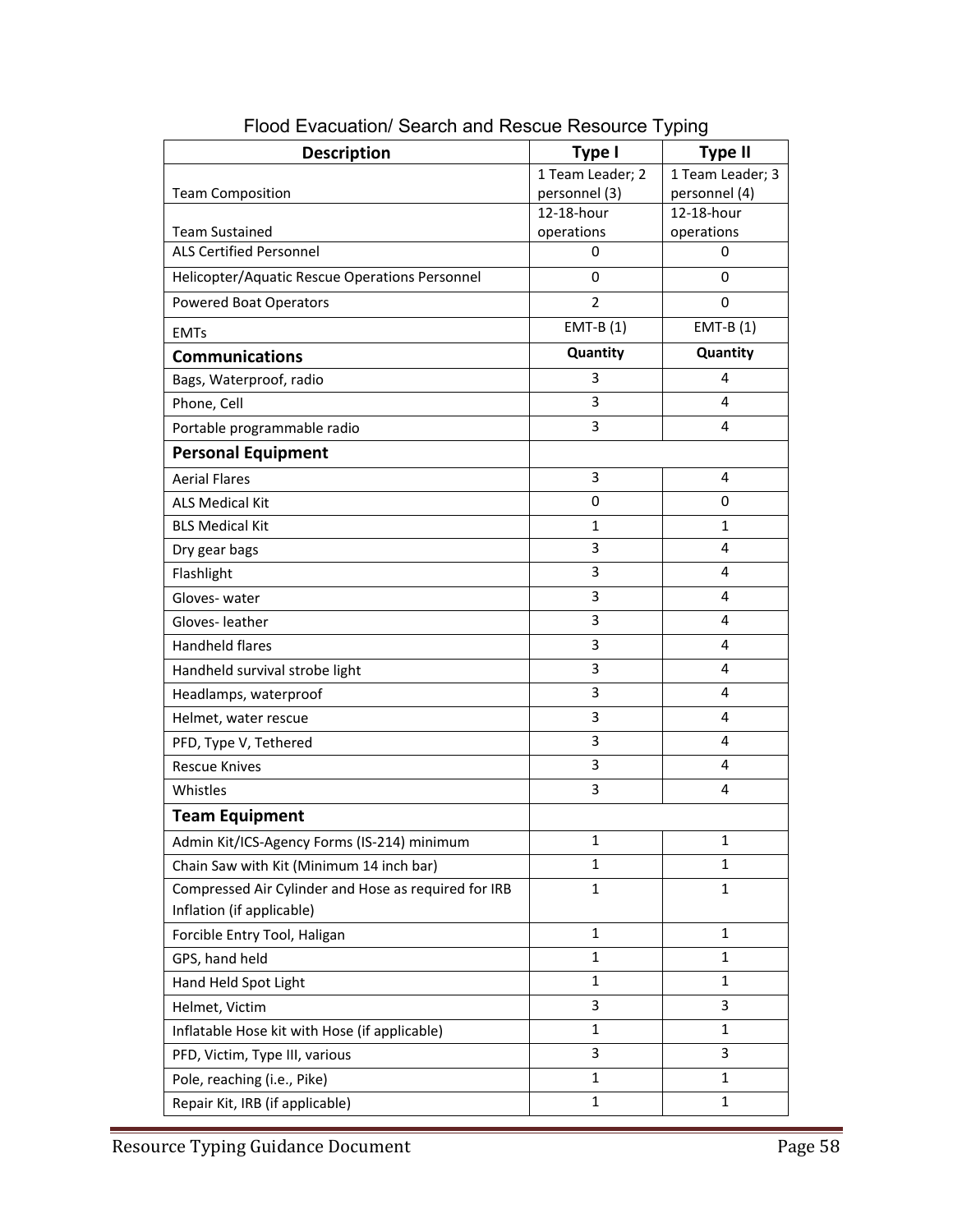| <b>Throw Bags</b>                            | 3            | 4            |
|----------------------------------------------|--------------|--------------|
| <b>Throwable Flotation Device</b>            | 1            | $\mathbf{1}$ |
| <b>Motorized Rescue Boat</b>                 |              |              |
| Air, manual inflation pump-                  | $\mathbf{1}$ | 0            |
| Air, 12 volt pump- applicable to IRB         | $\mathbf{1}$ | 0            |
| 12' minimum Vessel                           | $\mathbf{1}$ | $\mathbf 0$  |
| IRB or Vessel Support Kit                    | $\mathbf{1}$ | 0            |
| Lanyard, wrist, kill switch                  | $\mathbf{1}$ | 0            |
| Motor, 30 HP (Minimum)                       | $\mathbf{1}$ | $\mathbf 0$  |
| Motor Flush Kit                              | $\mathbf{1}$ | $\mathbf 0$  |
| Paddles                                      | 2            | 0            |
| Prop, spare                                  | $\mathbf{1}$ | $\mathbf 0$  |
| <b>Non- Motorized Inflatable Rescue Boat</b> |              |              |
| Inflatable 6 person Raft Minimum             | 0            | $\mathbf{1}$ |
| Air, Inflation pump or compressed air        | 0            | 1            |
| Rescue Boat Repair Kit                       | 0            | $\mathbf{1}$ |
| Paddles                                      | 0            | 4            |
| <b>Logistical Support</b>                    |              |              |
| Air Horn                                     | $\mathbf{1}$ | $\mathbf{1}$ |
| Attic Ladder, 10'                            | 1            | 1            |
| <b>Battery Charger</b>                       | $\mathbf{1}$ |              |
| Battery, 9v                                  | 4            | 4            |
| Battery, AA                                  | 9            | 9            |
| Battery, C                                   | $6-(2 each)$ | $6-(2 each)$ |
| Battery, D                                   | $6-(2 each)$ | $6-(2 each)$ |
| Boat Motor Fuel (in gallons)                 | 20           |              |
| Bolt Cutter, 24"                             | 1            | 1            |
| Center Punch                                 | 2            | 2            |
| Cups, 8 oz.                                  | 12-(4 each)  | 16-(4 each)  |
| Cyalume Stick, 12 hr. - one color            | 12-(4 each)  | 16-(4 each)  |
| <b>Emergency Blanket</b>                     | 3            | 4            |
| Funnel kit, various sizes                    | 1            | 0            |
| Road flares, 30 minute minimum               | 5            | 5            |
| Hand Disinfectant Bottles (Minimum 2 oz.)    | 3            | 4            |
| Ice Chest, 120 qt.                           | 1            | 1            |
| Meals Ready to Eat                           | 12-(4 each)  | 16-(4 each)  |
| <b>MRE Heaters</b>                           | 12-(4 each)  | 16-(4 each)  |
| Rain Gear                                    | 3            | 4            |
| Roll of Paper Towels                         | 3            | 4            |
| Roll of Toilet Paper                         | 3            | 4            |
| <b>Tool Box</b>                              | $\mathbf{1}$ | $\mathbf{1}$ |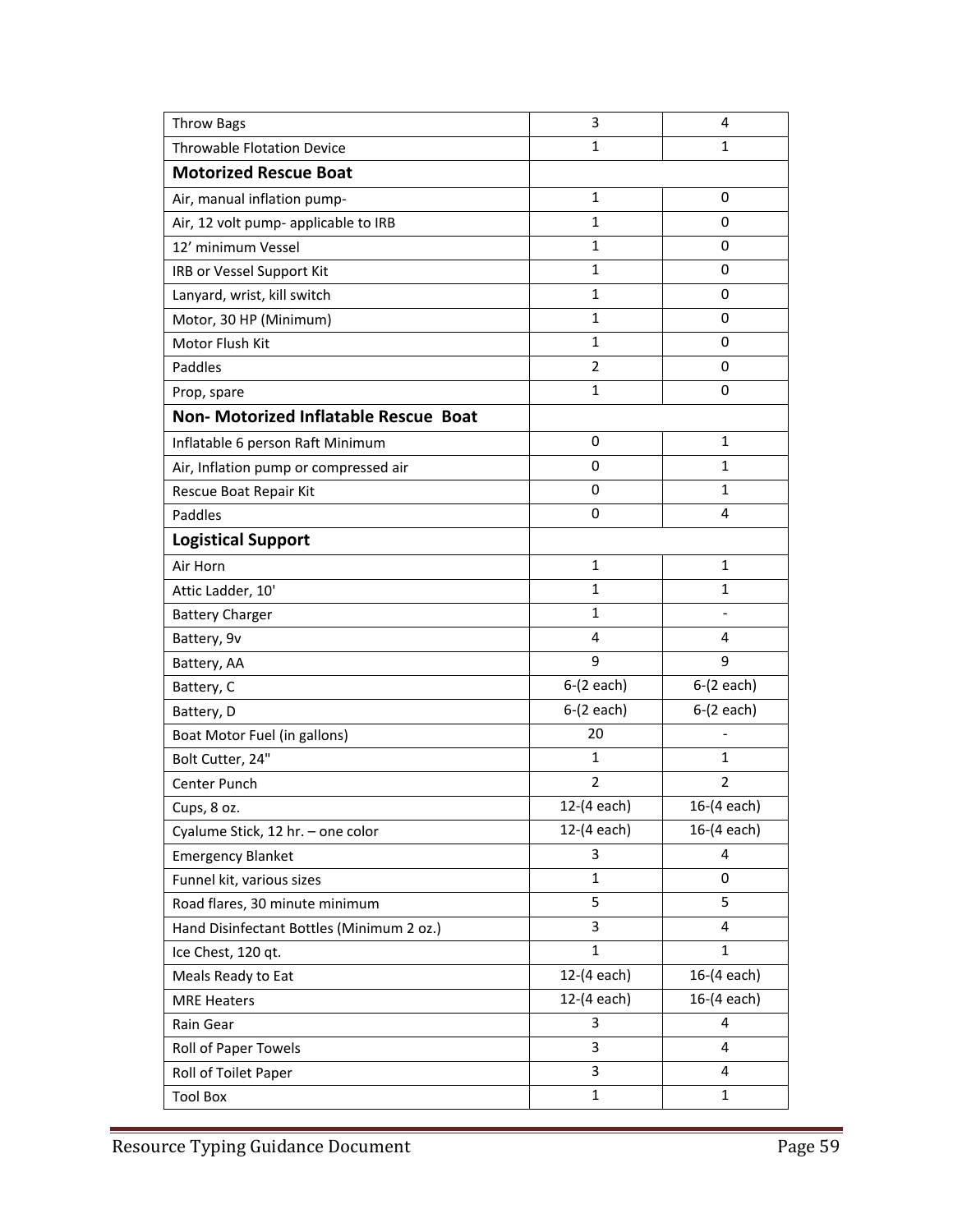| <b>Tree Pruner</b>                                  | 1           | 1             |
|-----------------------------------------------------|-------------|---------------|
| Water Cooler, 5 gallon                              | 1           |               |
| Water, Bottle, 12 oz./24/cs                         | 12-(4 each) | $16-(4 each)$ |
| Wire Cutter, 8"                                     | 1           |               |
| Zip Tie/Wire Tie (minimum 6")                       | 25          | 25            |
| <b>Vehicle/Transportation</b>                       |             |               |
| Vehicle(s) capable of transporting team members and | As Required | As Required   |
| equipment in the field environment in the area of   |             |               |
| operations                                          |             |               |
| Vehicle(s) must adequately support one day          | As Required | As Required   |
| operations such as fuel, tires, and maintenance     |             |               |
| requirements                                        |             |               |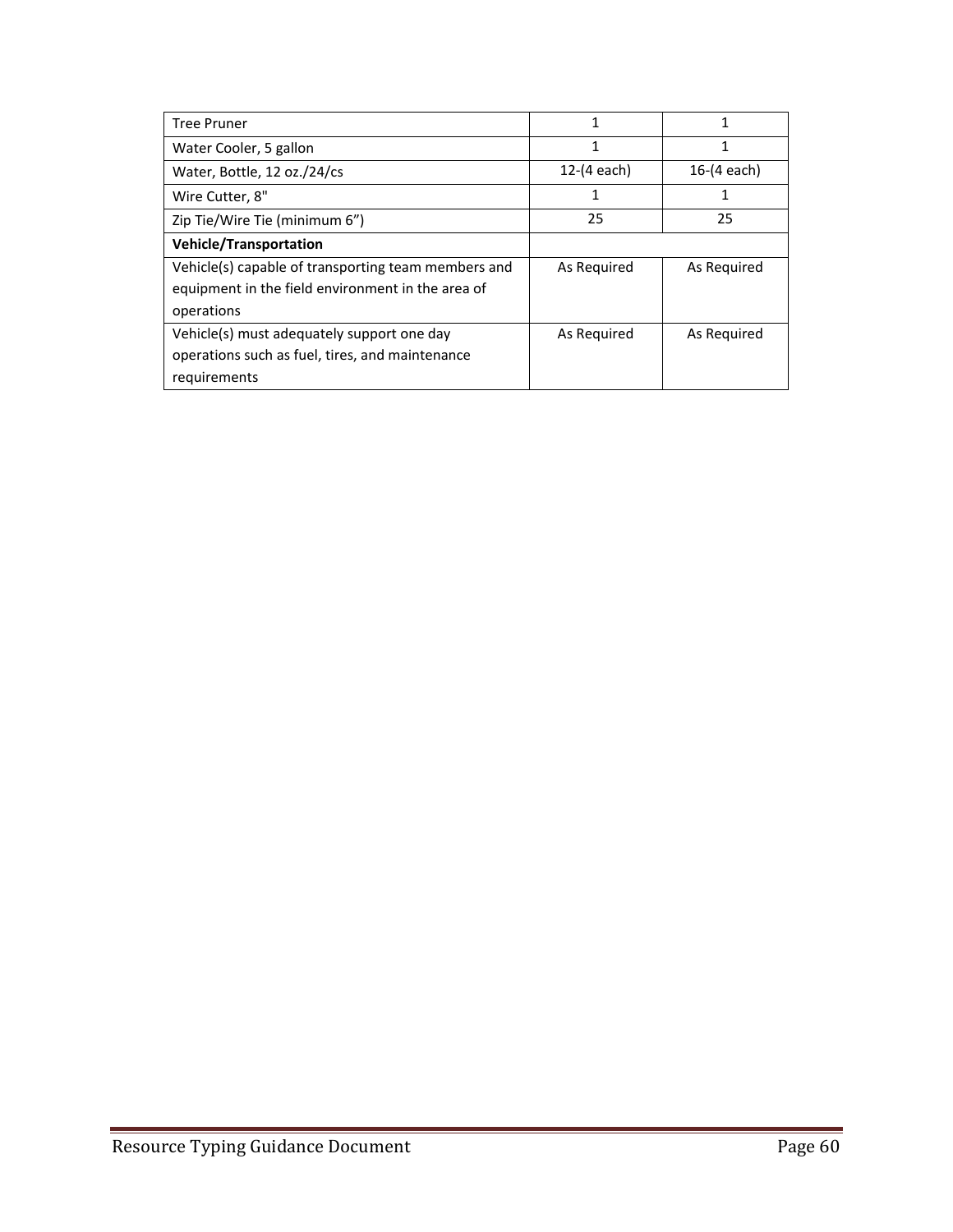# **Incident Management Teams**

# **PURPOSE**

Emergency incidents are normally handled by the local emergency responders. The vast majority of emergency incidents are handled without the need for outside assistance. However, there is the possibility of a large incident which can stress the capabilities and resources of the local response agencies, regardless of their size. It is the intent of the Tennessee Fire Chief's Association (TFCA) to support the development of Incident Management Teams in order to have trained incident command personnel available to support the local agencies to handle the emergency. It is not the intent for the Incident Management Team (IMT) to take over the command of the incident, but rather provide support staff for the local commanders. The Incident Management Team may provide highly trained personnel that can assist and fill various needed positions within the local incident command structure. The IMT will have incident command trained personnel with expertise in various levels throughout the command and general staff positions of incident command.

The TFCA Mutual Aid District IMT will be coordinated through a local Fire Department, with members from the fire service and other emergency response disciplines throughout the Mutual Aid District area. Members shall serve on the IMT on a voluntary basis. The IMT is available to assist other Fire Departments within the Mutual Aid District and Region. The IMT can be configured to the size as needed to support the local fire department, whether a small contingency of support personnel or a large number of incident command personnel is needed.

The TFCA Mutual Aid District IMT's will currently be qualified at the Local (Type 4) level. Some IMTs may wish to attain All‐Hazards (Type 3) Level in accordance with the Federal Emergency Management Agency (FEMA) National Incident Management System (NIMS).

# **QUALIFICATIONS**

Command and General Staff Members of the TFCA Mutual Aid District IMT shall have completed ICS‐100, ICS‐200, ICS‐300, ICS‐400, ICS‐700, ICS‐800, and the FEMA "Command and General Staff Functions for Local Incident Management Teams" (CGSFLIMT) Course. Additional technical specialists and division supervisors assigned to the IMT, such as Communications Unit Leaders, shall have completed ICS‐100, ICS‐200, ICS‐300, ICS‐700, and ICS‐800. Preferably, members shall have also completed the appropriate NIMS‐approved position‐specific training for their assigned position. They shall have experience in the specific position to which they are assigned. Incident Management and IMT operations should adhere to these training and standards.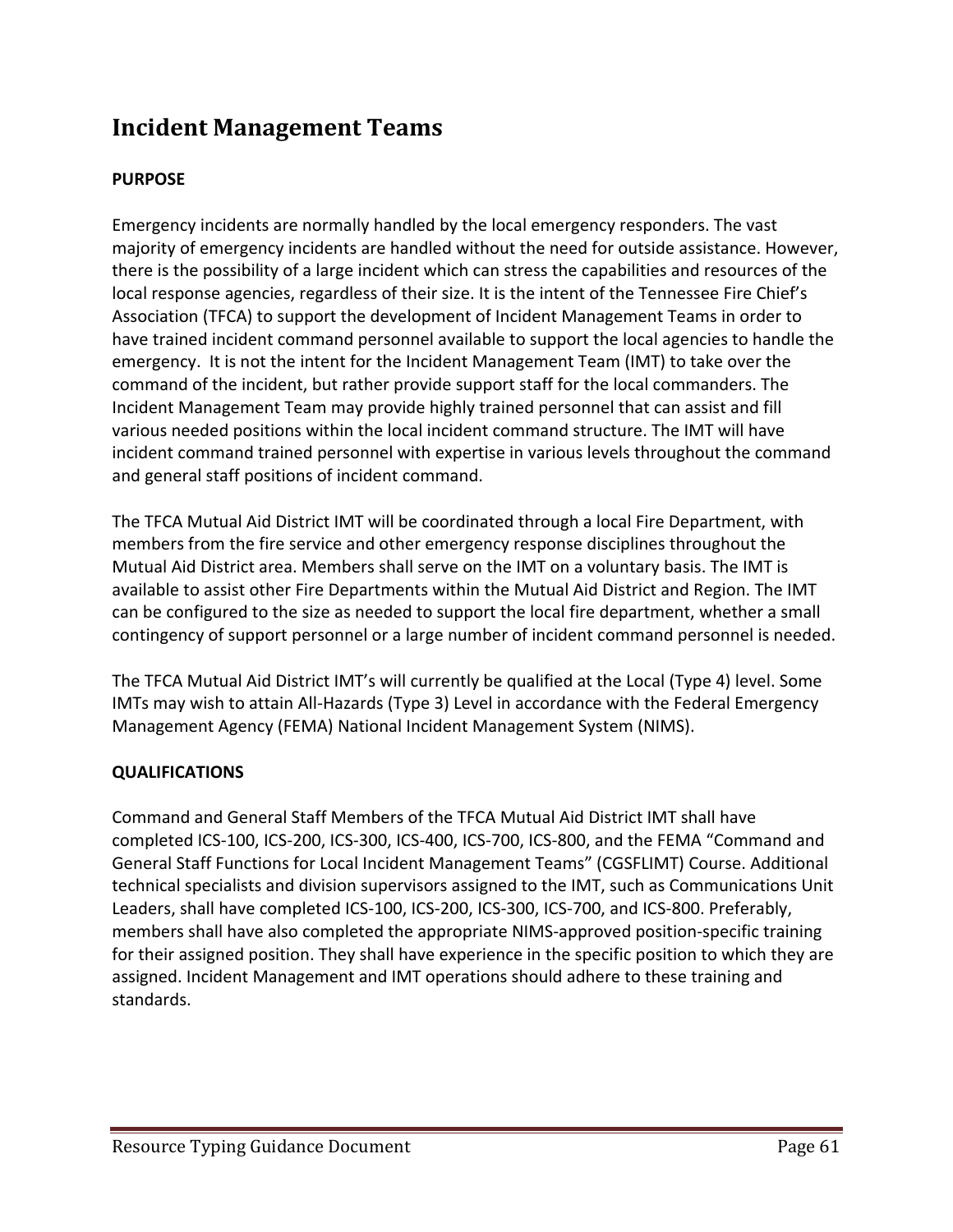# **LOCAL/REGIONAL (TYPE 4) IMT CONFIGURATION**

The following are various configurations for the IMT. The actual IMT configuration used will be dictated by the incident complexity and the needs of the local incident commanders. In many situations, the configuration will change as the needs of the incident change, such as a smaller IMT being used initially and growing to a larger organization as the incident needs expand. The IMT Leader will have the flexibility to adjust the IMT configuration as needed to meet the requested needs of the local incident commander, as resources permit.

# **IMT‐A (Advance)**

This team shall be able to quickly respond to an incident to offer assistance and help assess the need for full IMT deployment, etc. This team would generally be made up of 2‐3 members:

- 1) IMT Leader (Incident Commander)
- 2) Operations Chief
- 3) Planning Chief

#### **IMT‐B (Basic, Regular)**

This team would provide the basic support personnel to assist with a moderate size emergency that does not require further overhead assistance. This team would include 6 members:

- 1) IMT Leader (Incident Commander)
- 2) Operations Chief
- 3) Planning Chief
- 4) Logistics Chief
- 5) Finance/Administrative Chief
- 6) Communications Unit Leader (COML)

#### **IMT‐C (Full)**

This team will provide the support personnel to assist with the main ICS positions for a larger emergency as needed. This team would include approximately 10 members:

- 1) IMT Leader (Incident Commander)
- 2) Operations Chief
- 3) Planning Chief
- 4) Logistics Chief
- 5) Finance/Administrative Chief
- 6) Communications Unit Leader (COML)
- 7) Public Information Officer (PIO)
- 8) Safety Officer
- 9) Liaison Officer
- 10) EOC Liaison

# **IMT‐D (Expanded)**

This team would include the IMT‐C (Full IMT Team) plus additional personnel as specifically needed for the incident, such as: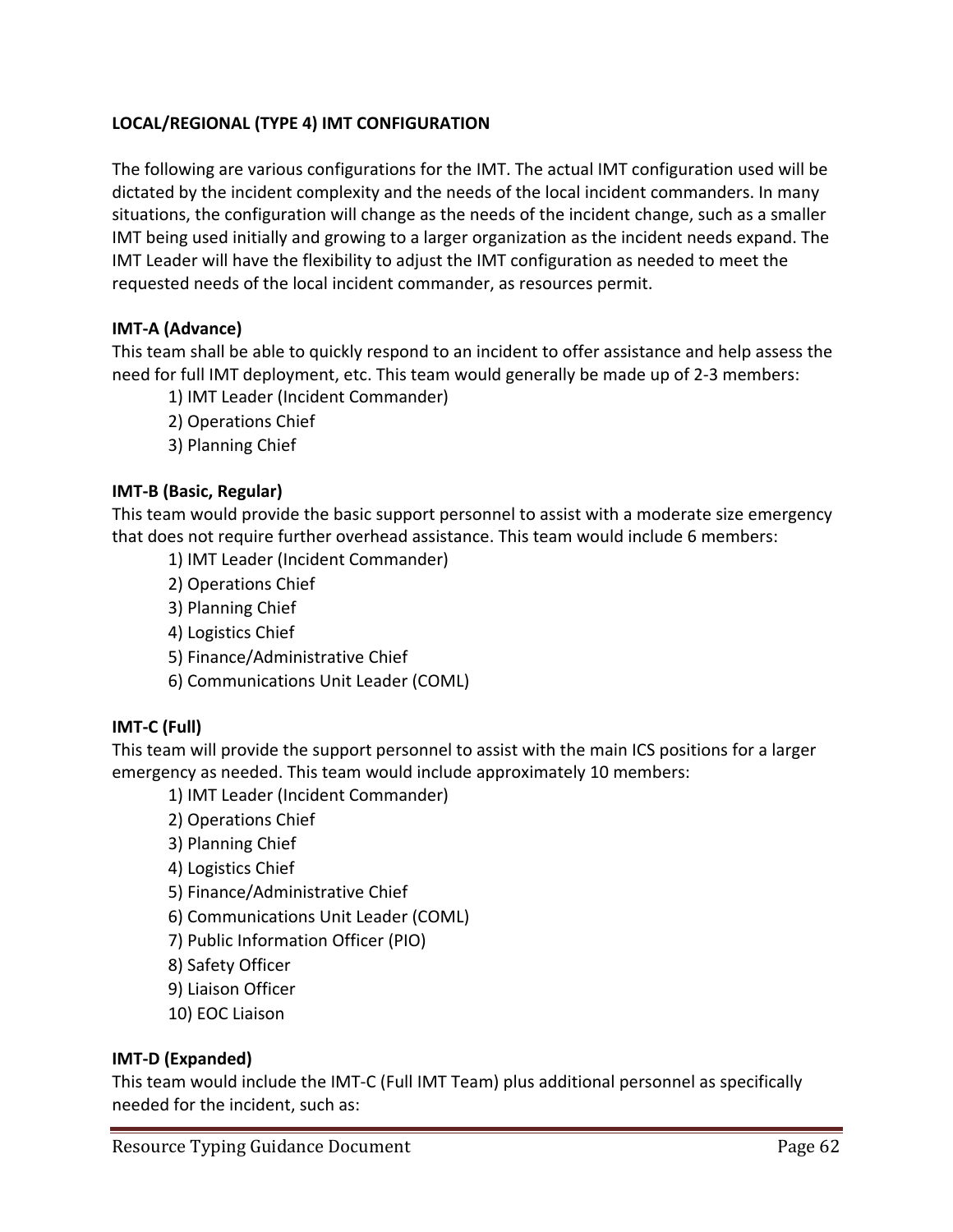- Additional Operations Section Personnel
- Operations Personnel Fire
- Operations Personnel EMS
- Operations Personnel Law Enforcement
- Operations Personnel Public Works
- Additional Personnel to fill the ICS Organizational Structure
- Additional Personnel to allow for multiple operational periods, such as 2 deep in each position
- Additional Communications Personnel, including COML and COMTs
- Additional subject matter experts (SME's) to assist with the incident as needed

# **EQUIPMENT**

#### **IMT TEAM EQUIPMENT:**

Each IMT should have a cache of equipment to support their operations. This cache should be deployed whenever an IMT‐B or higher is deployed. This equipment may be comprised of equipment available from the participating fire departments, a stand‐along cache, or other resources. This equipment should include:

- RADIO COMMUNICATIONS: It is recommended that a cache of portable radios be deployed with the IMT. These radios should have the ability to interoperate with the local radio communications system, such as via Interop Channels or radio gateway. They should have Simplex channel to allow communications without the need for a repeater. The incident communications should be coordinated through a Communications Unit Leader (COML) provided through the local Incident Command or the IMT.
- COMMAND/COMMUNICATIONS VEHICLE: It is recommended that the IMT deploy with a mobile command/communications vehicle that can allow full communications in the field, including a) ability to communicate on all radio bands (VHF, UHF, 700/800 MHz), b) ability to patch disparate channels together across spectrums (Gateway, such as ACU‐ 1000), c) Satellite Phone/Radio, d) Cellular phone capabilities, e) cellular Internet capabilities, f) satellite Internet capabilities, g) extendable radio mast, h) whiteboard, and i) command area.
- RADIO TOWER: A portable radio tower may be utilized for extended incidents. Portable radio towers may be available through TEMA, local Homeland Security Districts, or other sources. These may be deployed to support communications on scene.
- ICS VEST SET: A complete set of Incident Command System position vests shall be available. ICS Vests should be available on the Mobile Command Vehicle. These vests are not to be worn until the member has been assigned a position by the local incident commander.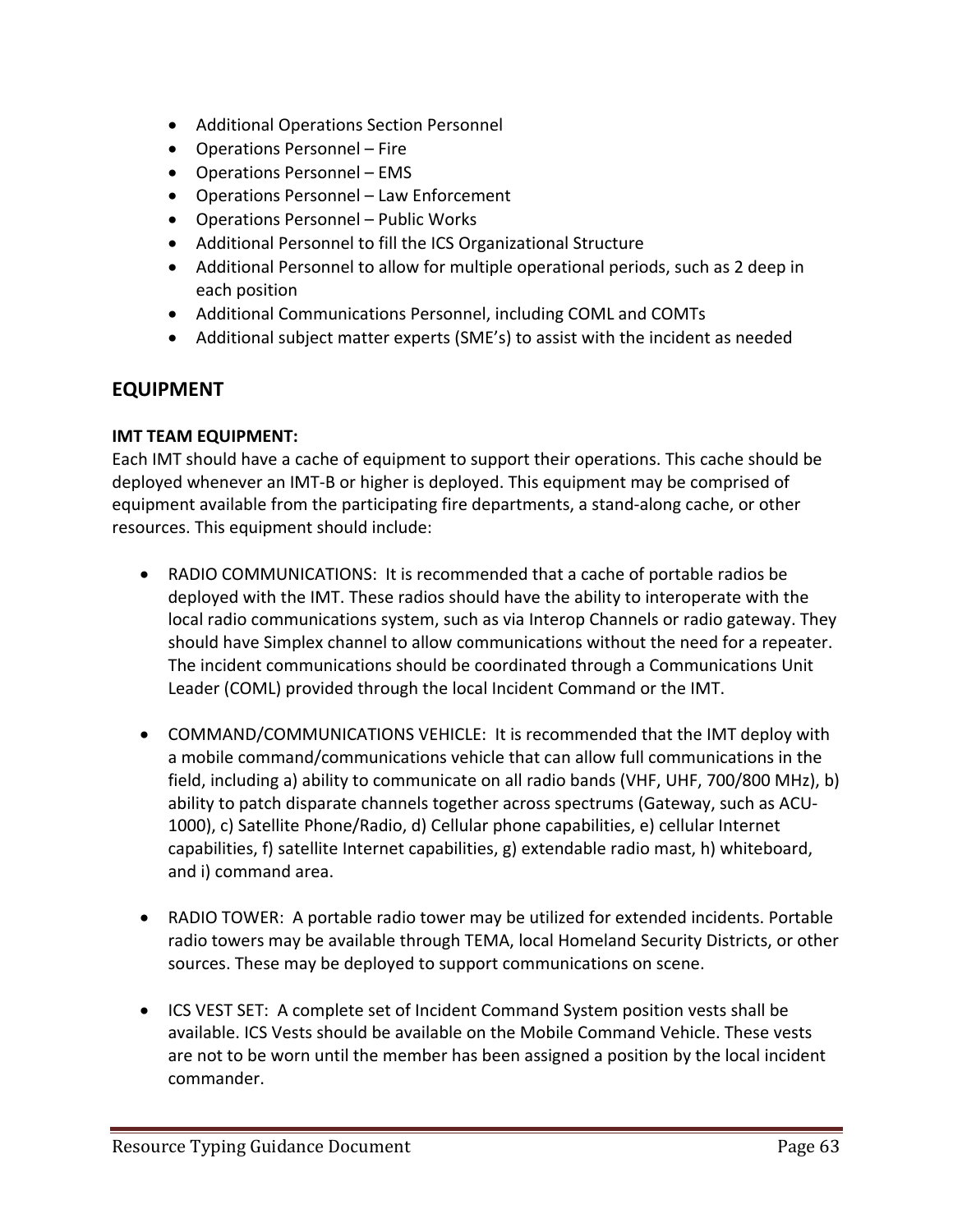- ICS FORMS: IMT members shall have the appropriate hard-copy and electronic versions of any needed ICS forms for their position.
- ICS COMMAND BOARD: The IMT should have available an Incident Command Board to assist the local Incident Commander with incident management and resource tracking.
- CELL PHONE(S): All members of the IMT shall have cellular phones to allow for normal communications. It is also recommended that the IMT members have field access to emails, such as via a Blackberry or PDA.
- LAPTOP COMPUTER: The IMT should have a Laptop Computer available. Preferably, the Laptop should have wireless (cell service) Internet capability, with access to WebEOC, HSIN, etc.
- PRINTER: The IMT should have a Printer available. Preferably this should be color, such as to provide maps, as well as have wireless and cordless (battery operated) capability.
- DIGITAL CAMERA: The IMT should have a Digital Camera to provide documentation, including sending damage assessment photos and information to the local Emergency Operations Center (EOC) as well as TEMA.
- ICS FIELD OPERATIONS GUIDE: IMT Members should have a copy of the ICS Field Operations Guide (FOG), including position specific information.
- TN FIRE SERVICE FIELD RESPONSE OPERATIONS GUIDE (FROG): IMT members should have a copy of the Tennessee Fire Service FROG and Fire Service Emergency response Plan, which is the fire service mutual aid plan for Tennessee.
- SATELLITE RADIOS/PHONES: The IMT should have access to Satellite Radios or Phones in the event they are needed for communications when cellular and radio communications are unavailable. Satellite Radios, such as through SkyTerra, should have the appropriate State and National Satellite Radio Channels included.

# **VEHICLES:**

IMT members shall have appropriate vehicles for transportation to the incident location and while operating at the incident. Preferably, vehicles should be provided by the member's sponsoring agency.

# **PERSONAL EQUIPMENT (GO KIT):**

Each IMT Member should be self‐sufficient to operate for at last 3 days. Personal equipment should include:

- Food (for at least 3 days, including snack bars)
- Water (for at least 3 days)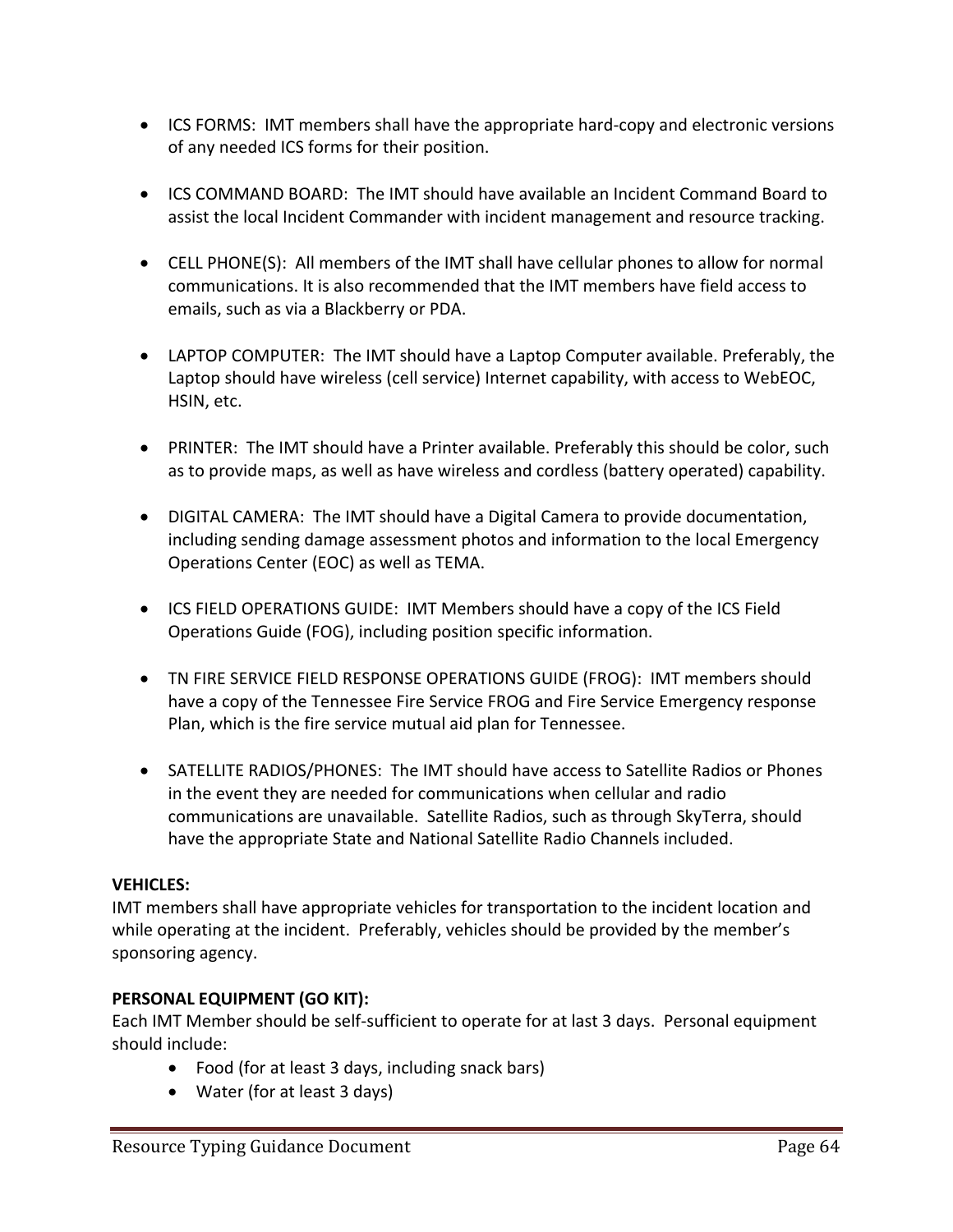- Bedding
	- o Sleeping bag
	- o Blanket
	- o Pillow
- Laptop computer with wireless internet connection (Air‐card)
- GPS
- Digital camera
- Cell phone, with charger
- AC/DC Converter as needed
- ICS Forms
- 2‐3 Pairs of khaki pants (such as 5.11), uniform pants, or BDUs
- 2-3 Uniform work shirts. Currently, members may wear the appropriate uniform shirt for their specific sponsoring fire department or TFCA IMT shirt, when available.
- Shoes/boots, appropriate for the work environment
- Baseball cap or other appropriate hat
- Appropriate clothing for off-duty wear for extended deployments
- Jacket/coat appropriate for season and climate, preferably uniform
- Athletic shoes/walking shoes
- Rain gear
- Extra underclothing/socks
- Sunglasses, sunscreen, lip balm
- Safety glasses
- Helmet/hard hat
- Work gloves
- Ear plugs
- Firefighting turnouts, optional
- Extra batteries, as needed
- Winter clothing, as needed
	- o Thermal underwear
	- o Winter coat
	- o Fleece jacket liner, pullover
	- o Sweatshirt
- Medications (both prescription and over-the-counter)
	- o Advil, Tylenol, etc.
	- o Contact solution (bring glasses also)
- $\bullet$  ID
	- o Agency ID
	- o Valid Driver's License
	- o Agency certification cards
- **•** Toiletry items
	- o Soap, towels, washcloth
	- o Toothbrush, toothpaste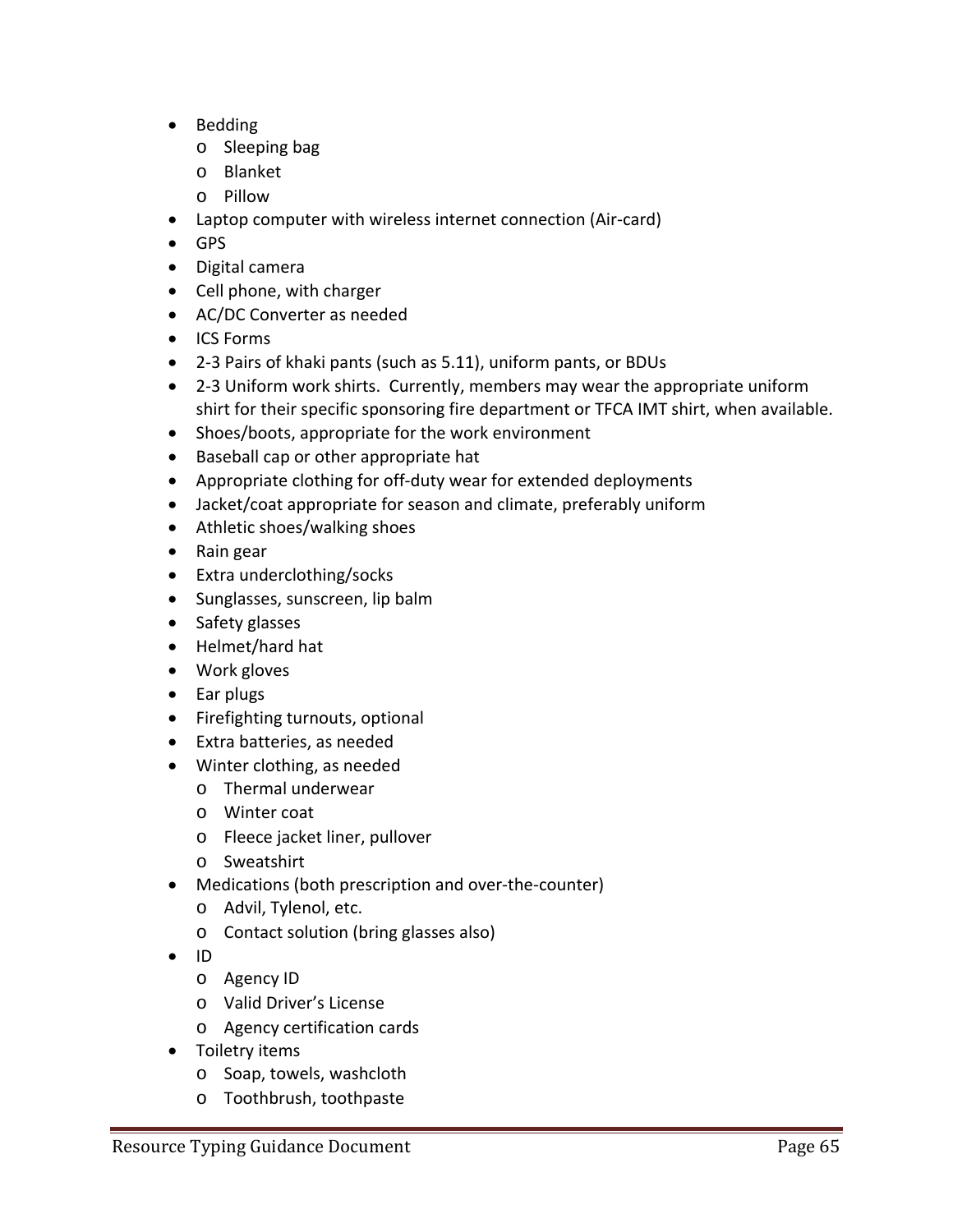- o Razor and shaving cream
- o Deodorant
- o Lotion
- o Personal hygiene items
- Insect repellant
- Flashlight
- Leatherman tool and/or pocketknife
- Cash
- Credit card
- Alarm clock
- Flip flops for shower
- Tent (suggested)
- Portable shower (suggested)
- Portable toilet (suggested)
- Notebook pads,
- Pens, pencils